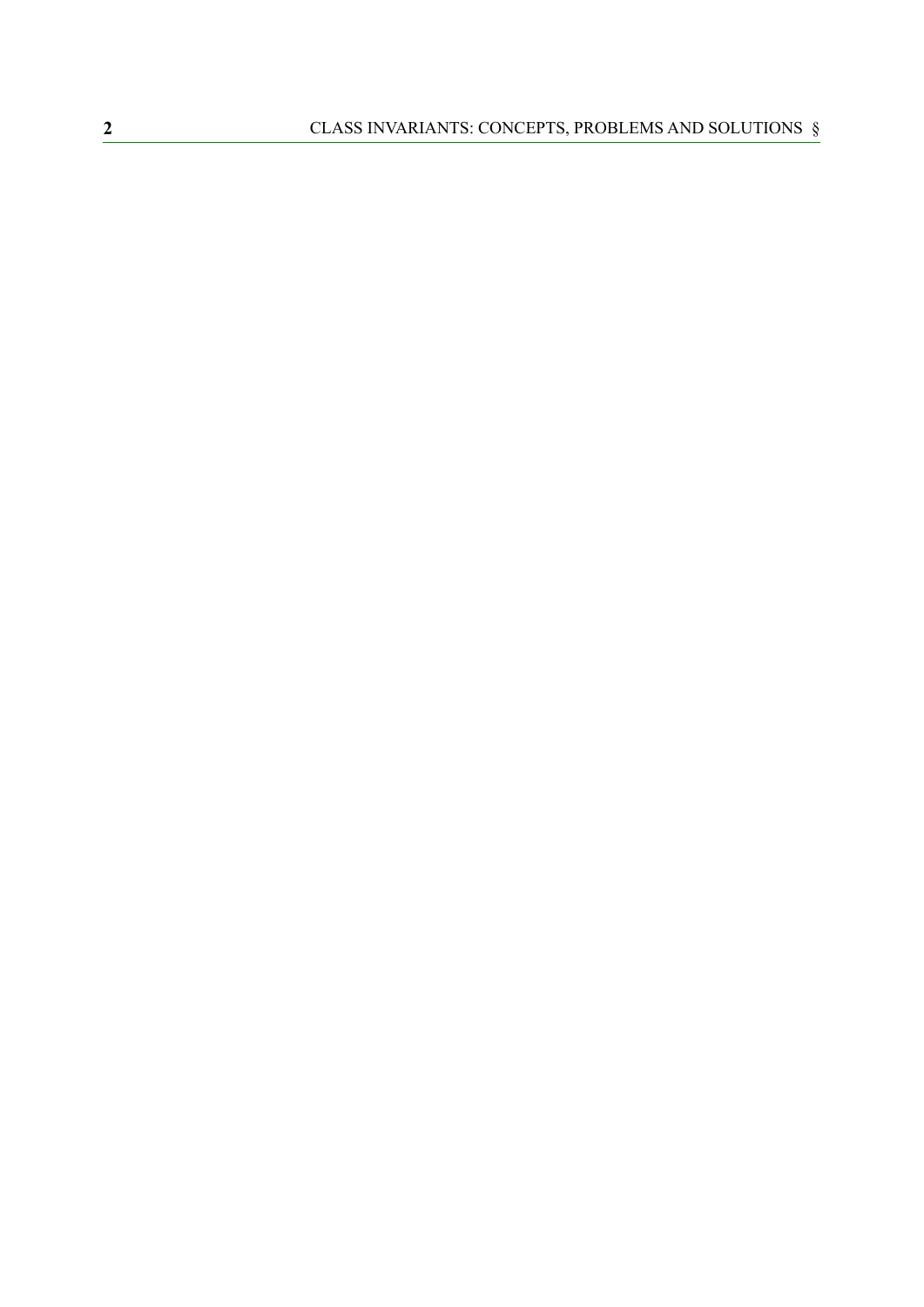#### <span id="page-2-0"></span>**1 Overview and main results**

In object-oriented programming, every class is characterized by a class invariant: a sanity clause expressing that its instances are compatible with the abstract purpose of the class.

Assume that a bank account class specifies lists *in* and *out* of deposits and withdrawals and a value *balance*. Not every combination of these represent a meaningful account: they must satisfy *balance = in*.*total – out*.*total* where *total* gives the accumulated value of a list of operations. This property is a class invariant.

70  $\frac{\sin \theta}{\theta}$  70  $\frac{\sqrt{50}}{50}$ *out balance* (*ACCOUNT*) A B  $-10$ 

Per OO rules, objects change as a result of qualified calls such as *a*.*deposit* (30). Such a call may assume on entry that the target object satisfies the invariant and must ensure on exit that it satisfies it again. The routine *deposit* must both update the value of *balance* (here increasing it by 30) and add to the *in* list an object (with value 30) representing the withdrawal operation.

Whether or not programmers use them or have even heard the term, class invariants are one of the fundamental concepts of OO programming. They are essential to proving the correctness of OO programs, but raise two problems which have not received satisfactory solutions so far. The contribution of this article is a solution to both of them. The rest of this section sketches the problems and the solutions. The following sections provide background and details.

The first problem, furtive access, arises when the routine of a qualified call, here *deposit*, performs a *callback* into the original object and finds it in a temporary state that does not satisfy the invariant. The solution is the following "O-rule" for qualified calls (explanations follow):

```
\{INV_r \wedge Pre_r(f)\} body<sub>r</sub> \{INV_r \wedge Post_r(f)\}
```
 $\overline{\{INV_{r} \wedge x.\text{Pre}_r(a)\}}$  **call**  $x \cdot r(a) \{x.\text{INV} \wedge x.\text{Post}_r(a)\}$ 

Surprisingly, no generally accepted inference rule seemed until now to exist for the fundamental construct of OO programming: routine call (message passing) **call** *x*.*<sup>r</sup>* 1 . The O-rule fills this gap.

Notations: a routine *r* with formal arguments *f* has implementation *bodyr*, precondition *Prer* and postcondition  $Post_r$ . The instruction **call**  $x \cdot r$  (*a*) calls *r* on a target *x* with actual arguments *a*. *INV* is the class invariant applied to the current object, *x*.*INV* the invariant applicable to *x*. Finally,  $I/V_r$  is the part of *INV* containing only clauses that involve features exported no more than  $r$ .

A rule of this kind is a permission to infer the conclusion (below the line) if you have established the hypothesis (above). *Proving a class correct* means proving the hypothesis for every routine of the class: the body, started with the precondition and partial invariant<sup>2</sup>, yields the postcondition and the full invariant. A class is a reusable software component (once proved, a "trusted" component [[24\]](#page-39-4)) and can be used in qualified calls call  $x \cdot r$  (*a*) for *x* of the corresponding type. The conclusion part of the rule tells us how to reason about such a call:

- Obligation: we *must* establish that the context before the call satisfies  $INV_r \wedge x$ .  $Pre_r(a)$ .
- Benefit: we *may* then deduce that the context after the call will satisfy  $x \cdot \textit{INV} \wedge x \cdot \textit{Post}_r(a)$ .

The invariant plays two complementary roles:

- On the left, *INV<sub>r</sub>*, expresses the sanity of the current object, which "clams up" to be ready for callbacks. The *export consistency rule* prevents a routine from bypassing access restrictions by calling another with higher privilege; it ensures that callbacks need no more than *INVr*.
- On the right, *x*.*INV* expresses the sanity of the target. Here we need the full invariant because we cannot predict which call will hit  $x$  next, but it must regardless find the object in a sane state.

1. Modern programming languages omit the keyword **call**, added in a few places in this article for clarity.

<sup>2.</sup> For secret (non-exported)  $r$ , *INV<sub>r</sub>* is empty, so the invariant plays no role on the left.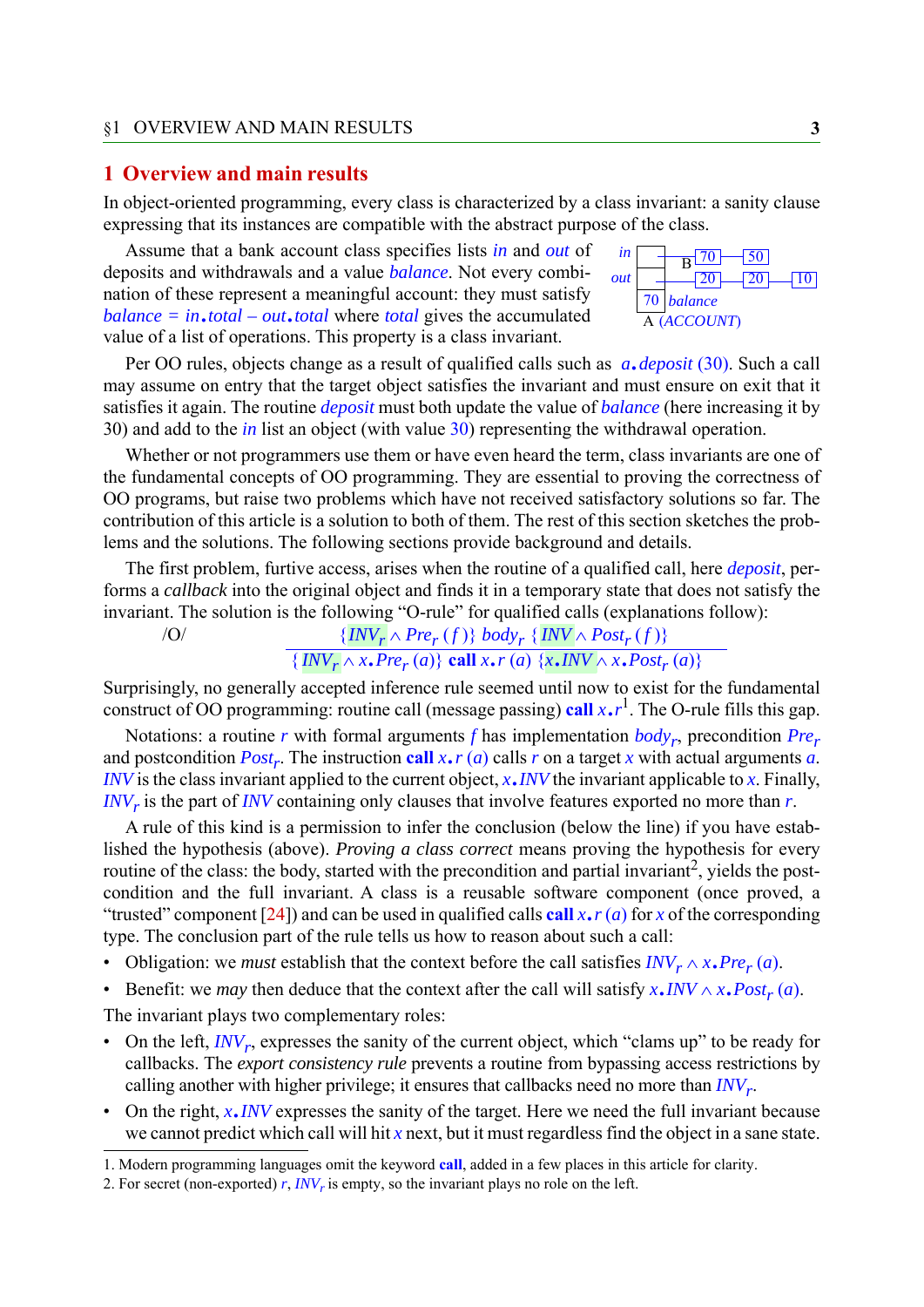The big bonus of the O-rule is that on entry to a call we never have to *establish* the invariant on the target  $(x, \text{INV}_r)$ . The O-rule enables us to assume, even in the presence of callbacks, that all previous calls have preserved the invariant, therefore justifying this term.

If it can be established that  $r$  will cause no callback, the rule simplifies to:

# $\{INV_r \wedge Pre_r(f)\}$  *body<sub>r</sub>*  $\{INV_r \wedge Post_r(f)\}$

# ${x, Pre<sub>r</sub>(a)}$   ${call x, r(a) {x, \textit{INV} \land x, \textit{Post}_{r}(a)}$

making it easier to prove the correctness both of the class (*INV* can be stronger than *INV<sub>r</sub>*, so we can assume more) and of a call: no more need, on entry, to establish the invariant or any part of it.

The second problem, reference leak, arises when the invariant for an object A involves properties of an object B — said to **inhibit** A — but a third object C changes B, invalidating A's invariant. Here the *in* list (B) inhibits the account (A) since *ACCOUNT*'s invariant involves *in* (in *in*.*total*). An object C could hold a reference *l* to the list and, through *l*.*extend* (80), insert an object of value 80. Unlike



*ACCOUNT*, C's class has no obligation to update A's *balance*: the call will break A's invariant, yielding an incorrect object structure even though each routine preserves its own class's invariant.

Previous approaches rely on "ownership", which requires heavy annotations and fails to address many practical cases. The new solution, the *inhibition rule*, is a simple addition to information hiding. It forces B's class to export operations affecting the inhibiting property (here *in*) to A's class only (*ACCOUNT*); then harmful leaks could only come from other instances of that class. To eliminate such leaks, the rule's second part simply prohibits A's class from exporting to *itself* any operation with an argument or result of B's type (the type of *in*). The inhibition rule even handles such cases of *mutual* inhibition as the Observer pattern, which ownership cannot handle.

We will now see the details. Section [2](#page-3-0) introduces guidelines. Section [3](#page-4-0) presents the concept of invariant and section [4](#page-8-0) a set of examples causing difficulties. Section [5](#page-15-0) highlights common misconceptions. Sections [6](#page-16-0) to [8](#page-27-0) discuss the furtive access problem and the two rules that address it: O-rule and Export Consistency. Section [9](#page-28-0) covers reference leak and its resolution through the inhibition rule. Section [10](#page-36-0) describes a more tentative approach: *tribes*. Section [11](#page-37-0) discusses limitations.

#### <span id="page-3-0"></span>**2 Methodological guidelines**

The following criteria guide this work.

The general goal is to build a software development environment applying the idea of "Verification As a Matter Of Course" [\[28](#page-40-4)]: programmers should be able to verify their programs as they develop them, treating verification not as a special step requiring extraordinary effort but as a normal part of the development process. These programmers should understand basic concepts but do not need to be experts in verification techniques.

Any verification effort requires that programmers add some annotations to their programs you cannot verify programs without specifying what properties you expect them to satisfy — but the annotation effort should remain commensurate with the benefits. Concretely, we expect programmers to express the goal of every routine through a precondition and postcondition, and the characteristics of every class through the class invariant, but any further annotation demand is questionable<sup>3</sup>. The approaches proposed so far to address the problems of class invariants whether using ownership (for example  $[3]$  $[3]$ ), separation logic or semantic collaboration  $[39]$  $[39]$  —

<sup>3.</sup> *Loop* invariants [\[9](#page-39-5)] lie on the borderline. In the current state of verification technology, they are still hard to infer automatically.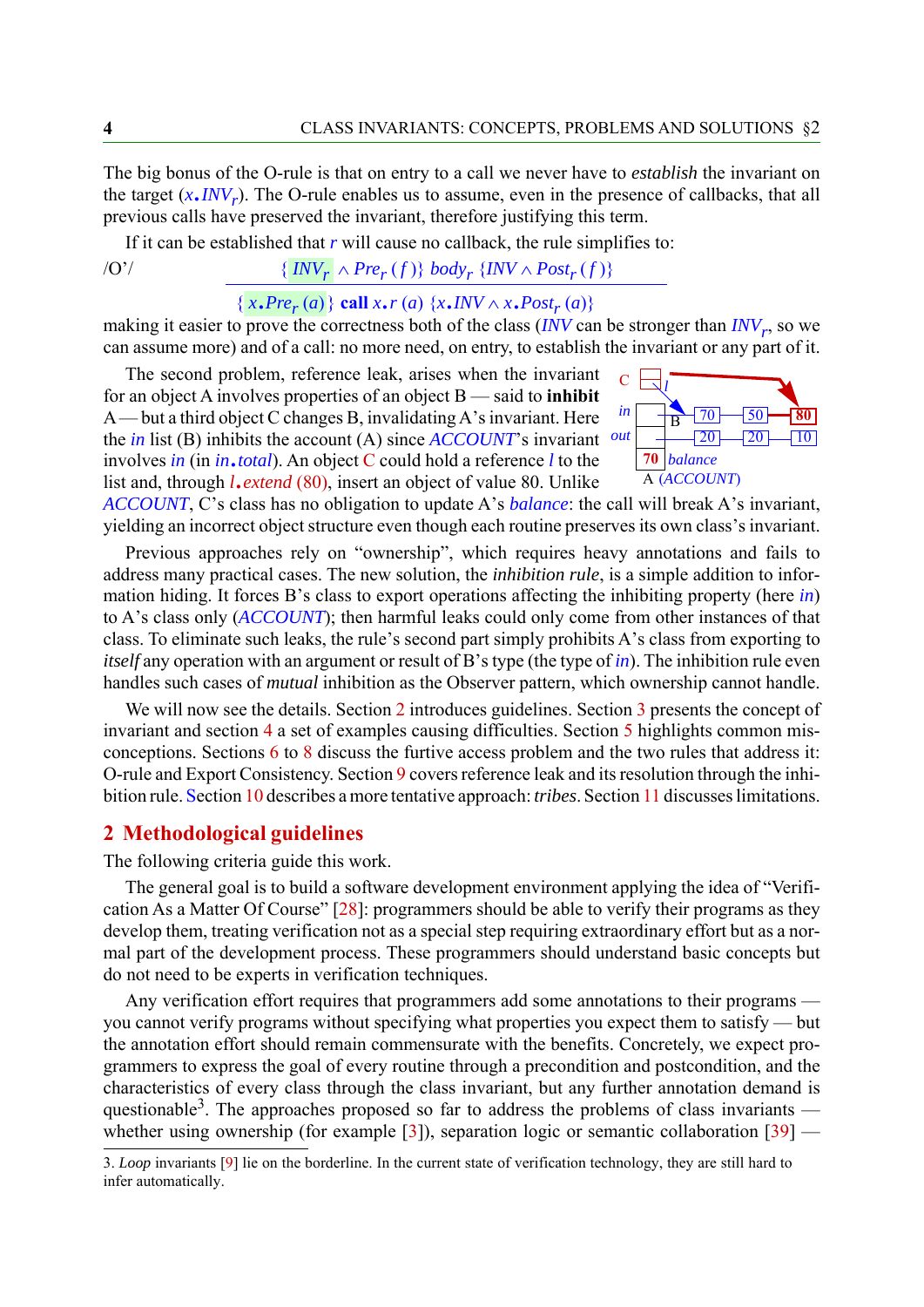require programmers to specify many properties that do not pertain to the goal of the program but guarantee special conditions imposed by the verification technique. To turn verification into a matter of course, we must shield programmers from these expert-level concerns.

Another characteristic of the present work is that it follows a tradition of understanding "verification" as including both static and dynamic checks: proofs and tests. Recent literature often uses "verification" as a synonym for "proof", but the practice of Design by Contract also uses contract elements (preconditions, postconditions, invariants) as sanity conditions that can optionally monitored at execution time, as a tool for testing and debugging.

Today's work on verification attaches considerable importance to modularity (in the words of Leino and Müller in [[16\]](#page-39-6): "*it should be possible to reason about smaller portions of a program at a time, say a class and its imported classes, without having access to all pieces of code in the program that use or extend the class*"). The techniques developed here fulfill this criterion.

#### <span id="page-4-0"></span>**3 Class invariants: history and tutorial**

We now review the concept of class invariant, beginning with its history.

#### **3.1 Origin**

The concept comes from a 1972 paper by Hoare [\[12](#page-39-7)], which contains the first recorded occurrence of the term ("*invariant of the class*"). The paper considers a data type that has both an abstract specification and a particular implementation using variables  $c_1, c_2, \ldots c_n^4$ ; in the example above the abstract concept is "bank account" and the variables are *in*, *out* and *balance*. Hoare writes:

*For practical proofs we need a slightly stronger rule, which enables the programmer to give an invariant condition*  $I(c_1, c_2, \ldots c_n)$ *, defining some relationship between the constituent concrete variables, and thus placing a constraint on the possible combinations of values which they may take. Each operation (except initialization) may assume that I is true when it is first entered; and each operation must in return ensure that it is true on completion.*

In today's more general view of invariants, this description covers the special case of *representation* invariants. A few experimental 1970s languages included support for representation invariants; most notable is Alphard [[41\]](#page-40-5), which provides for both an abstract invariant (characterizing the abstract data type) and a representation invariant (characterizing a particular representation).

In object-oriented programming, inheritance subsumes this distinction. Abstraction and representation become relative concepts; each class inherits the invariants of its parents, adding its own. As a result, the refinement process may have any number of levels, rather than just two. This observation, and more generally the development of the concept of class invariant for object-oriented programming, appeared in 1985 in [\[20](#page-39-8)] and subsequent publications about Eiffel. [[21\]](#page-39-9) in 1988 and [[23\]](#page-39-10) in 1997 (hereafter called OOSC 1 and OOSC 2) explored the concepts further. A number of other verification-oriented formalisms have included support for class invariants, notably JML  $[6, 14]$  $[6, 14]$  $[6, 14]$  $[6, 14]$  and Spec#  $[18]$  $[18]$ .

The correctness-by-construction school of program development has also relied on a notion of invariant. In these approaches (Back [\[2](#page-38-2)], Morgan [\[32](#page-40-6)], Event-B [\[8](#page-38-3)]), system construction proceeds by refinement steps, starting from a abstracted high-level description of the system, to which every subsequent step adds more detail. The process reaches its final step when all the

<sup>4.</sup> Hoare's classic paper contains a small but interesting oversight: it talks about a "*representation function*" mapping abstract to concrete objects. This relation is not a function, since an abstract object may have many implementations. We do get a function if we consider its *inverse*: the *abstraction function*.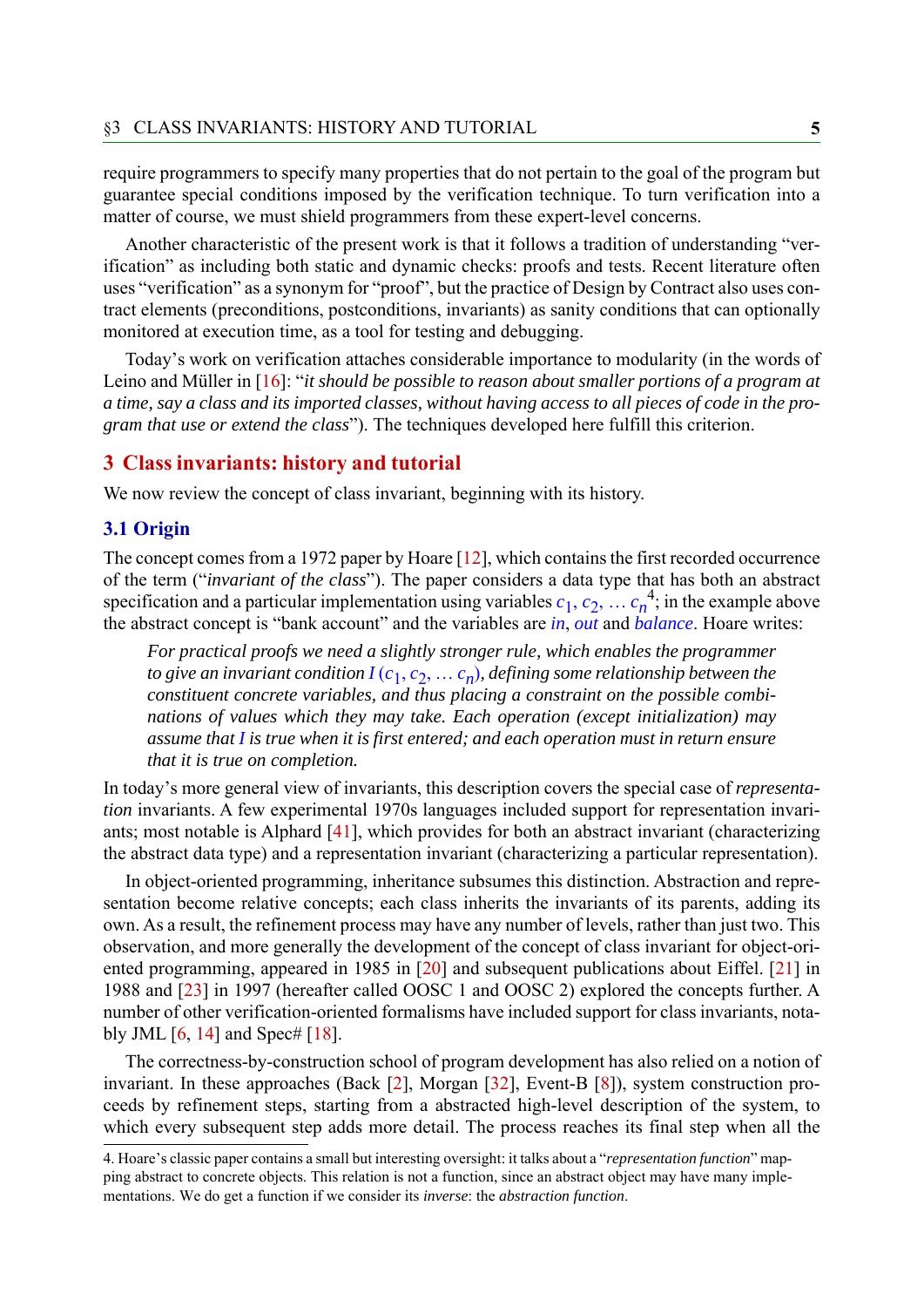desired behavior elements are in place and can be directly implemented in a programming language. Constraining the description at every step is an invariant, and constraining the refinement to the next step is the obligation to preserve the previous invariant while adding invariant clauses governing the new details. These rules resemble the accumulation of invariant clauses in inheritance. Indeed, while refinement approaches do not use the rest of the object-oriented paradigm, refinement is essentially the same idea as inheritance, and the concept of invariant is the same.

# <span id="page-5-1"></span>**3.2 The class invariant concept**

The define the semantics of invariants we may use the following "*Fundamental Picture*", taken from OOSC (1 and 2).

<span id="page-5-0"></span>

It illustrates the life of an object. In truth, a boring life:

- At the beginning, someone a routine executed on behalf of another object<sup>5</sup> creates the object, using a creation procedure of the class, or "constructor", here *make* (the syntax in languages such as Java is  $x = new T$  (...) where *T* is the desired type).
- Ever after, all that happens to the object is that routines executed on behalf of other objects<sup>6</sup> execute qualified calls on it. Each of these calls applies to the object one of the routines declared in its class; in the figure:  $r$ , then  $s$ , then  $r$  again.

Such calls are said to be "qualified" because they apply a routine to a target object, here called  $x^7$ and followed — in the syntax of most OO languages — by a dot. The meaning of this fundamental construct,  $x \cdot r$  ( $a$ , ...), is: "apply the routine  $r$  to the object known as  $x$ , with the given actual arguments  $a$ ,  $\ldots$  if any".

The Fundamental Picture shows how the object goes from state to state (S1, S2 and son on) as a result of qualified calls.<sup>8</sup>

There is also a possibility of *unqualified* calls, which the object applies to itself. For example the routine *s* could be declared as

```
s (x: INTEGER)
  do
     u \cdot do\_unto\_other(x + 1) -- A qualified call on the object attached to u.
                                -- Possible other instructions.
     do_unto_me -- An unqualified call, on the current object.
```

```
end
```
The Fundamental Picture only shows the states after creation and after qualified calls (each of which, except for the final one in an execution, is also a state *before* a qualified call). We may call them "sane states" of the object. In-between sane states, there may be many intermediate states, for example just before the call to *do\_unto\_me* above. Such an "intermediate state" is represented by a round dot in this refinement of the Fundamental Picture:

<sup>5.</sup> For the very first object in an execution, the "root" object, the trigger comes from some external mechanism.

<sup>6.</sup> Or the object itself, causing "qualified callbacks" as discussed next.

<sup>7.</sup> *x* is not an object but a name in the program denoting possible run-time objects. Different classes, and even different parts of a single class (because of aliasing), may use different names for the same object.

<sup>8.</sup> The picture applies to concurrent as well as sequential computation. The successive calls can come from different *processors* (threads of control, see [[30\]](#page-40-7)).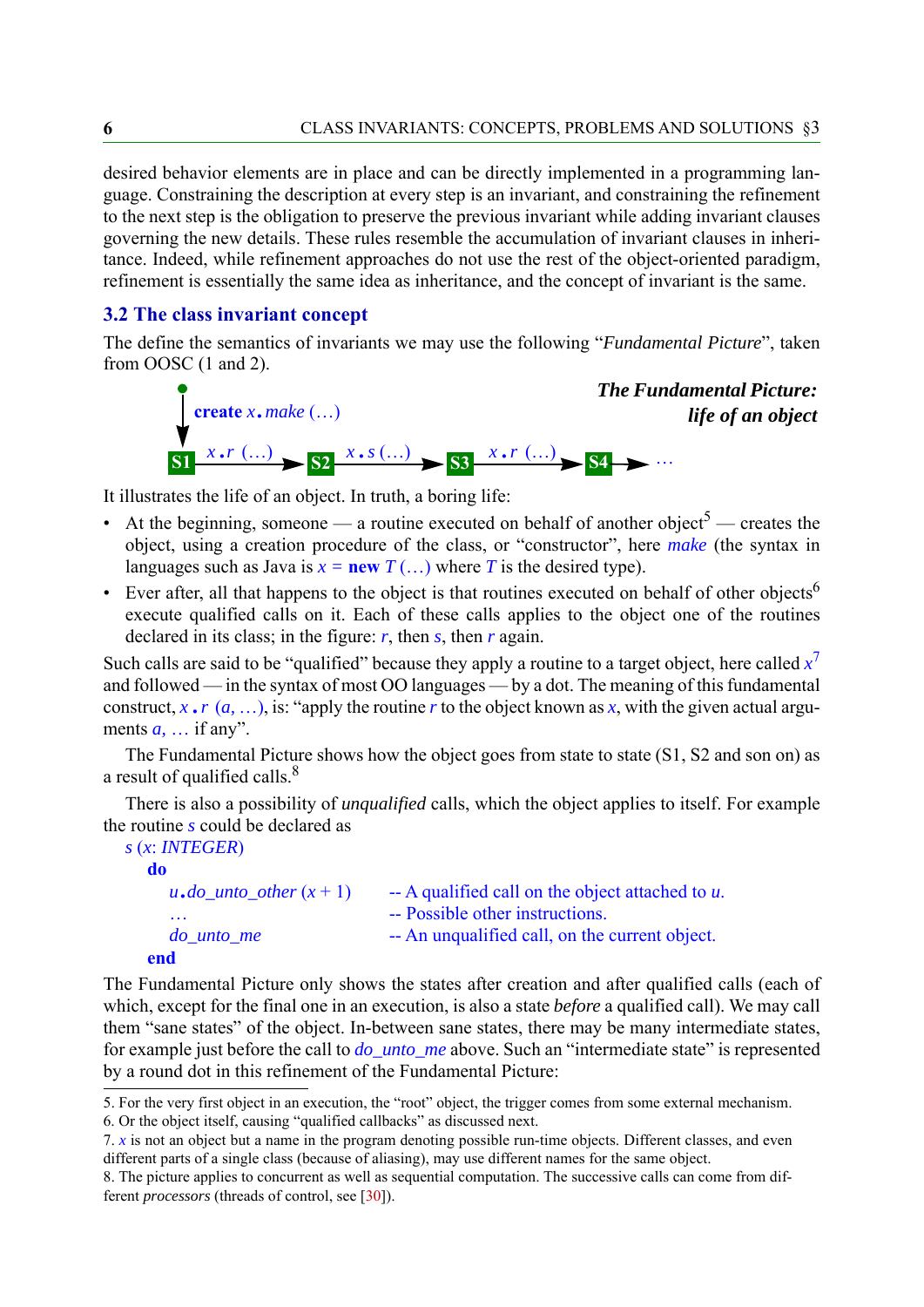

The class invariant characterizes sane states, those in which the object is available to other objects. Intermediate states do not need to satisfy it. In practice, most interesting computations do violate the invariant — if you try to do something useful, you often have to start by disturbing the established order — then restore it.

The following analogy from OOSC helps reason about class invariants and the Fundamental Picture. Think of a shared kitchen in an office environment, which has a sign enjoining users to "*make sure you leave this place as you want it to be when you come in*". This is what invariants are about. You *may* assume the invariant on entry (clean sink, ready-to-use coffee machine, ...) and *must* ensure it on exit. "Ensure" here often means "restore": while using the kitchen, it is all right to mess it up, as in the red-dot state of the figure above, as long as you clean up your mess for the next user.

Taking the Fundamental Picture as a reference implies that we only need to verify that every routine of the class (such as *r* and *s* here) *preserves* the invariant, in the sense that if the invariant holds before an execution of the routine it will hold afterwards; also, that it will hold after the execution of every constructor (obviously, we do not assume that it holds before). Then in verifying client code that uses a qualified call  $x \cdot r$  (...) we may deduce that the invariant applied to  $x$  (the notation, as the reader will remember, is *<sup>x</sup>* .*INV*); we should be entitled to this conclusion *without* hotation, as the reader will relief the equality of the should be entitled to this conclusion *without* having to establish that *x* . *INV* holds before the qualified call<sup>9</sup>. Herein lies the beauty and power of the notion of class invariant.

This article is devoted to studying how we can make this ideal scheme a reality.

#### **3.3 Assumptions**

Many practical cases, most in fact, do follow the Fundamental Picture. But it makes two implicit assumptions, which do not always hold:

- The picture assumes that qualified calls (the horizontal arrows) are computations on the target object. They may involve many tortuous steps, but all apply that object. To paraphrase a famous marketing slogan, what happens to the target stays within the target. In reality, these computations may themselves perform qualified calls; so they can modify, in addition to fields of that object, the contents of other objects. So far so good, but these computations on other object may *come back* to the original target, complicating the picture. This is a case of the *furtive access* problem.
- The picture also assumes that we have a single name, *x*, for the target object. But OO programming allows aliasing: different places in the program may know a given object under different names. They can mess up with each other in a way not captured by the picture: even if each operation preserves the invariant of its own class, it may break the invariant of an object that also depends on the shared object. This is a case of the *reference leak* problem.

Furtive access and reference leak are the two difficulties that we will have to analyze and address.

#### **3.4 A simple example**

The following pedagogical example of an invariant-equipped class is about as simple as one can get. The class describes points on a line, with an integer coordinate constrained to remain between 0 and a maximum value  $L$ , 4 in the following figure.

9. [[31\]](#page-40-3) calls this property the "data induction theorem".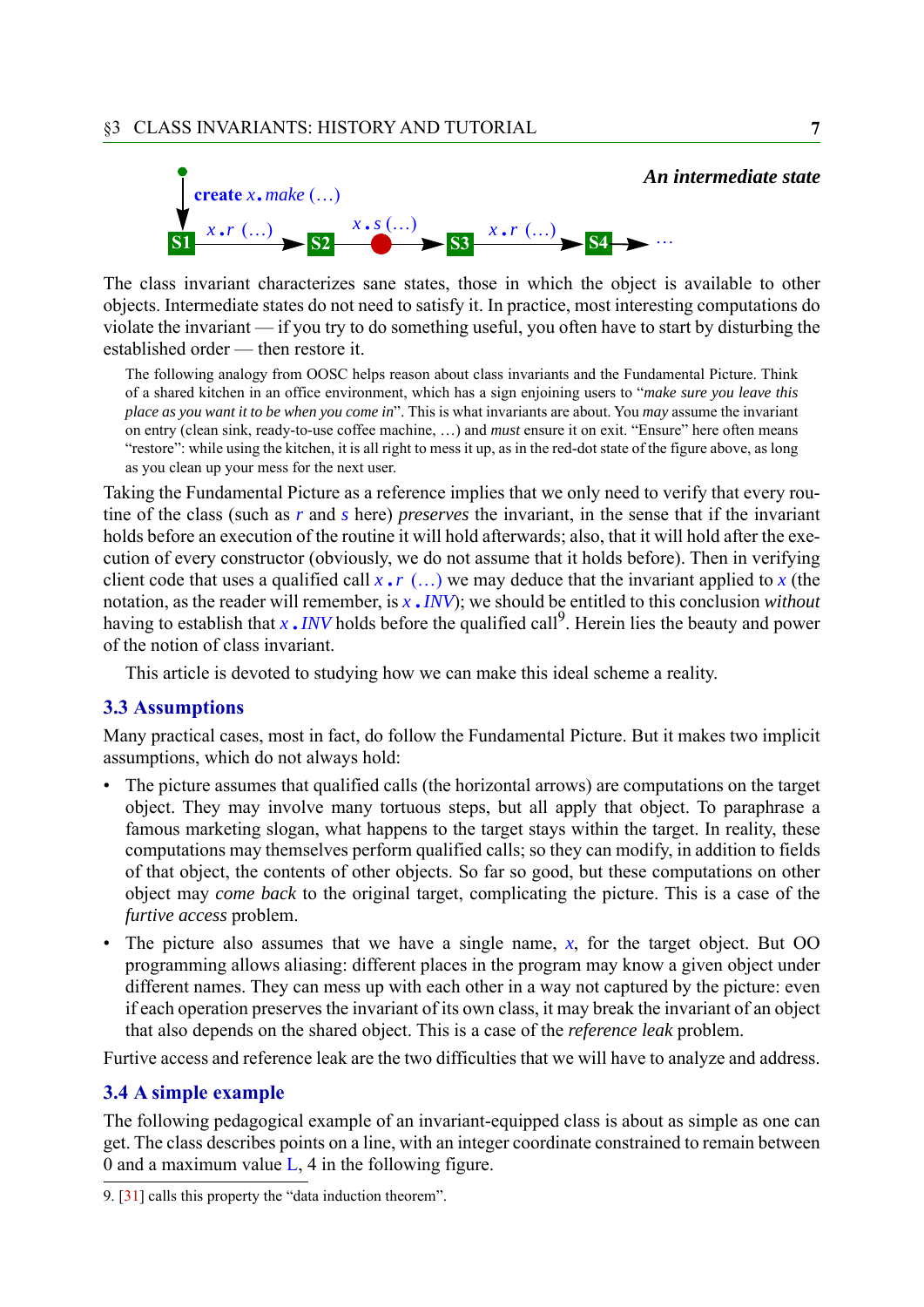

<span id="page-7-0"></span>The routine *move\_left* has the following specification and implementation:

```
move_left
  do
     x := x - 1if x < 0 then x := L end -- When falling off on the left, jump over to the right.
  ensure
     (x = oldx - 1) or (x = L)end
```
Note that with the specific implementation shown the postcondition could have been stronger:

(old  $x > 0$ ) =>  $(x = x - 1)$  -- "=>" is logical implication. (**old** *x* = 0) => (*x =* L)

but even with the weaker postcondition the invariant enables us to prove that after the following creation and call, for *p* of type *POINT*, *p*.*x* will be equal to L:

**create***<sup>p</sup>* -- Uses default creation: sets *p*.*x* to 0.

*<sup>p</sup>*.*move\_left*

The postcondition only tells us that  $p \cdot x$  is either  $-1$  or L; but thanks to the invariant we can rule out the first possibility. Although reduced to bare bones, this example illustrates the role of invariants in object-oriented programming as suggested by the Fundamental Picture.

Terminology: the term object invariant will denote the class invariant applied to a particular object. Here the object invariant of a particular point is the property that its x is between 0 and L.<sup>10</sup>

Class invariants are central to the OO method. They endow every class with a sanity clause guaranteeing that the class represents the expected abstraction. The concept reflects the notion of *axiom* in the underlying mathematical theory, abstract data types (OOSC explains the connection). In the teaching of OO programming, even at the elementary level, invariants deserve the same emphasis as other fundamental OO concepts: classes, information hiding, genericity, inheritance and contracts ([[26\]](#page-39-13) is an introductory programming textbook applying this idea). As Groucho Marx suggests, they should be in every contract and class. Regrettably, the reality is closer to Chico's view: in the classes most programmers write, there is no sanity clause.

10. Some articles use this term in a confusing way; see footnote [30.](#page-15-1)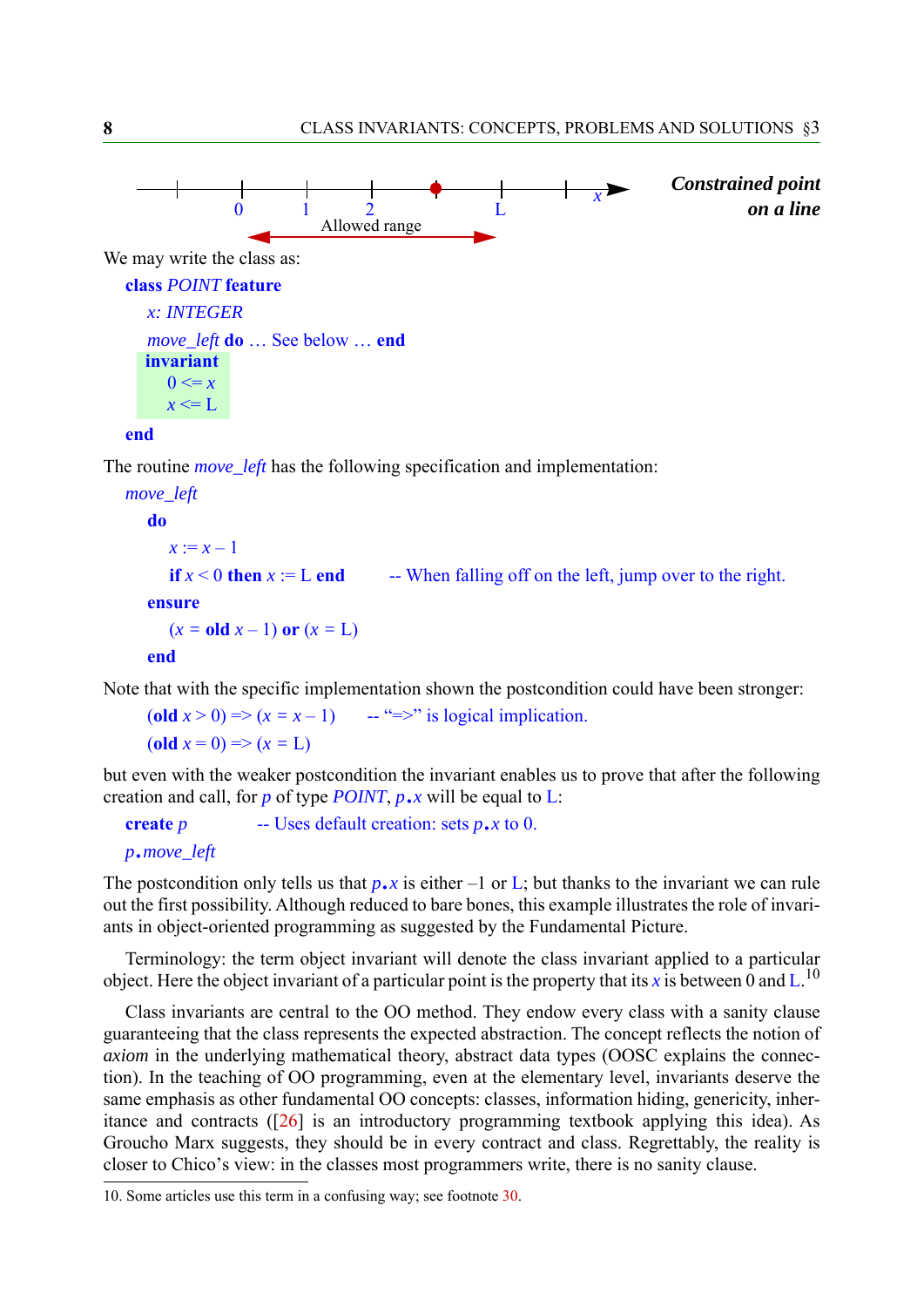### <span id="page-8-0"></span>**4 Representative examples of invariant-related trouble**

The invariant of class *POINT* showed the basic idea. The following examples illustrate the two problems, furtive access and reference leak, and will serve as a testbed for the solutions. Some are drawn from the literature on class invariant problems, some are new, but together they are representative of the combined set of examples used in previous discussions of these problems.

#### <span id="page-8-1"></span>**4.1 Unregistered observers**

The first example introduces observer objects, each observing an instance of the class *POINT*, but in a primitive sense of the notion of observer: they are not automatically notified when the observed object changes. Such an object is like a simple "façade" to the corresponding point. The next example will have observers in the full sense of the Observer pattern. The example shows how easy it is to cause a *reference leak* as soon as aliasing occurs in the presence of inhibition (defined as the presence of invariant clauses of the form *some\_object*.*some\_property*).

Our observer objects will observe a point that is not at the right boundary  $L$  of its range<sup>11</sup>:

```
class UNREGISTERED_OBSERVER create set feature
   subject: POINT
   set (other: POINT) -- Initialize subject to other.
          do subject := other ensure subject = other end<br>
require other.x < L do subject := other ensure subject = other end
   ... Other features, all preserving the invariant ...
invariant
end
   subject.x < L
```
The invariant states the desired property. Any exported feature of *UNREGISTERED\_OBSERVER* must leave the *x* of *subject* to a value less than L. On initialization, *set* sets *subject* to an existing point, ensuring the invariant thanks to its precondition.

Although this class is simple and its semantics clear, difficulties will arise from the highlighted invariant clause *subject*.*x* <sup>&</sup>lt; L which involves a query on another object, the *subject*. We say that this clause causes the subject to *inhibit* the observer.

Here now is another client of *POINT*, which also has a *subject* attribute but no particular condition on it, and a reference to an instance of *UNREGISTERED\_OBSERVER*:

#### **class** *MISCHIEF* **create** *make* **feature**

*subject*: *POINT* -- **"create** *subject*", in *make* below, will initialize *subject*.*x* to 0. *make* **do create** *subject* ; **end create** *obs*.*set* (*subject*) *make* **do create** *subject*, **create** *obs*<br>mess\_up **do** *subject*.move\_left **end** *obs: UNREGISTERED\_OBSERVER*

**end**

Let us create an instance of *MISCHIEF* through **create** *m*.*make*. The first instruction of the *make* creation procedure creates an instance of *POINT*; the second instruction creates an instance of *UNREGISTERED\_OBSERVER*, with a reference to the same *POINT* object:



*Reference leak*

11. L is an arbitrary positive constant. It can be replaced by its actual value, e.g. 100, in these examples.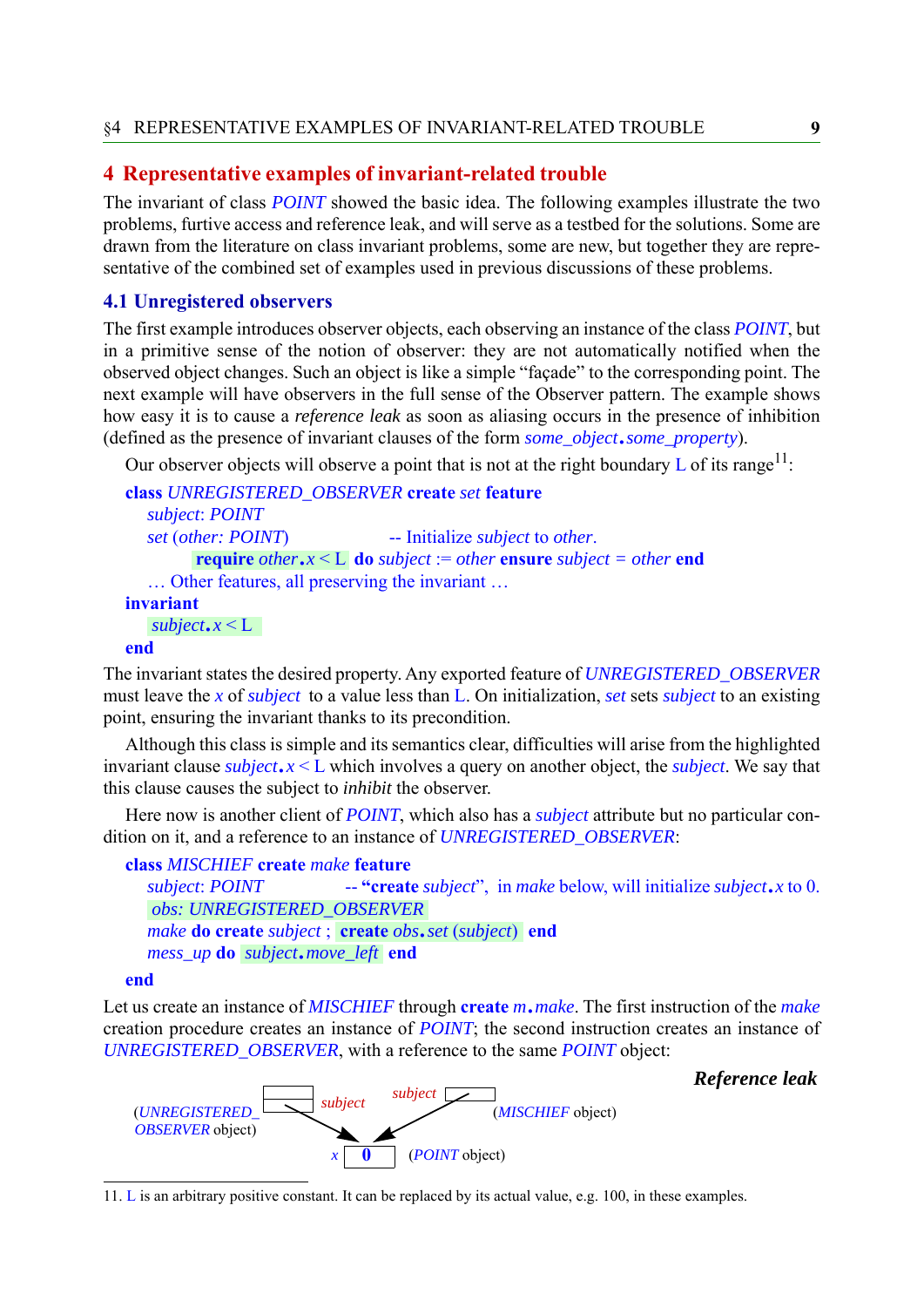A reference leak has happened: the *MISCHIEF* object has leaked its *subject* reference to the *UNREGISTERED\_OBSERVER* object. A call to *mess\_up* will use the leaked reference to change the  $x$  field of the shared object, setting it to  $L$  and hence violating the invariant of *UNREGISTERED\_OBSERVER*.

This case in archetypal example of the reference leak problem. The trouble is that in the absence of further rules no modular check of either class can detect this problem: *MISCHIEF* has no invariant; its argument in the creation call to *set* satisfies that routine's precondition (at that stage, *subject*.*x* is still zero); and all the routines of *UNREGISTERED\_OBSERVER* preserve the invariant of that class. Each class, when studied by itself, appears correct; but together they are not, since *an object may become invalid without any operation being explicitly performed on it*.

#### <span id="page-9-0"></span>**4.2 Observer pattern**

We move now to a true observer, in the sense of the Observer pattern [\[10](#page-39-14)]: an object that watches a point and gets updated automatically every time that point changes. That way, other objects can find out the location of a point by querying the observer. The class will look like this:

#### **class** *OBSERVER* **create** *make* **feature**

| x: INTEGER                      |                                                                                                |
|---------------------------------|------------------------------------------------------------------------------------------------|
| feature $\{POINT\}$             | -- See below about the meaning of "{ <i>POINT</i> }" and (next) { <i>NONE</i> }".              |
| subject: POINT                  |                                                                                                |
|                                 | <i>update</i> <b>do</b> $x := subject \cdot x$ <b>ensure</b> $x = subject \cdot x$ <b>end</b>  |
| feature { <i>NONE</i> }         | -- Initialization                                                                              |
|                                 | make (p: POINT) <b>do</b> subject $:= p$ ; subject, set_observer ( <b>Current</b> ) <b>end</b> |
|                                 | $-$ Set p as the observed point. See below about set_observer.                                 |
| invariant                       |                                                                                                |
| faithful: $x = subject \cdot x$ | -- For ease of reference an assertion clause can                                               |

```
: subject.observer = Current -- have a tag, such as faithful and backlink here.
backlinkend
  <i>x =
```
The observer scheme has been widely used as a justification for sophisticated language and veri-fication constructs [[3,](#page-38-0) [15,](#page-39-1) [31,](#page-40-3) [39,](#page-40-1) [40\]](#page-40-2) and as a challenge in a verification competition  $[5]^{12}$  $[5]^{12}$  $[5]^{12}$ .

Notation: this example uses the "selective export" mechanism, where a feature *r* introduced in a clause **feature**  $\{A, B, C\}$  is only available for qualified calls  $x \cdot r \dots$  in the classes listed and their descendants. Here, *some\_point*.*subject* and *some\_point*.*update* are only permitted in *POINT* and descendants. Selective exports apply the principle of information hiding. The mechanism exists in many OO languages, in various syntactic flavors such as "friends" in C++ and "assembly" privileges in C# and Visual Basic.Net. A clause reading just **feature** is equivalent to **feature** {*ANY*}, where *ANY*13 is the top class in the inheritance hierarchy: it introduces public features. A clause reading **feature** {*NONE*} where *NONE* (Object in Java) is the bottom class, introduces private (secret) features<sup>14</sup>. We could make *subject* and *update* public (like *x*), but good design methodology directs that we should not let clients other than *POINT* access them.

<span id="page-9-1"></span><sup>12.</sup> Like practical uses of the Observer pattern, those articles assume a list of observers, rather than a single observer; since the list adds nothing to the issue, the example is given here reduced to its simplest form. 13. *ANY* is called Object in Java.

<sup>14.</sup> *make* is a creation procedure since it appears in the **create** clause, allowing creation-cum-initialization instructions **create** *obs*.*make* (*p1*). We could also permit ordinary qualified calls *obs*.*make* (*p1*), to reset the subject of an existing observer, but here they are disallowed since the feature is declared in a clause **feature** {*NONE*}.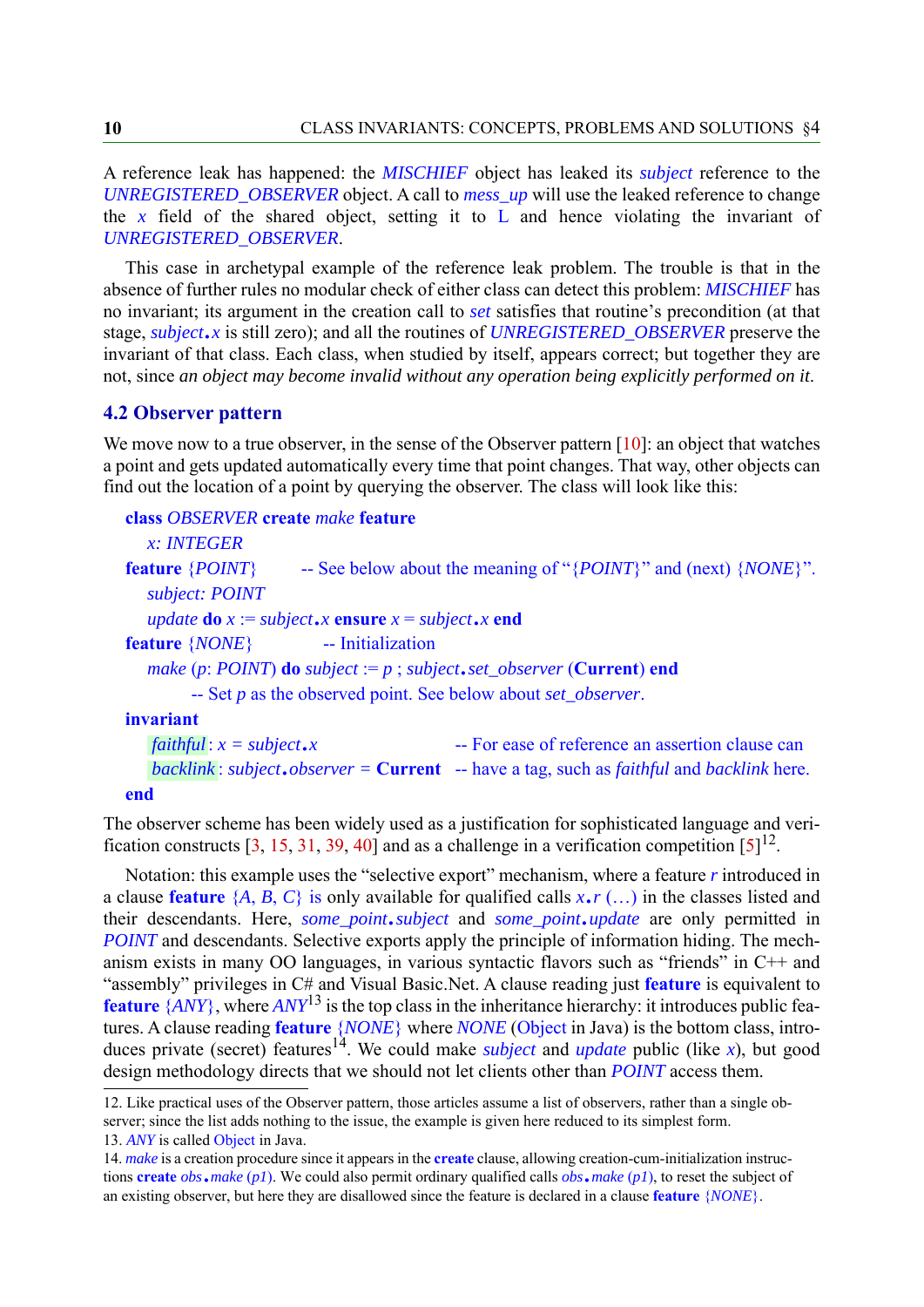Back to invariants and the semantics of the class: any routine of *POINT* modifying *x* must now notify its associated observer. In our simplified example, there is only one such routine, *move\_left*. Its body will now be as follows (first two lines unchanged, the only new element is the last line):

 $x := x - 1$  -- This is the *x* of *POINT*, observed by the *x* of *OBSERVER* **if**  $x \leq 0$  **then**  $x := L$  **end if** observer  $\neq$  **Void then** *observer***.***update* **end** -- This is the added line.

Class *POINT* now needs knowledge of the observer, through a new attribute and routine:

```
feature {OBSERVER}
  observer: detachable15 OBSERVER
  set_observer (o: OBSERVER) do observer := o end -- Link point to observer o.
```
These features are selectively exported to *OBSERVER* since the association with the observer is none of the rest of the world's business (but we do need to let *OBSERVER* access *observer*, if only for its *backlink* invariant clause). Mirroring *OBSERVER*, class *POINT* now has a *backlink* invariant clause stating

 $(observer \neq \text{void}) \Rightarrow (observer \square \text{ subject} = \text{Current})$ 

Reference leak is possible here, just as with unregistered observers (because of "inhibiting" invariant clauses involving qualified calls such as *subject*.*x* and *observer*.*subject*). But this example also causes a new problem. Several articles using some form of it point out that the *observer*.*update* call highlighted above catches the observer object with its pants down (so to speak): the invariant clause *faithful* usually does not hold on entry, since it is precisely the purpose of the call to *update* to make sure that after a change *x* will again faithfully reflect the observed value *subject*.*x*.

This case illustrates the furtive access problem: accessing an object in a state that does not satisfy the corresponding class invariant. Furtive access also arises, as we will see, as a result of qualified callbacks.

To address the problem, the literature offers special language and verification constructs. But we may note that in this case the invariant violation *does not matter*. It occurs in an intermediate state of the object where it is harmless. (When you invite an office colleague to join a party already in progress, you are not promising that the kitchen is in order.) This article's solution to furtive access —the O-rule — will take advantage of this observation.

#### <span id="page-10-0"></span>**4.3 Cloning**

The following example, like the observer case, illustrates furtive access.

It arose early in the design of the EiffelBase library [\[22](#page-39-15)]. Any class may offer its own version of the *copy*, *cloned* and *is\_equal* routines. Default versions exist, pre-programmed, in the top class *ANY*: respectively, they copy an object onto another, create a new object as a duplicate of an existing one, and test two objects for field-by-field equality. The difference between *copy* and *cloned* is that *y*.*copy* (*x*) copies the contents of an existing object  $x^{16}$  onto those of an existing object *y*, whereas  $y = x$ .*cloned* produces a new object *y* identical to *x*.

<sup>15.</sup> **detachable** indicates that *observer*, unlike *subject* in *OBSERVER*, can be void (null). This entire discussion assumes a void-safe language — one that guarantees statically that no null-pointer dereferencing will ever happen during the execution of any program. On how to achieve void safety see [[27\]](#page-40-8).

<sup>16.</sup> Small abuse of language for "the object denoted by *x*" etc.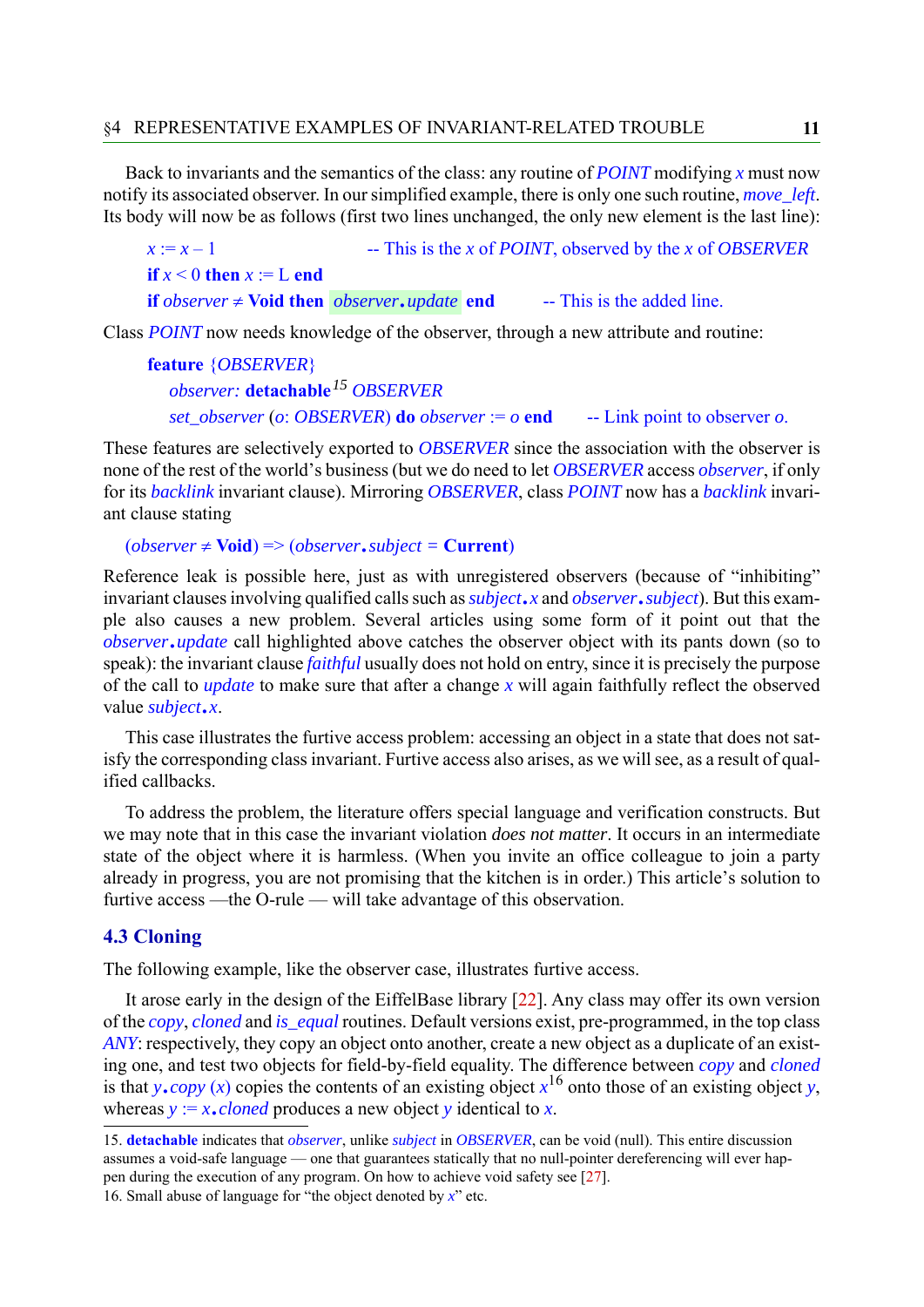To adapt copy and equality semantics to a particular class (in a linked list class, for example, the routines should copy and compare entire lists, not just the list headers as the default versions do), you must redefine *copy* and *is\_equal*, maintaining for *copy* (*x*) the postcondition *is\_equal* (*x*).

You should not, however, have to redefine *cloned* in addition to *copy*. The semantics should be the same except for the creation of a new object; *cloned* should automatically follow *copy*. In the original version of the library the implementation of *cloned* directly applied this idea:

#### **Result** := *Blank\_object* (*Current\_type*) **Result**.*copy* (**Current**)

with a system function *Blank\_object* returning a zeroed-out freshly allocated object of the given type. The first time someone ran a program using *cloned* with run-time contract monitoring<sup>17</sup> on, the highlighted instruction violated an invariant. Indeed, a zeroed-out object will not satisfy any non-trivial invariant. That is precisely why we call  $\langle copy \rangle$  to turn it into a sane object<sup>18</sup>.

The last observations reveal how similar the cloning case is to our other example of furtive access, the observer case: a non-updated observer will usually not satisfy the invariant clause; that is precisely why we call *copy* to turn it into a sane observer.

As a start towards the solution [\(7.5](#page-24-0)), note that in the history of the library criticism arose — independently of considerations of static verification — over the export status of *copy*, which originally was public by default. Imagine a class with attributes (fields)  $a$ , a refer-



ence, and *n*, an integer, and the property  $(n = 0) \Rightarrow (a =$ **Current**). As illustrated, copying or cloning an object for which  $n = 0$  yields an inconsistent new object since its *a* field points to the original, not the copy. There is no contradiction since the class is incorrect: one of its features, *copy*, does not preserve the invariant. But that feature is inherited, and it is not a good idea to force programmers to redefine it if they do not actually want to provide copying. A wiser solution is in *ANY* to export *copy* and *cloned* selectively to a class *COPIABLE*, from which a class must inherit if it is to provide copy and clone capabilities to its clients. With the O-rule, the call **Result**.*copy* (**Current**) only assumes invariant clauses involving properties of *COPIABLE*, and does not conflict with other invariant properties of a specific class. On exit, *copy* must yield the full invariant.

#### <span id="page-11-0"></span>**4.4 Monogamy**

The next example comes from the dependent delegate paper [[25\]](#page-39-3). It is delicate not only to verify but also to write in the first place, and provides a good benchmark for OO verification techniques.

We want a class *PERSON* with queries *spouse*: **detachable** *PERSON* and *is\_married*: *BOOL-EAN* satisfying the invariant property

#### *is\_married*  $\Rightarrow$  ((*spouse*  $\neq$  **Void**) **and** (*spouse*.*spouse* = **Current**))

The reason *spouse* is declared **detachable** is that not everyone is married, so **Void** has to be a valid value for *spouse*; it is in fact its initial value on creation of a *PERSON* object. To change this value by making a person married we need a routine *marry* (*other*: *PERSON*) 19. Enforcing monogamy, the routine has preconditions **not** is\_married and **not** *spouse*.is\_married. (Also, *spouse*  $\neq$  *other.*)

<sup>17.</sup> Run-time contract monitoring evaluates invariants and other contract elements during execution, as an example of dynamic verification, the widely applied use of contracts so far until static verification technology becomes fully practical.

<sup>18.</sup> The first reaction was to add instructions disabling invariant monitoring before the call to *copy* and restoring it afterwards, a kludge (but in some sense a precursor to Boogie's "unpack/pack"). Then the implementation of *cloned* was moved to a built-in function in the run-time system. With this article's O-rule is possible to restore the original code.

<sup>19.</sup> *other* is not detachable since the chosen spouse object must exist.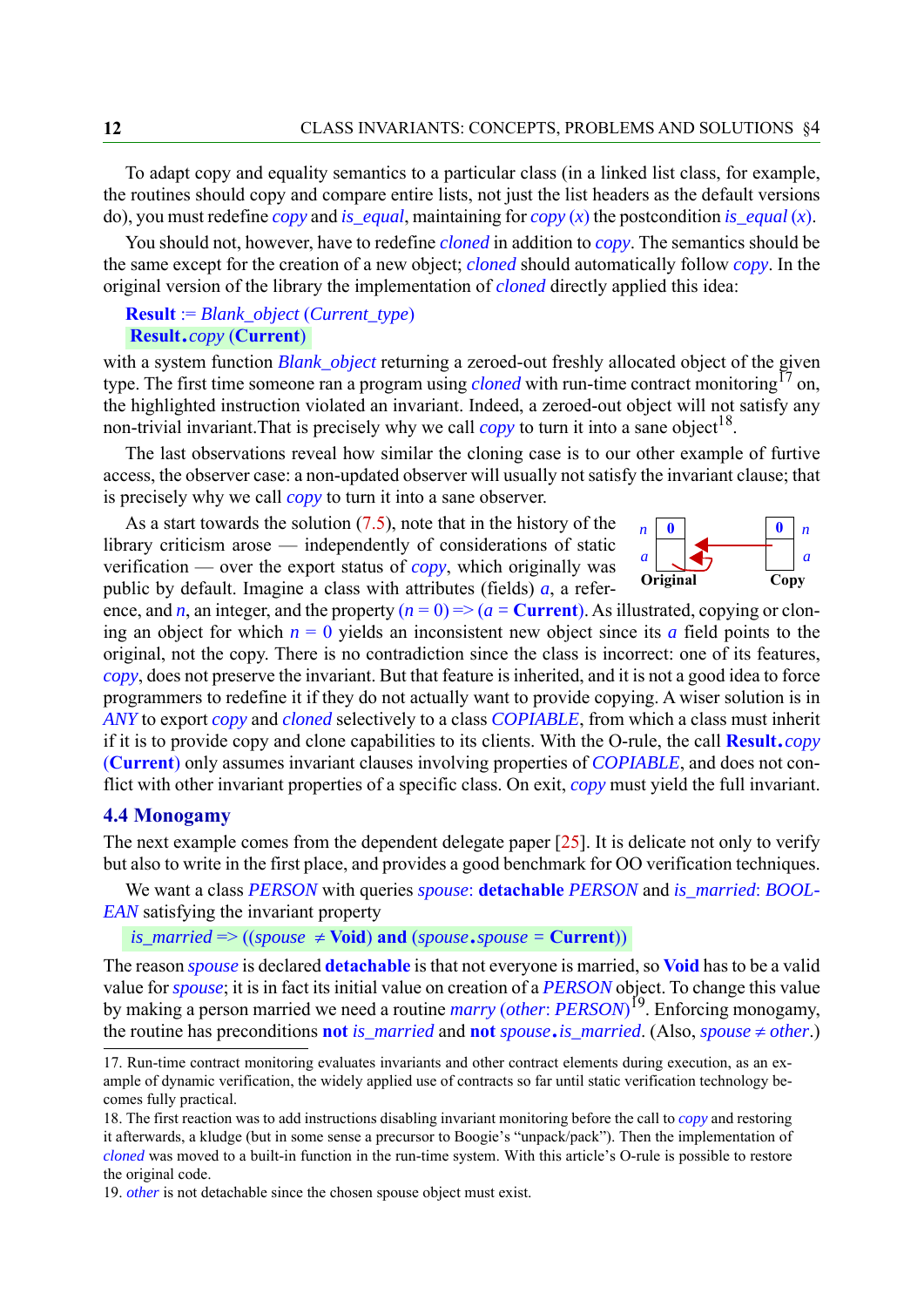Its job includes marrying the *other* object back to the current person; but *marry* cannot just call *other*.*marry* (**Current**) without causing infinite recursion. [[25\]](#page-39-3) presents several intermediate solutions, which it shows to be incorrect, and arrives at the following implementation for *marry*:

| set married                                | -- 1 Body of <i>marry</i> ; not final version, see 7.5. |
|--------------------------------------------|---------------------------------------------------------|
| other.set_married                          | -- 2 (numbers added for reference)                      |
| set_spouse (other)                         | $-3$                                                    |
| <i>other.set_spouse</i> ( <b>Current</b> ) | $-4$                                                    |
|                                            |                                                         |

with two utility routines:

*set\_married* **do** *is\_married* := **True end** *set\_spouse* (*other: PERSON*) **do** *spouse* := *other* **end**

Each does part of *marry*'s job: setting *is\_married*, and setting the *spouse* reference. Here too the principles of OO design suggest exporting both routines selectively to *PERSON* itself (as in [\[25](#page-39-3)]).

This example is a concentrate of problems that can occur with invariants. Put another way, it is the OO verification nightmare.

First, furtive access:

- At the start of the first qualified call *other*.*set\_married*, the invariant (highlighted above) is trivially satisfied for *other*, since *is\_married* is false for that object. But at the end it is violated since *is\_married* is now true for *other* but its *spouse* has not been set yet.
- For the second qualified call, the invariant will be satisfied at the end, but violated at the start.

Next, reference leak. Assume as a thought experiment that *set\_spouse* were exported instead of being just a utility routine for *marry*20. Then we could write

*Dominique*.*marry* (*Claude*) *Dominique*.*set\_spouse* (*Leslie*)

After the second instruction, *Dominique*.*spouse* is *Leslie*, but *Leslie Claude*.*spouse* is still *Dominique* from the first instruction, so *Claude*.*spouse*.*spouse* is *Leslie*, causing *Claude* to violate its invariant property *spouse*.*spouse* = **Current**.



We may brush off this form of the example because *set\_spouse* should not be exported, precisely because it does not preserve the invariant. We cannot replace *set\_spouse* by *marry* above, because *marry* has precondition clauses including **not** *is\_married*. But consider a new routine:

*divorce* **do** *spouse* := **Void** ; *is\_married* := **False ensure** *spouse =* **Void** ; **not** *is\_married* **end**

This is not how we should normally write such a routine: if we divorce A from B, we should also divorce B from A. Nevertheless, the version given preserves the invariant — as would any routine that sets *is\_married* to false — and satisfies its postcondition. The code

*Dominique*.*marry* (*Claude*) *Dominique*.*divorce*

causes the *Claude* object to violate its invariant. The disturbing part, as in other cases of reference leak, is that we broke an object invariant<sup>21</sup> through an operation (*Dominique*.*divorce*) that does not even mention or involve that object.

*spouse spouse Claude Dominique*

It is a good bet that whoever can verify the monogamous marriage example has a shot at solving the OO program verification problem.

<sup>20.</sup> Variables all of type *PERSON*, objects all initialized as needed.

<sup>21.</sup> Reminder: "object invariant" means the class invariant applied to one particular instance.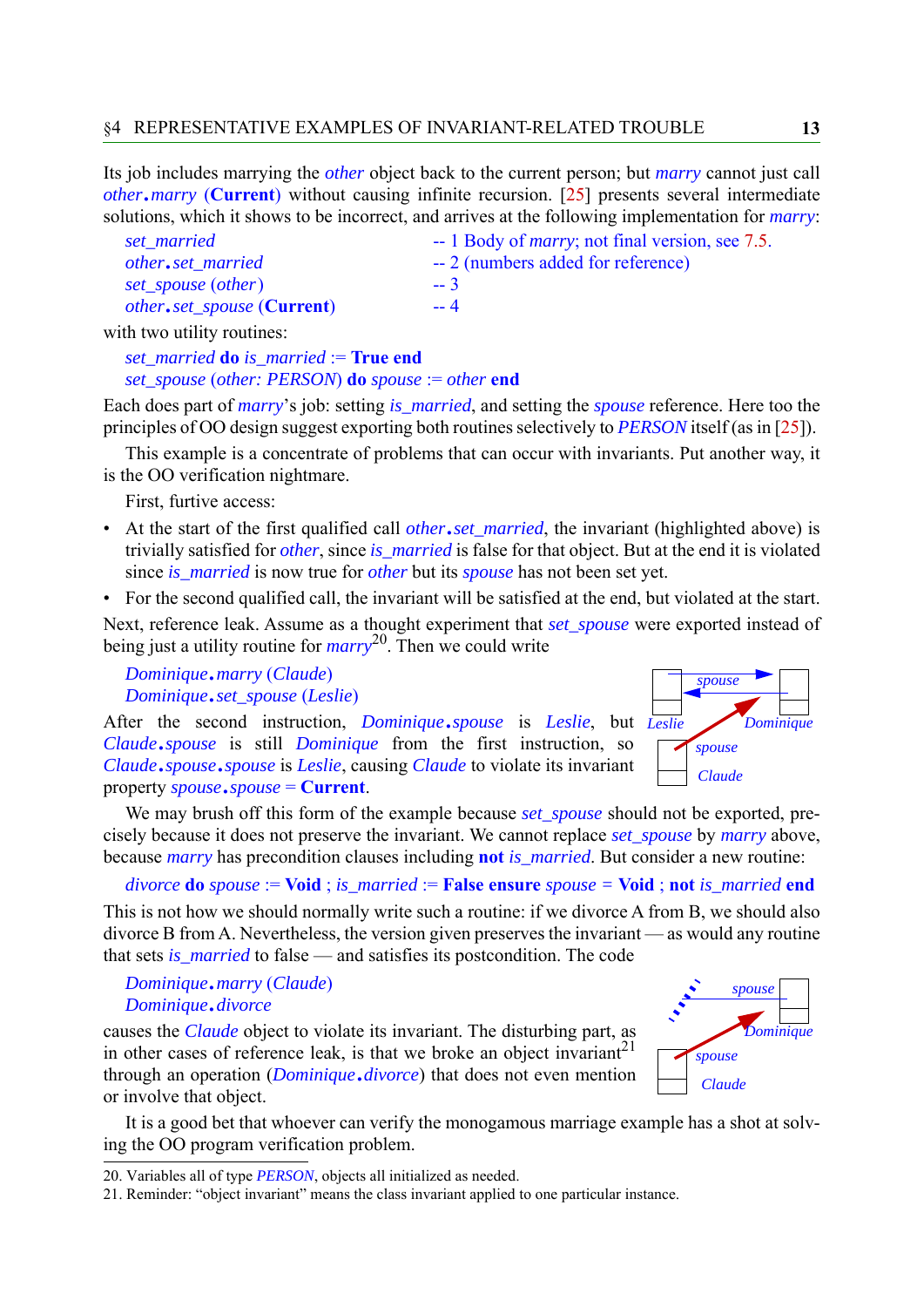#### <span id="page-13-0"></span>**4.5 Linked lists and linkables**

Consider the standard implementation of a linked list structure, where an object of type *LINKED\_LIST* is exported to clients, with operations to insert, remove and access elements; the implementation uses objects of a type *LINKABLE*. The *LINKED\_LIST* object contains general bookkeeping information about the list, such as the number of elements, *count*, as well as a reference *first*<sup>22</sup> to the first *LINKABLE* cell, and possibly references (not shown) to other such cells.



The *LINKABLE* cells are not meant for independent use: they are subservient to the *LINKED\_LIST* header object. All other clients should go through that header. By having sole control over list elements, the header can maintain crucial properties of the list, expressed in the class invariant of *LINKED\_LIST*, which might contain such clauses as:

- *first.right\_acyclic*, where *right\_acyclic* expresses<sup>23</sup> that the sequence of cells obtained by repeatedly following *right* links has no cycle.
- *count* = *first*.*computed\_count*, where *computed\_count* counts the number of elements encountered by following *right* links as far as possible.

In the terminology of this article, these clauses make *LINKABLE inhibit LINKED\_LIST*.

Reference leak in this example would occur if some object other than the list header somehow got hold of the reference *first*, and used it as the target of routine calls to modify cells directly, bypassing the header object's control. We can use the same model as in the unregistered observer example, using *LINKABLE* instead of *POINT* (the inhibiting class) and replacing both *UNREG-ISTERED\_OBSERVER* and *MISCHIEF* (the inhibited classes) by *LINKED\_LIST*.

Of course the classes in the actual library do not engage in any such mischievous games, but verification needs to ascertain this property rigorously. A simple way to mischief would be for *LINKED\_LIST* to export the default version of *copy* and *cloned* (the non-redefined shallow-copy version, which simply copies an object field by field); then we could produce two list headers referring to the same *LINKABLE* objects:



Initially they are consistent, as shown, but it is easy, for example through a call *l2*.*remove\_last*, which removes the last element, to invalidate  $11$  — its associated list now has two elements, but its *count* field still says 3 — without any explicit operation on *l1*. Reference leak in its full horror.

The proper approach is to make the default copy and clone routines secret, and in *LINKED\_LIST* export the redefined versions, which duplicate the *LINKABLE* list cells along with

<span id="page-13-1"></span><sup>22.</sup> In the actual library this feature is called *first\_element*. For brevity this article uses the name *first* (reserved in the library for a *public* feature returning the *value* of the first element, i.e. *first element*.*item*).

<sup>23.</sup> Assuming the appropriate formalism, not explored further here.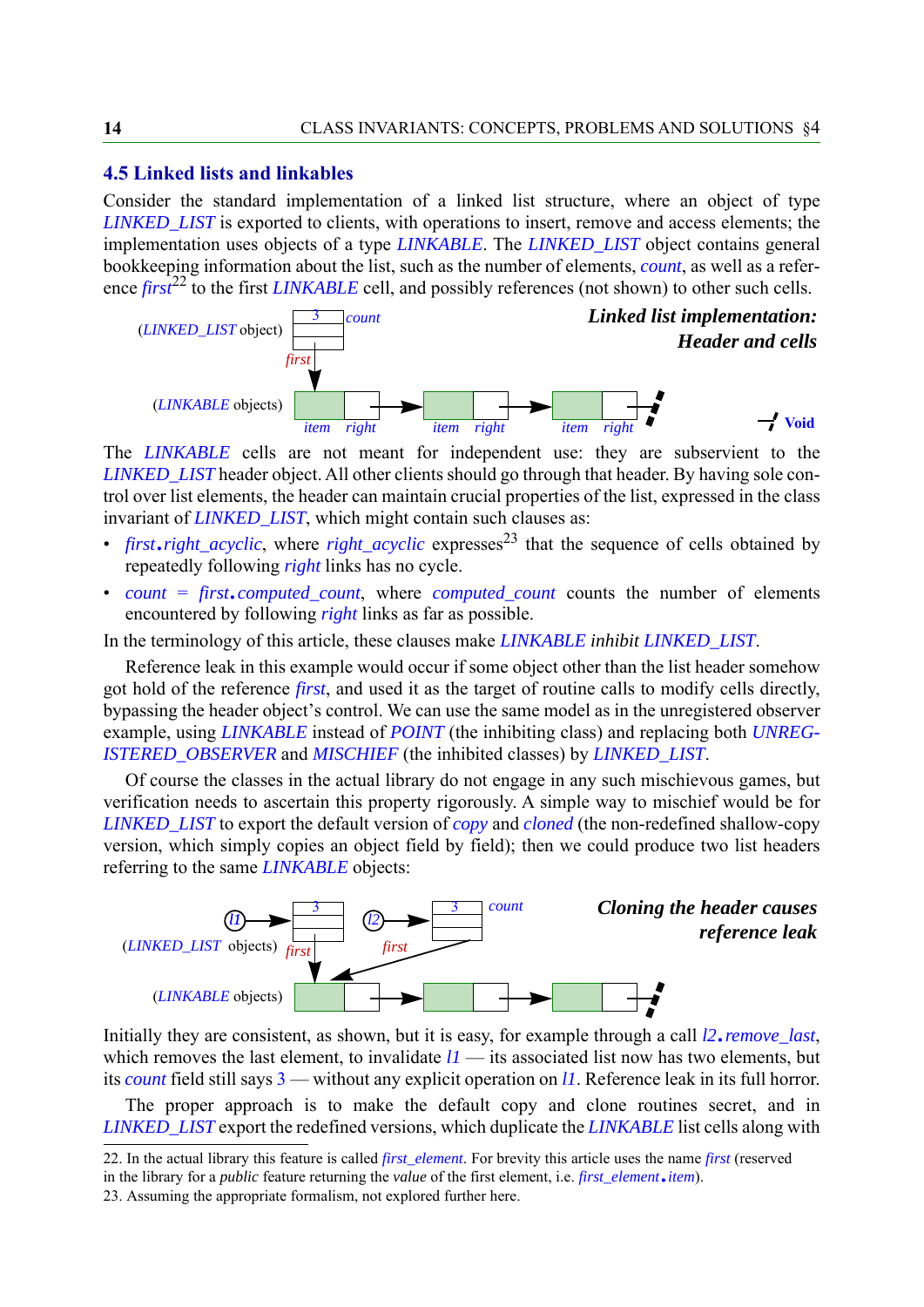the list header. But methodological advice is not a substitute for verification. The sad reality in this example is that the default copy routine *will* preserve the invariant of *LINKED\_LIST*, even though it introduces a time bomb into the data structure in the form of a reference leak.

#### <span id="page-14-0"></span>**4.6 Merging lists**

The last example continues with linked lists, focusing on the tricky operation that merges a list with another: the routine *merge* right (there is also *merge left*) in class *LINKED LIST*. It takes another list as argument; as illustrated, the call *list1*.*merge\_right* (*list2*) concatenates the second list to the first, and zeroes out that second list (making its *first* reference void).



What makes things delicate is that programming the operation efficiently *requires* a reference leak:

- In implementing *merge\_right* (*other*)<sup>24</sup>, we could stay on the safe side of information hiding by taking the successive values *v* in the *other* list — not the actual *LINKABLE* cells, but the list values, obtained through the public interface of class *LINKED\_LIST* — and adding each of them to the end of the first list through the call *extend* (*v*), then at the end use *other*.*wipe\_out*, calling another public routine *wipe\_out* to empty the list.
- This implementation, however, is O (*count2*), where *count2* is the number of elements in the second list, assuming we initially have access to the last cell of the first one. We can get O (1) by using the implementation illustrated in the last figure: directly link the last *LINKABLE* cell of the first list to the first cell of the second one, then set the second list's *first* to void.

We may call the two implementations "dumb" and "smart"<sup>25</sup>. The smart implementation has to use *other*.*first* directly; in other words, it must take advantage of a reference leak from the second list to the first. Perhaps this is the reason why *merge\_right* turned out to be one of the most bugprone routines in the entire library; for example an early version omitted the precondition clause  $other \neq$  **Current**, without which things can turn messy. Verification, both static (AutoProof) and dynamic (AutoTest) uncovered the bug [\[38](#page-40-9)] 26. (A different version of *LINKED\_LIST* is part of the EiffelBase 2 library, which was mechanically verified as part of Polikarpova's PhD work[[40\]](#page-40-2).)

Such routines should of course be programmed with particular attention, and presumably no error remains in the current version. But the problem is more general. The routine *merge\_right* indulges in precisely the kind of internal pointer shenanigans, with the attendant reference leaks, that in other cases yields mayhem. This is the scary part: why is shallow-copy bad and *merge\_right* OK? How do we distinguish — in a form that can be codified into simple formal rules, and taught to a verification system — the good cases from the bad?

Like monogamous marriage, list merging is a challenge and test of effectiveness for any OO verification method hoping to address class-invariant-related issues.

<sup>24.</sup> *other* is *list2* in the example call.

<sup>25. &</sup>quot;Smart" and "dumb" in terms of run-time performance. Verification gives us another perspective: the first implementation is obviously correct, the second one far trickier to verify, hence not so smart if correctness is the main concern. But in practice no project will renounce efficiency for the sake of verification. We need both. 26. The bug also served as a testbed for the AutoFix system for automatic suggestions of bug correction.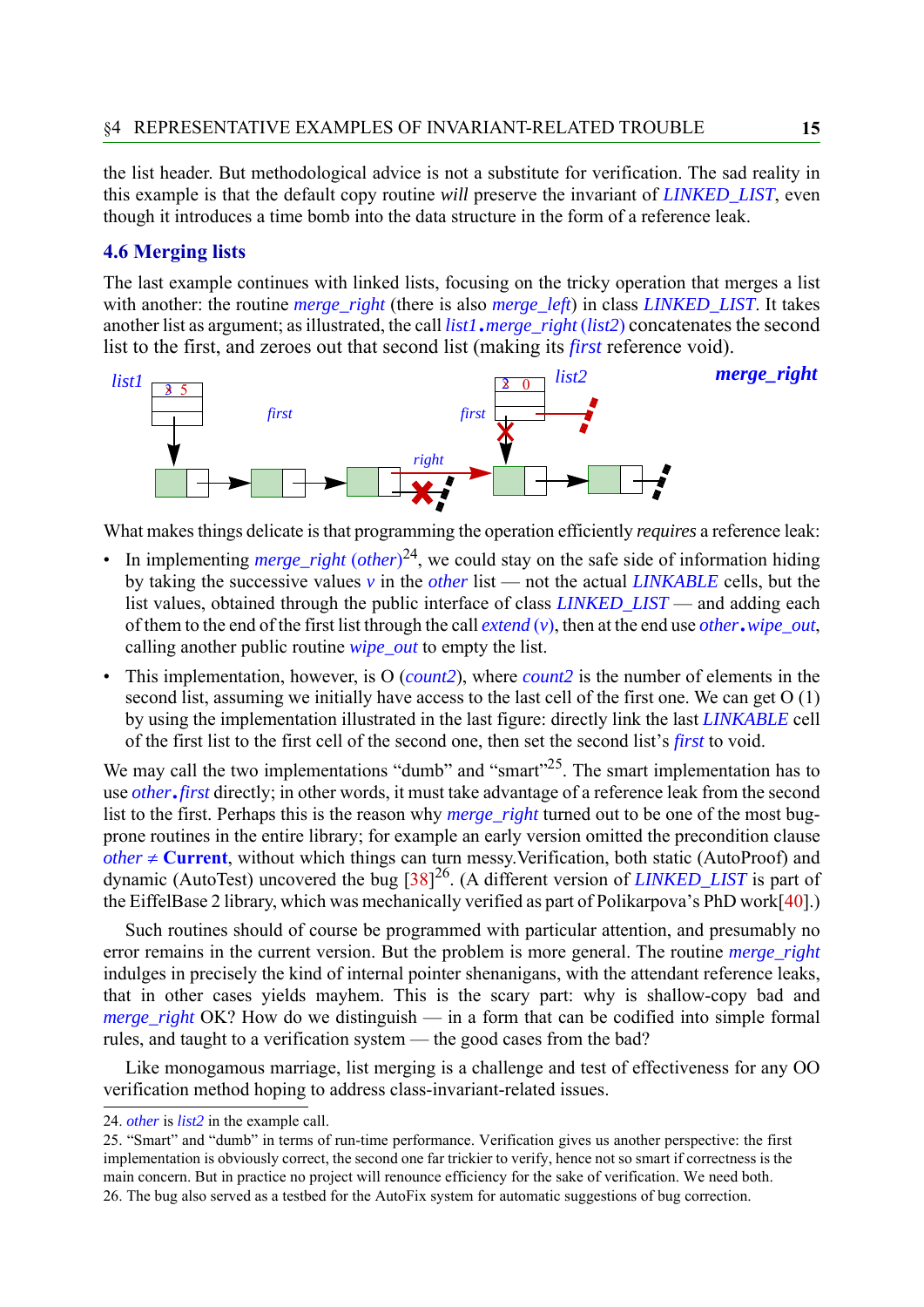## <span id="page-15-0"></span>**5 Misconceptions**

The preceding analysis has identified the two serious problems raised by class invariants. It is also important to understand that some aspects gravely studied in the literature are *not* problematic.

A common misconception is to believe that invariants govern all routines and all calls. In reality it only governs exported routines and qualified calls. But the Wikipedia entry on the topic [\[43](#page-41-0)] currently27 proclaims that "*temporary breaking of class invariants between private method calls is possible, although not encouraged*"<sup>28</sup>, without giving any reason why it should be discouraged<sup>29</sup>.

No such reason exists; and breaking the invariant in unqualified calls is not only allowable but essential. The first item in the charter of the programmers' inalienable rights must surely be the right to abstraction: take any part of the code, give it a name, plus (optionally) arguments to make it parameterizable. Then you may replace the code, where it appeared, by a call to the resulting routine. To such a routine, the class invariant is irrelevant. We might for example rewrite the implementation of *move\_left* (page [8](#page-7-0)) as:

 $-$  This line is the only change; it previously read:  $x := x - 1$ **if**  $x < 0$  **then**  $x = 0$  **end** *go\_back* 

introducing a routine *go\_back* which simply performs  $x := x - 1$ . This routine does not preserve the invariant. It will naturally be secret (private), since we must not allow qualified calls *<sup>p</sup>*.*go\_back*. But unqualified calls *go\_back* are fine, as here in *move\_left*.

This misconception is bad enough in Wikipedia but we find it in scholarly articles as well. For example [\[4](#page-38-5)] has, in a class *T*, an exported routine *M* with an unqualified call to a routine *P*. It notes: "*at the time P is called, the object invariant*30 *for the T object is not certain to hold* " and goes on to develop solutions to this imagined problem. But the invariant is irrelevant here: we simply have an issue of indirect recursion, which arises identically in a non-OO setting, and is susceptible to classical treatment in axiomatic semantics. Reference [[15\]](#page-39-1) has a similar example and discussion.

Surprisingly, all these articles cite OOSC 2, which explained the property emphatically  $31$ :

*Qualified calls, of the form*  $a.f$  *(...), executed on behalf of a client, are the only ones that must always start from a state satisfying the invariant and leave a state satisfying the invariant; there is no such rule for unqualified calls of the form*  $f$  *(...), which are not directly executed by clients but only serve as auxiliary tools for carrying out the needs of qualified calls. As a consequence, the obligation to maintain the invariant applies only to the body of features that are exported either generally or selectively; a secret feature — one that is available to no client — is not affected by the invariant.*

*Dynamic* invariant verification in EiffelStudio naturally follows this policy: a qualified call triggers an invariant check, an unqualified call does not. This means in particular that a qualified call **Current**.*r* (*a*), using the current object (**Current**, *this*, *self* ) as its target, is not exactly the same as the unqualified call  $r(a)$ : one triggers the invariant, the other does not<sup>32</sup>.

There is indeed a serious callback problem with invariants, causing furtive access and studied below ([6.4\)](#page-19-0); but it only arises for *qualified* calls.

<sup>27.</sup> As of September 2016.

<sup>28.</sup> It is better to correct a Wikipedia entry than to criticize it, but I leave this task to others.

<sup>29.</sup> This practice of guarding against a certain practice ("*X considered harmful*"), without explaining why or giving actionable criteria for when it is acceptable and when not, is unfortunately common in today's discussions of software methodology. Right or wrong, Dijkstra knew better.

<span id="page-15-1"></span><sup>30.</sup> Without any good reason, some authors use "*object invariant*" for what has for almost half a century been known as a class invariant. One of the reasons for rejecting this practice is that it makes it impossible to use "object invariant" to denote the class invariant *as applied to a particular object* (an instance of the class).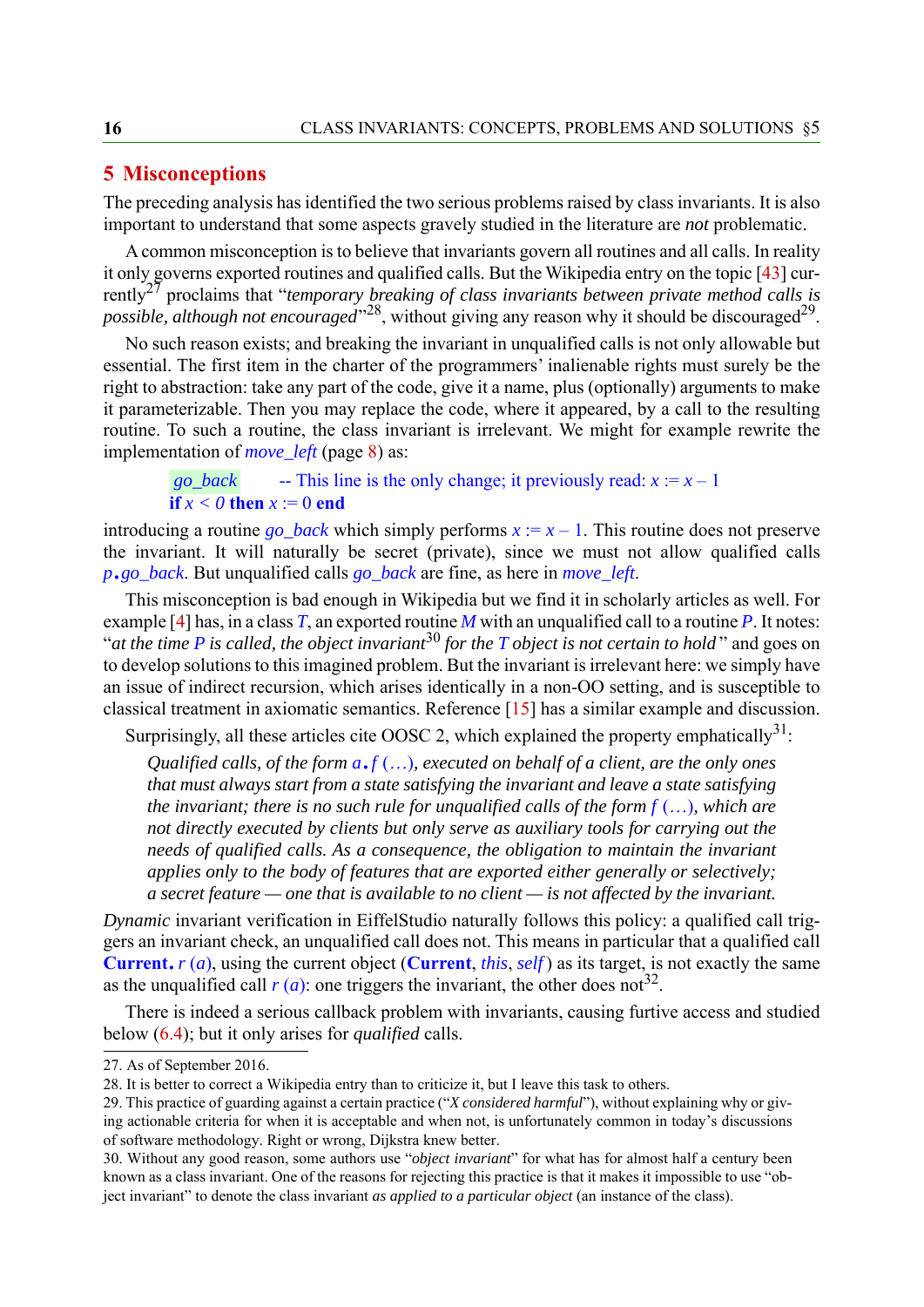#### <span id="page-16-0"></span>**6 Towards a proof rule for object-oriented programming**

The examples of section [4](#page-8-0) give us a good measure of the difficulty of using invariants in the practice of verification. The first step is to develop a solution to furtive access (reference leak follows in section [9](#page-28-0)). While recent work has tended to propose "methodologies" for dealing with invariants, we seek a more solid result: a proof rule covering the semantics of object-oriented programming through its central mechanism, qualified calls.

To arrive at that result — the O-rule, already revealed in the introduction — we will go through several intuitively appealing initial attempts and show why they are unsound or insufficient. The final version appears in the next section [\(7](#page-21-0)).

#### **6.1 First attempts**

Let us start with the non-object-oriented world, where calls are all unqualified. The classical rule for such calls comes from another Hoare article [\[11\]](#page-39-16). We call it the N-rule, for Non-object; like all others in this discussion, it appears in a form that does not handle recursion (adding recursion, through techniques found in the literature, would make the rules a bit heavier, and is independent of the issues under examination). The notations are as in section [1.](#page-2-0)

<span id="page-16-3"></span>/N/  $\{Pre_r(f)\} body_r \{Post_r(f)\}$  ${Pre_r(a)}$  **call**  $r(a) {Pos_t_r(a)}$ 

This rule states that the effect of a call is the effect of executing the body after substitution of actual for formal arguments. It captures the fundamental role of routines (subprograms, methods): abstracting some computation by giving it a name and parameterizing it.

*Soundness*: yes (needs to be adapted for recursion).

*Usefulness*: not just for non-OO programming, but also for unqualified calls in an OO context.

We need to adapt the idea to object-oriented programming, where routine calls can be qualified, as in call  $x \cdot r$  (*a*). A first simple version is:

<span id="page-16-2"></span> $(91/$  {*Pre<sub>r</sub>* (*f*)} *body<sub>r</sub>* {*Post<sub>r</sub>* (*f*)}

# ${x, Pre_r(a)}$  **call**  $x, r(a)$   ${x, Post_r(a)}$

(The final O-rule is actually  $/06/$ , so we have some way to go.)

*Soundness*: yes, with same qualifications as N-rule.

*Usefulness*: this rule is simply the N-rule: although the syntax is object-oriented, the rule simply treats *r* as if it had one more argument, *x*, enjoying a special syntax but no special semantics. It does in the formal world what compilers for OO languages, including compilers that generate C code, do: add an argument, representing the target, to every routine. But it does nothing to reflect the specific nature of OO programming, in particular the distinguished role of the target of qualified calls (corresponding to the notion of "current object" at any time during execution).

The class invariant is part of that specificity. To express that every routine available for qualified calls preserves the invariant, we may add the invariant to both the precondition and the postcondition, in both the hypothesis and the conclusion:

<span id="page-16-1"></span> $\{INV \wedge Pre_r(f)\}$  *body<sub>r</sub>*  $\{INV \wedge Post_r(f)\}$ 

 ${x, \textit{INV} \land x, \textit{Pre}_r(a)}$  call  $x, r(a) \{x, \textit{INV} \land x, \textit{Post}_r(a)\}$ 

<sup>31.</sup> Citation from [[23\]](#page-39-10), 11.8, p. 370.

<sup>32.</sup> While there is little reason to write **Current**.  $r(a)$  rather than the simpler form, the more relevant case is *<sup>x</sup>*. *r* (*a*) where at execution time *x* could sometimes denote the same object as **Current** and sometimes not.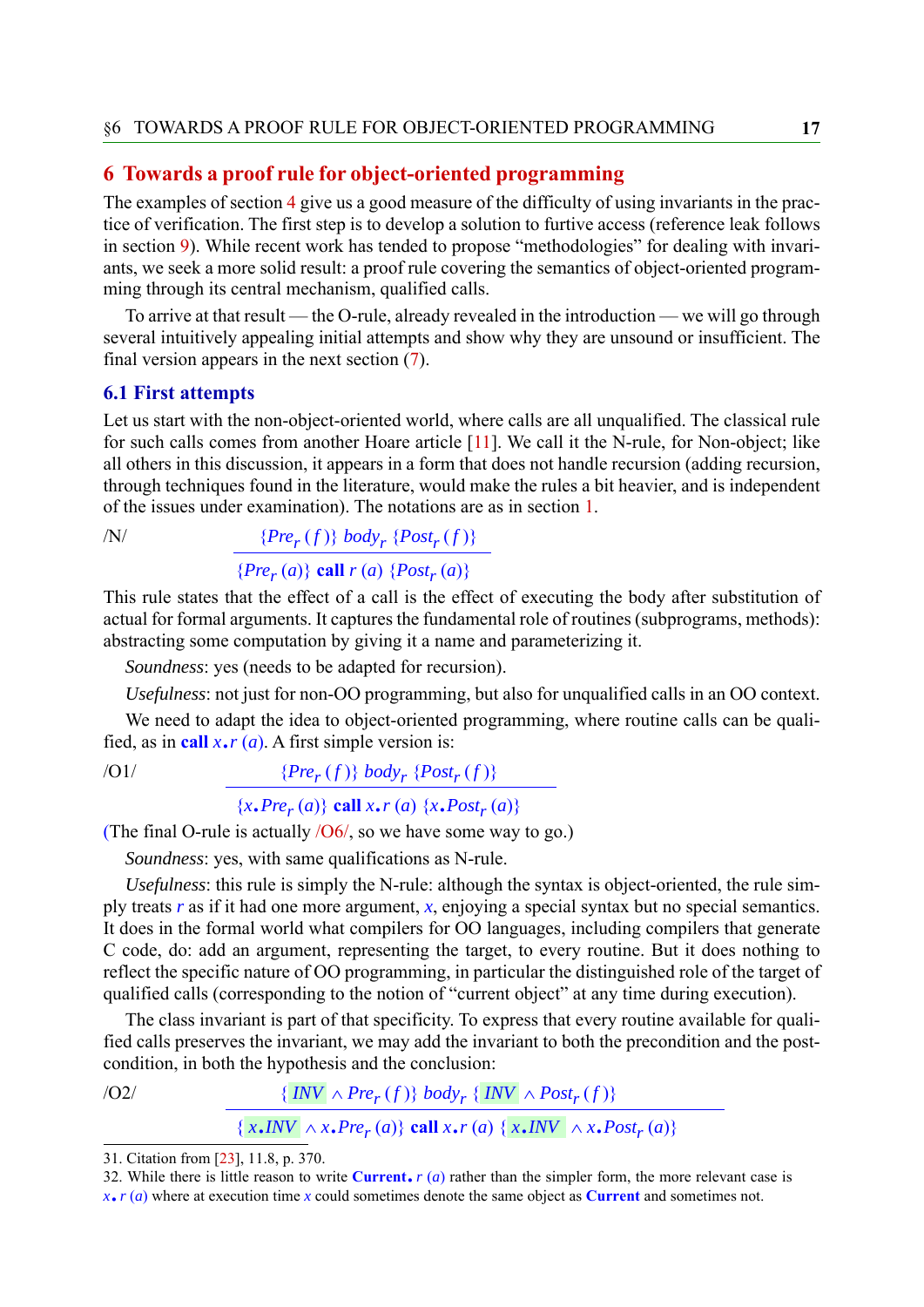For all rules on exported routines involving the invariant, there has to be a companion rule involving creation procedures, corresponding to the initial vertical transition in the Fundamental Picture (page [6](#page-5-0)). Creation does not assume the invariant on entry, but has to ensure it on exit. Using the name *make* for a typical creation procedure, the rule here is:

<span id="page-17-0"></span>
$$
\{ \overline{DEF} \land \overline{Pre_{make}(f)} \} \ body_{make} \{ \overline{INV} \land \overline{Post_{make}(f)} \}
$$

 ${x, Pre_{make}(a)}$  **create** *x*.*make* (*a*) {  ${x, INV} \wedge x, Post_{make}(a)$ }

where *DEF* expresses that all fields have the standard initialization values (such as 0 for integers).

*Soundness* (of [/O2/](#page-16-1) with its companion [/C2/](#page-17-0)): yes, with same qualifications as N-rule.

*Usefulness:* [/O2/](#page-16-1) fails to capture part of the role of the invariant. It recognizes that the preconditions and postconditions of all exported routines (routines available for qualified calls) share a property, *INV*, but does not take advantage of the resulting preservation property, since every call must still ensure  $x$ .*INV* on entry. So in fact it is still the N-rule: similar to  $\overline{\smash{O1}}$ , with the common pre- and postcondition elements factored out.

OOSC 1 and 2 use the following version, which does take advantage of the invariant:

<span id="page-17-1"></span>/O3/  $\{INV \wedge Pre_r(f)\} body_r \{INV \wedge Post_r(f)\}$  ${x, Pre<sub>r</sub>(a)}$  {  ${x, Pref<sub>r</sub>(a)}$  {  ${x, Post<sub>r</sub>(a)}$  }

The associated creation rule C3 is the same as  $\sqrt{C_2}$  without the addition of *x*.*INV* to the postcondition in the conclusion.

*Soundness:* yes, with same qualifications as N-rule.

*Usefulness:* this version recognizes the specificity of the class invariant as a preservation property. But it uses that property purely inside the class, to define class correctness (a class is correct if every exported routine, starting in a state satisfying the invariant and the precondition, yields a state satisfying the postcondition and the invariant). This means for example that client of the *ACCOUNT* class using a bank account object *a* cannot rely on the property that *a*.*balance = <sup>a</sup>*.*in\_total – a*.*out\_total*33. So we are still missing an important part of the concept.

# **6.2 The verification process**

[/O3/](#page-17-1) is only an imperfect step towards the final rule, but we can use it to understand how such rules determine the process of verifying OO software. The focus is on static verification (proofs), but the discussion also has consequences (explored further in [7.7\)](#page-26-0) on using invariants as dynamic checks for testing and debugging.

All versions of the rule have the same general form, differing only in the invariant-related properties that are added to the precondition and postcondition in the hypothesis (above the line), the conclusion (below the line) or both.

The proof process has two parts:

- Verifying a class once and for all. This step applies to every routine *r* of the class the hypothesis part of the rule.
- Once a class has been verified, verifying its clients. This step applies to every call  $x \cdot r$  (*a*) the conclusion part of the rule.

If the client relation is cyclic (two or more classes have qualified calls to each other), the steps are not as neatly distinct and the process becomes iterative. It is still useful to study them separately.

<sup>33.</sup> Since the lists *in* and *out* in the class *ACCOUNT* should most likely be secret (private to the class), we assume exported features *in\_total* and *out\_total* which return *in*.*total* and *out*.*total*.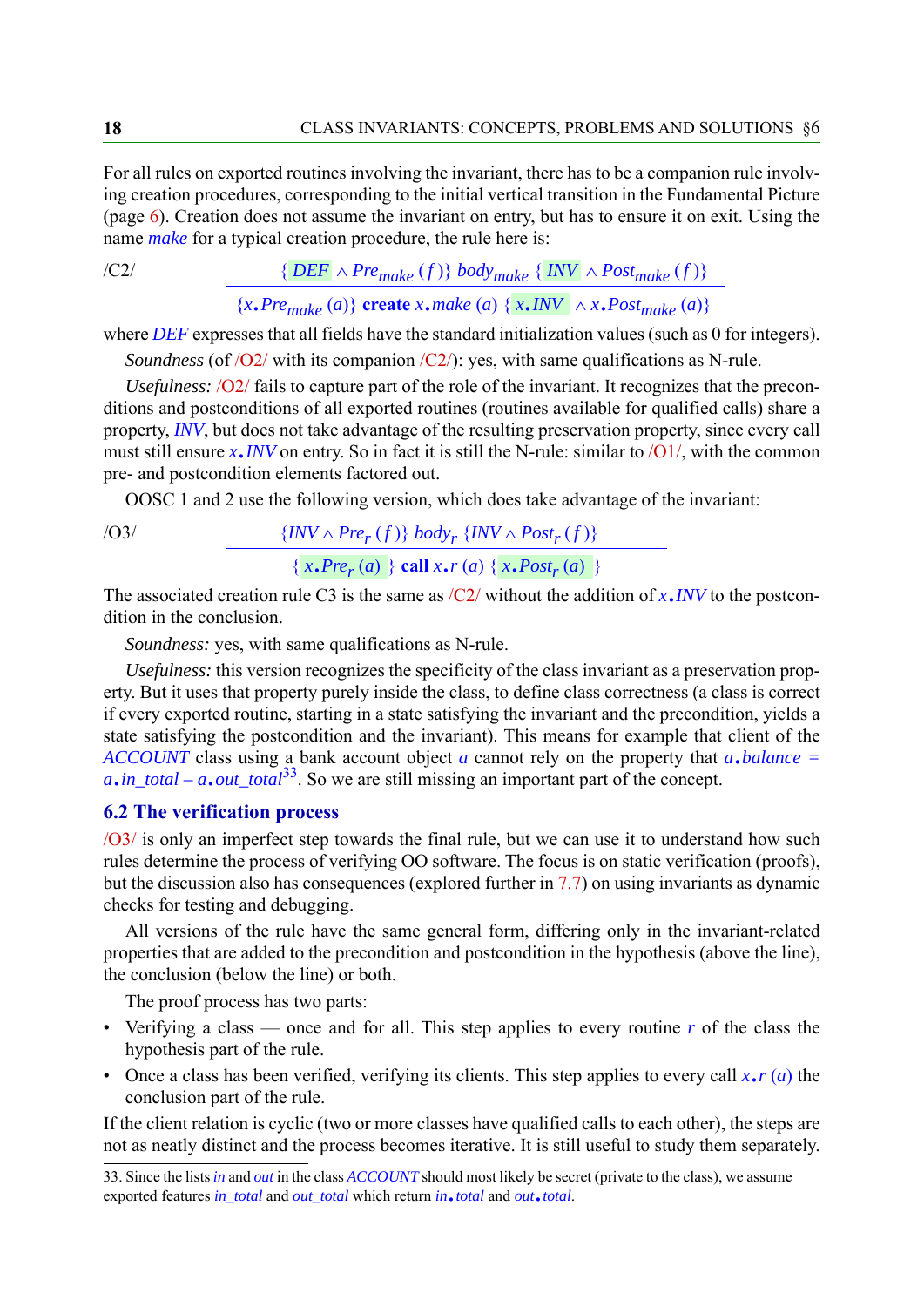#### <span id="page-18-0"></span>*6.2.1 Proving the correctness of a class*

Proving the correctness of a class means establishing, for every routine *r*:

- If *r* appears in unqualified calls, its N-rule correctness:  ${Pre_r(f)}$  *body<sub>r</sub>*  ${Post_r(f)}$ .
- If *r* is exported, to either all or some clients (details in section [7.2\)](#page-22-0), hence available for qualified calls, its O-rule correctness, which in all versions of the rule has the form  $\{INV' \land Pre_r(f)\}$ *body<sub>r</sub>* { $INV' \wedge Post_r(f)$ } where *INV'* is *INV*, as in [/O3/](#page-17-1), or some part of *INV* in later versions.
- If *r* is a creation procedure, its C-rule correctness (again similar for all versions):  ${DEF \wedge Pre_r(f)}$  *body<sub>r</sub>*  ${INV' \wedge Post_r(f)}$ .

The conditions are not exclusive: a routine can be both usable internally in unqualified form and exported to clients; and it may be available both for calls and for creation<sup>34</sup>. In such a case, the routine's proof of correctness must include all the applicable rules.

The class proof process is modular: to establish the above properties, assuming the ancestors of a class have been verified, it suffices to examine its text. The second property states that the class text declares *r* as exported, not that some qualified call (which could be anywhere in the entire system) actually uses *r*; and the third, that it declares *r* as available for creation, not that some creation instruction (again anywhere) uses it.

Once a class — that is to say, each of its routines — has been proved correct in this way, we can prove properties of calls to these routines, typically to prove the correctness of the calling routines and classes.

#### *6.2.2 Reasoning about unqualified calls*

For an unqualified call  $r(a)$ , the N-rule applies: we must establish that  $Pre_r(a)$  holds before the call (obligation) and may deduce that  $Post<sub>r</sub>(a)$  holds after the call (benefit).

#### *6.2.3 Reasoning about creation instructions*

For a creation instruction **create** *x*.*make* (*a*) (which creates a new object with default fields, then updates them by applying the creation procedure *make*35), the C-rule applies: we must establish *Pre<sub>make</sub>* (*a*) before the call and may deduce  $INV' \wedge Post_{make}$  (*a*) afterwards.

#### *6.2.4 Reasoning about qualified calls*

To reason about a qualified call  $x \cdot r(a)$ , we use the conclusion part of the rule (below the line):

- We *have to establish on entry* the precondition part of the conclusion, which always includes  $x.Pre<sub>r</sub>(a)$  (to verify a call unless we must know that the routine's precondition initially holds for the target object). In  $\sqrt{O3/8}$  this is all, but  $\sqrt{O2/8}$  also forces us to establish *x*.*INV* which, as noted, loses the benefit of the very idea of invariant: if it is an invariant, it should have been maintained by previous calls; it should not be our job as client to establish it again.
- We *may deduce on exit* the postcondition part of the conclusion, which always includes  $x \cdot Post_r(a)$  but should also (as in and subsequent versions beginning with  $\sqrt{O(1/x \cdot INV)}$ , so that we know the call leaves the object in a sane state.

<sup>34.</sup> C++ and, following it, Java and C# use a special convention for creation procedures: they are not features of the class but use the overloaded class name. In these languages the third case is disjoint from the first two. 35. The simplified version **create** *<sup>x</sup>* is a shorthand for **create** *<sup>x</sup>*.*default\_create* using the class's version of the default creation procedure.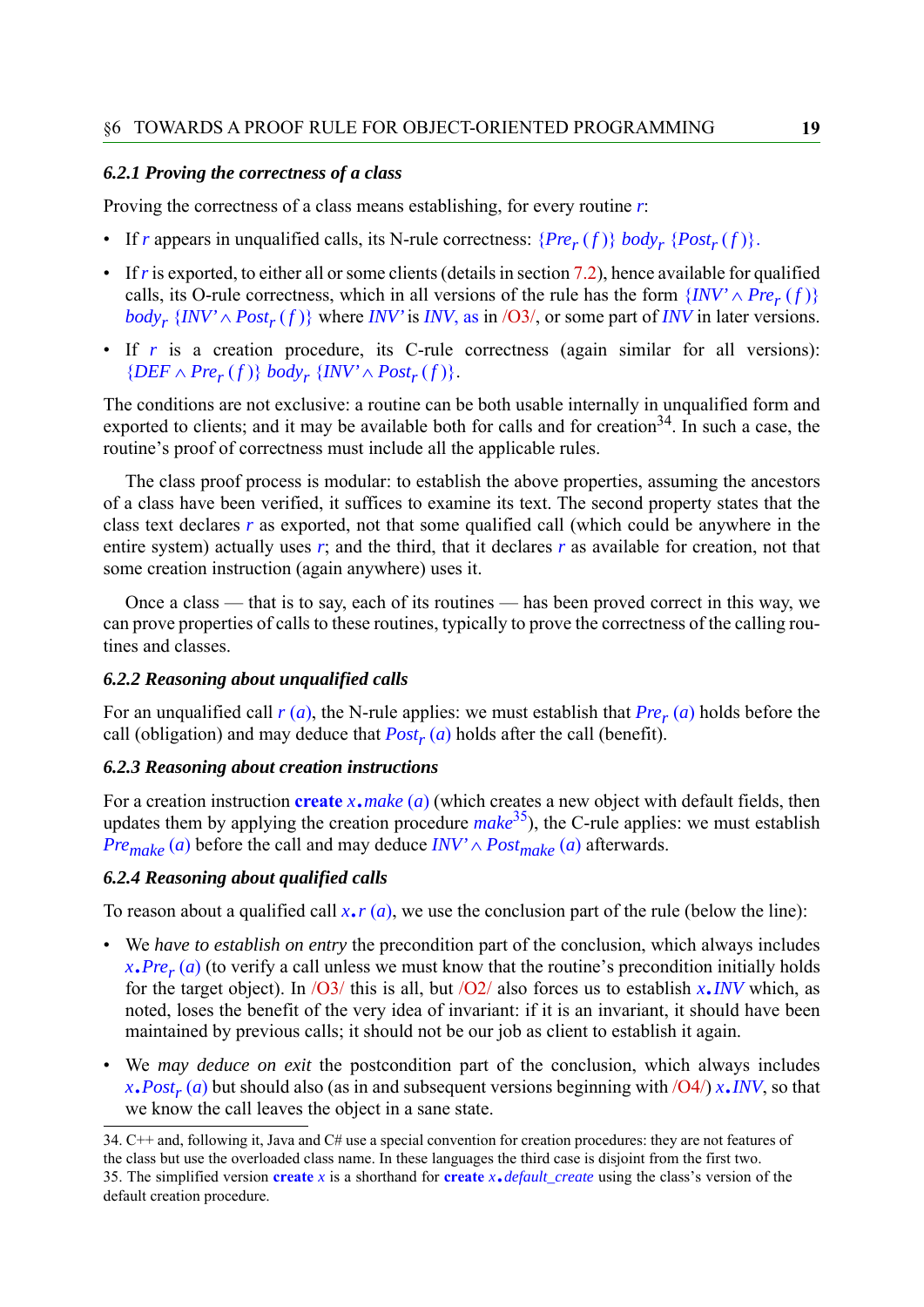#### *6.2.5 Benefits and obligations*

In comparing the various forms of the rule, we should remember the usual give-and-take of Design by Contract [[21,](#page-39-9) [23\]](#page-39-10). If we add elements to the left part *P* of a Hoare-style property {*P*} *A* {*Q*}:

- In the hypothesis part of a rule, it makes the process of proving class correctness easier since we can assume more.
- In the conclusion part, it makes the process of reasoning about a call harder since we have to establish more.

If we add elements to the right part *Q*:

- Proving class correctness is harder.
- Reasoning about a call is more rewarding since we can deduce more.

Comparing the conclusion parts of  $\sqrt{O2/}$  and  $\sqrt{O3/}$  in this light (their hypothesis parts are the same) shows that [/O2/](#page-16-1) is both better and worse: better because it gives us the target invariant *x*.*INV* on exit, but worse because we have to establish that same property on entry. The rule of the game, as we resume our effort to get the right version of the rule, is to keep the benefit and get rid of the undue obligation.

#### **6.3 The ideal rule**

To treat the invariant as a conservation property, so that we may assume it on exit but do not have to establish it on entry, the desirable rule would be:

<span id="page-19-1"></span>/O4/  $\{INV \wedge Pre_r(f)\}$  *body<sub>r</sub>*  $\{INV \wedge Post_r(f)\}$ 

```
{x, Pre<sub>r</sub>(a)} all x, r(a) {x, lNV \wedge x, Post<sub>r</sub>(a)}
```
The associated creation rule C4 is the same as C3.

[/O4/](#page-19-1) directly reflects the Fundamental Picture; we will call it the "*ideal rule*". In a simple world it would be final.

*Soundness*: only in the absence of qualified callbacks (see next), reference leaks and recursion.

*Usefulness*: when applicable, the ideal rule captures the essence of object-oriented programming and makes reasoning about OO programs simple and effective.

The ideal rule will make a comeback in [7.6](#page-25-0) as the "O'-rule", applicable when there is demonstrably no possibility of a callback.

#### <span id="page-19-0"></span>**6.4 Qualified callbacks**

The problem with the ideal rule  $\sqrt{O4}$  is the risk — discussed as the "Dependent Delegate" Dilemma" in  $[25]$  $[25]$  — of furtive access arising from qualified callbacks, which endanger the beautiful simplicity of the Fundamental Picture:

<span id="page-19-2"></span>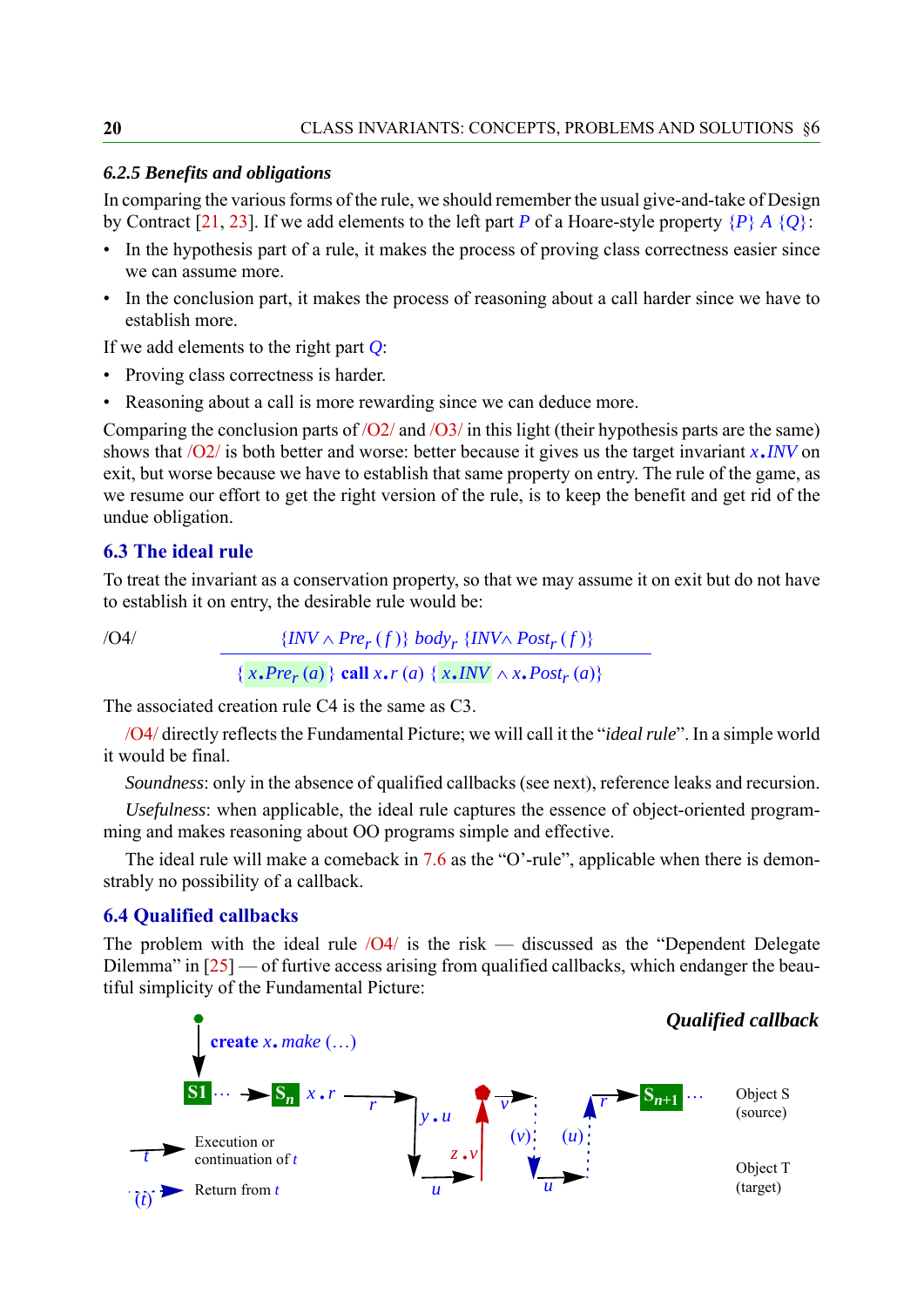Argument lists have been omitted. Routine *r* gets called on target *x* and start executing on the attached "Object S". It makes a qualified call of target *y*, attached to "Object T". The routine in that call is  $\mu$ . It execution in turn makes a qualified call whose target *z* happens — tough luck! to be attached to S. That call uses the routine  $v$ ; its execution terminates, execution of  $u$  on T resumes and terminates; control returns to the rest of the execution of *r* on S. The problem is that the callback *z*.*v* catches S in a temporary state, marked by a red dot in the figure, where the invariant has no reason to hold. Unlike the unqualified callbacks of section [5](#page-15-0), this is a qualified call, for which we would normally expect the invariant to apply.

The scenario shown is not just a theoretical possibility but arises with normal program schemes, as shown next. But before we start adding another Rube Goldberg contraption to the programming language, two observations are in order:

- The invariant violation *does not matter* for the original routine *r*. From *r*'s perspective, the call *<sup>y</sup>* .*u* and its consequences such as *z*.*v* are just steps in the algorithm, and need not concern themselves with the invariant of S's class any more than unqualified calls do.
- The reasoning behind rule [/O4/,](#page-19-1) however, was that we can drop the *<sup>x</sup>* .*INV* part on the left of the conclusion line (as it appeared in  $\sqrt{O2}$ , added to  $x$ . *Pre<sub>r</sub>* (*a*)) because qualified calls occur in sequence, each one finding a sane state<sup>36</sup> and leaving a sane state. But here such a call happens in the middle of another, destroying this reasoning.

The first of the preceding observations led to a solution described in the Dependent Delegates paper [[25\]](#page-39-3): treat qualified callbacks like *unqualified* calls. An exported routine must satisfy some version of the O-rule ( $[25]$  $[25]$  uses  $\overline{O(3)}$ ); if it can be used in a qualified callback, that solution requires it *in addition* to satisfy the [/N/-](#page-16-3)rule (the non-OO version that does not involve the invariant, and is applicable to unqualified calls).

This solution does not use the right version of the O-rule, and making it modular requires extra work. Still, it has the merit of simplicity and is a step in the right direction.

#### **6.5 The strongest rule**

To be safe we may simply require that whenever computation branches out of an object, as *r* does in the last figure, the object clams up — makes sure its invariant holds — to be ready for any eventuality. At home you can dress, or not, as you like, but before getting out you make sure you have something on. In the kitchen metaphor from section [3.2](#page-5-1), you are having a small office party and have messed up the kitchen, and need to get out to ask your boss a question; but first you clean the place, just in case during the discussion he decides that he needs a cup of coffee.

The "Boogie methodology" [[3,](#page-38-0) [4,](#page-38-5) [15](#page-39-1), [18,](#page-39-12) [33](#page-40-10), [39](#page-40-1)] has a ghost instruction<sup>37</sup> *wrap* functioning as an assertion — to be verified by a prover — that, at the given program point, the invariant holds. The clamming-up idea is similar. The difference is that it is not an instruction that programmers must write, but instead, it will be part of the proof rule. Also, we do not need a counterpart to Boogie's *unwrap* instruction, which states that the invariant might not be satisfied. In general, the Boogie methodology understands a class invariant *INV* not in the classical sense dating back to Hoare and OOSC — a property that holds on entry and exit of qualified calls — but as a shortcut for something like *is\_wrapped* => *INV*. This view is disturbing. "*The kitchen must be clean between uses*" is a simple and clear rule. If every such rule automatically includes the implicit qualification "*unless otherwise noted* ", the benefit of having any rules at all becomes doubtful.

<sup>36.</sup> Reminder: a sane state is one satisfying the invariant.

<sup>37. &</sup>quot;Ghost" in the sense that it only serves for verification and has no influence on correct executions. Some publications use the names *pack* and *unpack* instead of *wrap* and *unwrap*.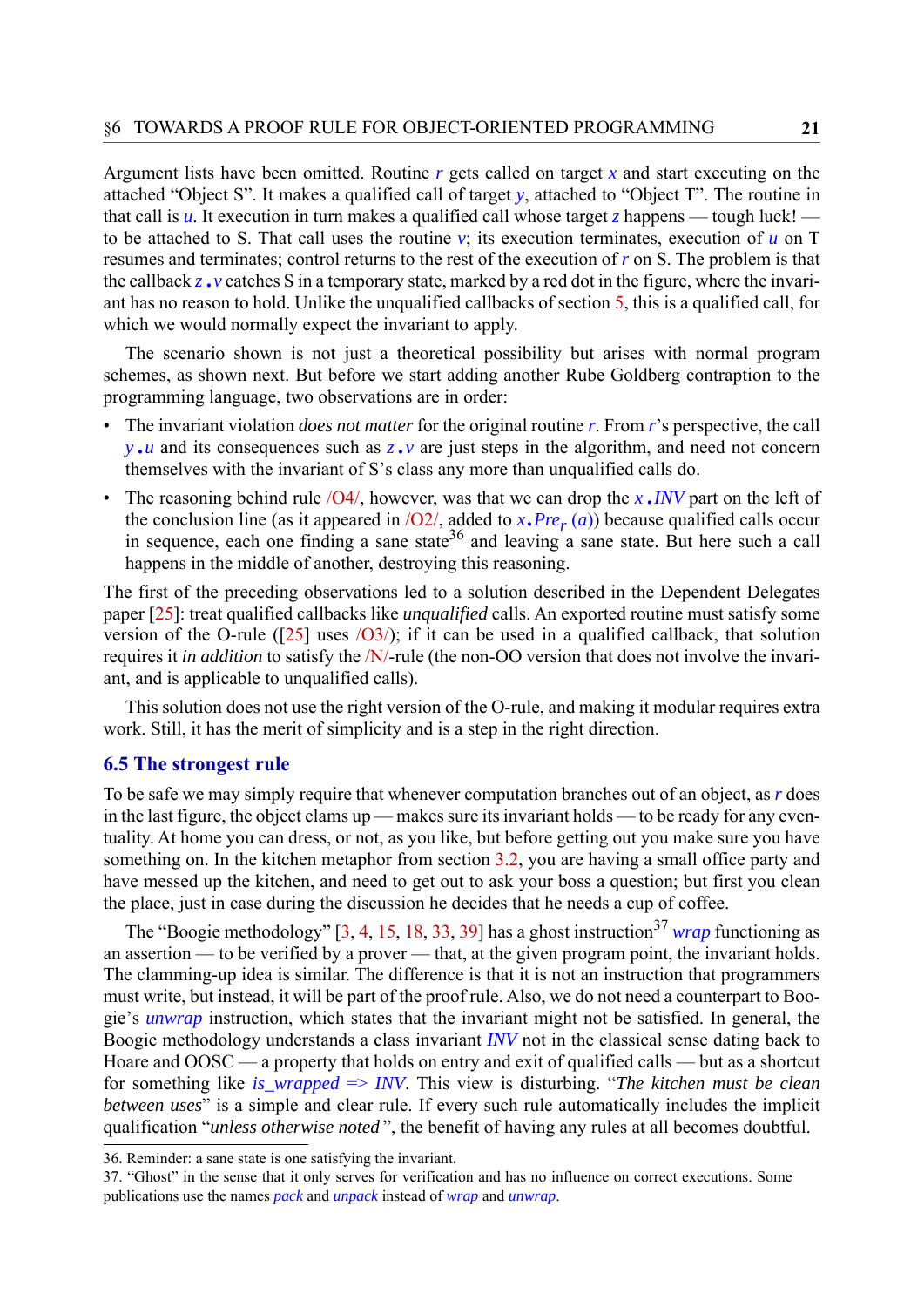The next version of the O-rule restores the classical view:

<span id="page-21-1"></span> $\{INVA Pre_r(f)\}$  *body<sub>r</sub>*  $\{INVA Post_r(f)\}$ 

# $\{INV \wedge x \cdot Pre_r(a)\}$  call  $x \cdot r(a) \{x \cdot \textit{INV} \mid \wedge x \cdot Post_r(a)\}$

(Not the final rule yet, but we are getting close.) The invariant part added to the postcondition is *x*.*INV*, as before; but on the precondition side it is just *INV*. (Some readers may find it more clearly expressed as **Current**.*INV*, or, Java-style, this.*INV*.) We do not want *x*.*INV* here: that would just be [/O2/](#page-16-1) (which, as we saw, loses the value of the invariant since the client has to establish it before every qualified call, whereas we should be able to trust that the previous operations on our target object have preserved it). Adding *INV* on the client side expresses the clamming-up obligation: before getting out of the house, we put something on.

As far as I know, no one has proposed any such rule; while it requires one more improvement to be applicable in practice, it captures the interplay, fundamental to an understanding of objectoriented programming, between the client and the supplier, reflected in their invariants.

In the usual get-and-take of Design by Contract, the concept of invariant brings the client both an extra obligation and an extra benefit: before a qualified call, you must ascertain, in addition to the precondition, your own invariant; after the call, you are entitled to know, in addition to the postcondition, that the supplier object satisfies its invariant.

As with all rules, these observations apply to both static and dynamic verification:

- With a static prover such as AutoProof/Boogie, "*you*" means the prover, "*ascertain*" means obligation to prove (*assert* ghost instruction in ESC-Java, JML, Boogie etc.), and "*entitled to know*" means that the prover may add the property to its list of established assertions (*assume*).
- With run-time contract monitoring as in EiffelStudio, "*you*" means the contract monitoring mechanism, "*ascertain*" means evaluate (raising an exception if the clause evaluates to false, doing nothing more otherwise), and "*entitled to know*" means not having to evaluate anything.

We will now refine the rule to avoid clamming up objects more than strictly necessary.

#### <span id="page-21-0"></span>**7 The O-rule**

Designing programming support for verification is a trade-off between three criteria: soundness; flexibility (how few forms of expression we have to *renounce*); and ease of use (how few verification-oriented annotations we have to *add*). The Boogie methodology does well on the first two, but explicit wrapping and unwrapping — and we have not even seen ownership yet — removes the prospect of "Verification As a Matter Of Course", usable by ordinary programmers.

Rule [/O5/](#page-21-1) fails the flexibility test. Requiring that an object always satisfy the full class invariant before branching out is too much. Many practical examples do not meet this requirement.To turn [/O5/](#page-21-1) into a more realistic rule we will take advantage of the notion of restricted export.

#### **7.1 About furtive access**

All the section [4](#page-8-0) examples causing furtive access involve restricted exports:

- In the observer pattern [\(4.2](#page-9-0)), *OBSERVER* and *POINT* export their mutually relevant features, *subject* and *observer*, to each other only.
- $\bullet$  In the attempt to define cloning from copying  $(4.3)$  $(4.3)$ , we noted the proposed policy of exporting *copy* selectively to a class *COPIABLE*.
- In monogamous marriage [\(4.5](#page-13-0)), *PERSON* exports the utility routines *set\_spouse* and *set\_married* to itself only.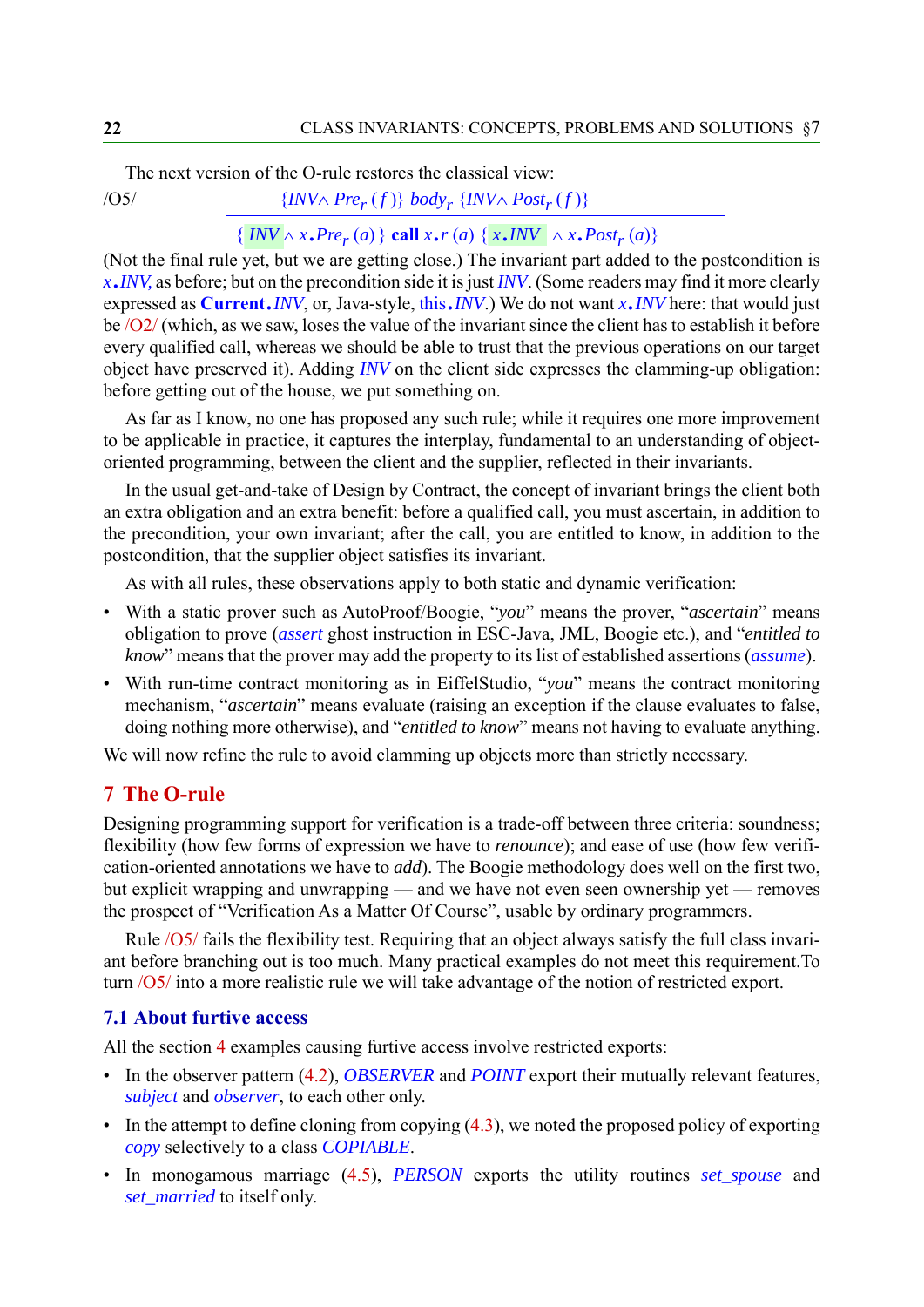The decision to use restricted exports in each of theses cases, although not indispensable (the features could have been public, arises from good design methodology. But the examples illustrate that in cases of qualified callbacks, and furtive access in general, it is natural to give the corresponding features a limited export status. That cannot be a coincidence!

This observation will yield the final form of the O-rule.

#### <span id="page-22-0"></span>**7.2 About selective exports**

As a reminder, the selective export mechanism extends the Information Hiding principle [[37\]](#page-40-11) by expressing that not all clients are created equal. Most OO languages, as noted, provide some form of it (C++ friends, .NET assembly). The effect is to restrict the availability of certain operations of a class to specified classes (hence "friend"). When one of the feature clauses of class *C* reads

**feature** {*A*, *B*, *C*}

*r*1 ... Routine declaration ... -- The example ignores arguments

*r*2 ... Routine declaration ...

it specifies (as part of the static type rules) that a qualified call *x*.*r*<sup>1</sup> or *x*.*r*<sup>2</sup> is only permitted (for *x* of type based on  $C^{38}$ ) if it appears in *A*, *B*, *C* or one of their descendants. A clause **feature** without further qualification introduces fully exported features and is equivalent to **feature** {*ANY*}; secret features are introduced in a **feature** {*NONE*} clause<sup>39</sup>.

Export restrictions also govern to the use of a class as its own client: for *x* of type  $C$ , *x*.*rl* is only permitted if we did list *C* as above, even though the **feature** clause appears in the text of *C* itself. Unqualified calls such as a plain call  $r1$  (...) are, of course, always valid within *C*, but qualified calls have to abide by the normal client export rules $40$ .

What is the relation of this concept to furtive access? We noticed earlier that qualified callbacks are similar in spirit to unqualified calls. A more precise version of this observation is that they usually come from friends. (In the middle of the office party gone a bit wild, you may not want the boss to enter the kitchen, but there is nothing wrong in letting your buddies in.)

With the final O-rule and its companion, the Export Consistency rule, this advice ("*they usually come* ...") will becomes an obligation: we will only accept callbacks from friends. "Friend" being an informal term, we need a finer analysis.

#### **7.3 Slicing an invariant according to privilege**

Consider a routine with a certain export status: for example *r*1 above is exported to *A*, *B* and *C* (and their descendants). Also consider an invariant clause involving features of the same class:

*is\_ready* => (*balance* > 0 **and** *other*.*credit* > 0)

(An invariant, like other assertions, is made of any number of such clauses, implicitly "and"-ed.) The clause involves three features of the enclosing class: *is\_ready*, *balance* and *other*. These features also have an export status.  $INV_r$ , for any such feature  $r$  (for example  $INV_{other}$ ), will denote the part of the invariant including only those clauses with no more export rights than *r*.

**Definition**: for a feature  $r$  in a class  $C$ ,  $INV_r$  is the invariant of  $C$  deprived of any clause that contains an unqualified call to a feature of *C* exported to classes to which *r* is not exported.

<span id="page-22-1"></span><sup>38.</sup> Every type is "*based on a class*". Often the class and the type are the same thing but the "*based on*" concept accounts for generic types such as *LIST* [*INTEGER*] as *LIST* [*PERSON*]: in both cases the "*base class*" is *LIST* independently of the generic parameter. The base class determines the applicable operations (features).

<sup>39.</sup> In the lattice-like multiple inheritance graph of classes, *ANY* is the top, ancestor to all classes, and *NONE* is the bottom, descendant to all classes.

<sup>40.</sup> Some OO languages muddle this matter, from a lack of attention to the difference between qualified and unqualified calls.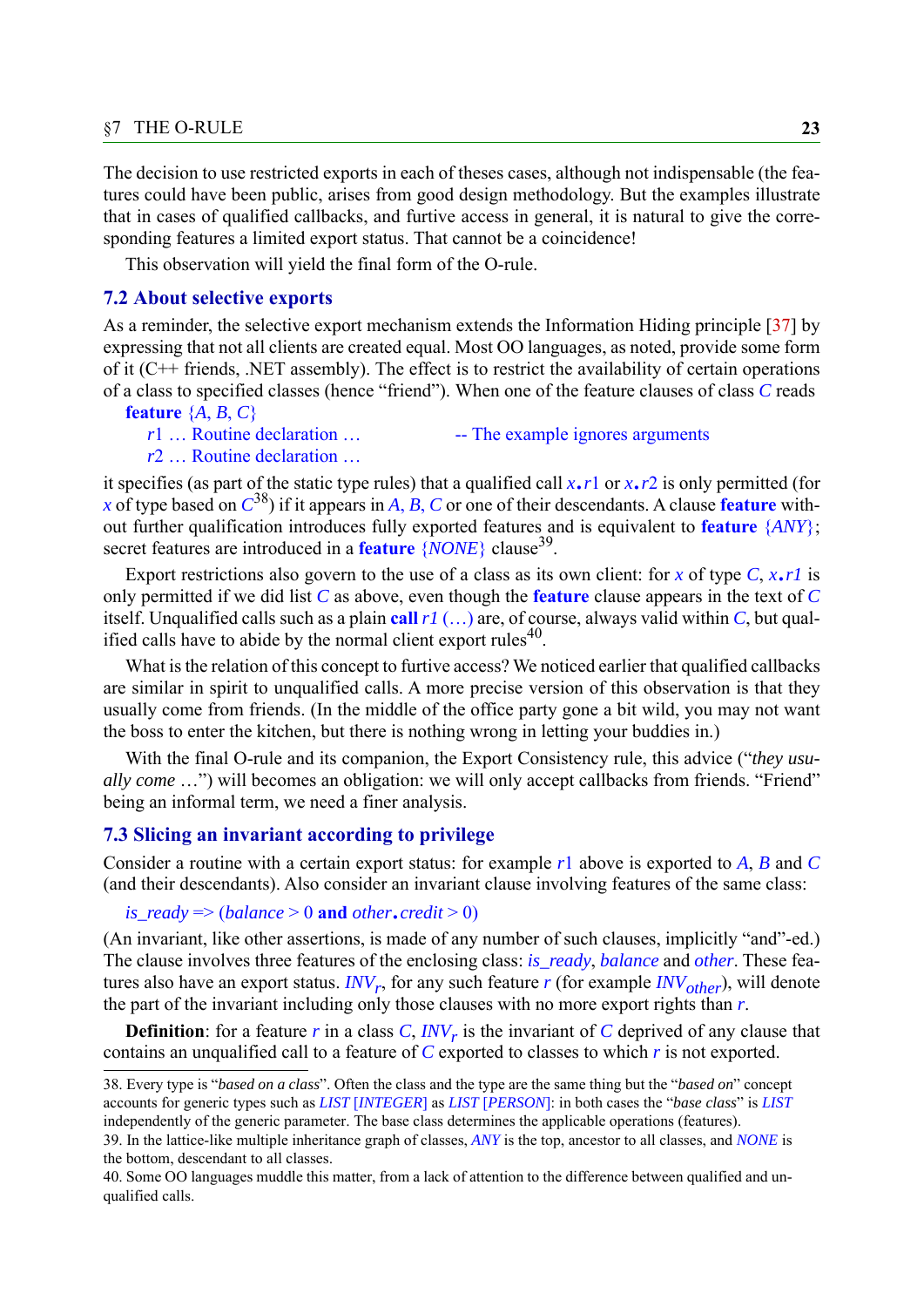In deciding which clauses to retain, we only consider features of *unqualified* calls. In the example the export status of *credit*, in its own class, does not matter, since *credit* is the feature of a *qualified* call. But the target of that call, *other*, does matter (its use is an unqualified call).

The clause above will be part of  $INV_r$  (where  $r$  is a feature of the enclosing class) if and only if *other*, *is\_ready* and *balance* are only exported to the same classes as *r* or a subset of them.

For callbacks emanating directly or indirectly from a routine *r*, considering *INV<sub>r</sub>* rather than the whole *INV* reflects the need for fine granularity. To let your boss in, you want a clean kitchen. To let the safety inspector in, you want no chairs blocking exits and no cables lying on the floor. To let your coffee-loving colleague in, you want the coffee machine ready. In each of these cases, the other two conditions may not be relevant; the applicable condition is tailored to the selected client. For the world at large (arbitrary clients), all invariant properties must hold.

Hence the final version of the O-rule, differing from  $\sqrt{OS}$  in the replacement of *INV* by *INV<sub>r</sub>* in the precondition part:

<span id="page-23-0"></span> $\{INV_{r} \wedge Pre_{r}(f) \}$  *body<sub>r</sub>* {*INV*  $\wedge Post_{r}(f)$ }  ${\frac{1}{2} \left[ \frac{INV_r}{r} \wedge x \cdot Pre_r(a) \}$  call  $x \cdot r(a) \{x \cdot \text{INV} \wedge x \cdot Post_r(a)\}}$ *INV<sub>r</sub>*  $\wedge$  *Pre<sub>r</sub>* (*f*) *INV<sub>r</sub>*  $\wedge x \cdot Pre_r(a)$ 

For a fully exported feature  $r$ ,  $INV_r$  is the same as  $INV$ , so  $/06/$  reduces to  $/05/$ .

The soundness of the O-rule requires a simple consistency condition preventing *x*.*r* from making a qualified call *y*.*u* that would affect properties beyond those accessible to *r*. Section [8](#page-27-0) will present this condition, the Export Consistency rule.

#### <span id="page-23-1"></span>**7.4 Invariants on entry and exit**

Both the hypothesis and conclusion of the O-rule  $/(O6/$ ) add a different version of the invariant to the precondition and to the postcondition:  $INV<sub>r</sub>$  on the left,  $INV(x,INV)$  in the conclusion) on the right. This asymmetry is surprising at first but inevitable. On entry, we have to take into account the possibility that the call may be furtive, catching the object in an intermediate state:

- In the observer case ([4.2\)](#page-9-0), at the time of the call *observer*.*update*, an observer that has not yet made itself consistent with its subject.
- In the cloning case ([4.3](#page-10-0)), at the time of the call **Result**.*copy* (**Current**), a freshly created object that has not yet filled its field with sane values.
- In the marriage case ([4.4\)](#page-11-0), at the time of the call *other*.*set\_spouse* (**Current**), a person object that has done only half of what it takes to get married.

The use of  $INV<sub>r</sub>$  on the precondition side addresses the issue on entry. On exit, however, we cannot resort to the same technique. The problem is that once a qualified call terminates, we have no way to know which qualified call, if any, will hit the same target next. It might be another consequence of the current higher-level call to  $r$ , in which case  $INV_r$  would be fine, but it might be a completely independent call targeting the same object at any later time — including, in a concurrent object, from a different processor. In such cases we have no guarantee that  $INV<sub>r</sub>$  will suffice; we have no better bet than the full *INV*.

In other words, we may know that a given call comes from a friend, but since we do not know that the next call will we always have to leave the object in a state suitable for any client.

The unpleasant consequence is that when proving the hypothesis  $INV_r \wedge Pre_r(f)$  *body<sub>r</sub>* {*INV*  $\land Post_r(f)$ } to prove correctness of the class ([6.2.1\)](#page-18-0) we must establish the full invariant *INV* on exit but can only assume the partial invariant  $INV_r$  on entry. How do we know that the implementation of *r* will ensure properties beyond *r*'s own export privilege?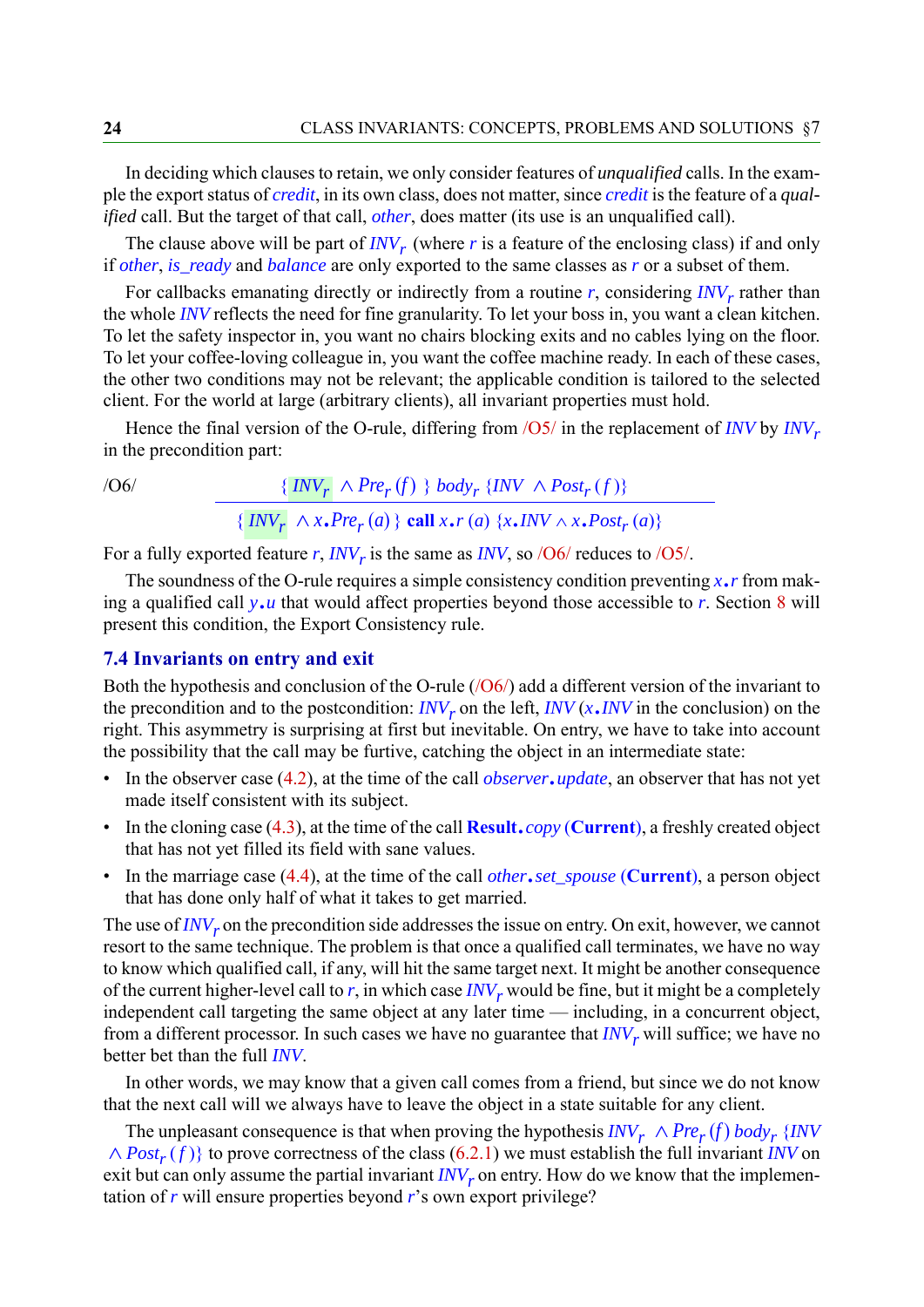In many practical cases, this requirement raises no difficulty. The observer case is typical. The invariant [\(4.2](#page-9-0)) is

*faithful*: *x = subject*.*<sup>x</sup> backlink*: *subject*.*observer =* **Current**

and the body of *update* has the postcondition  $x = subject \cdot x$ . Since *update* and *subject* have the same export privilege, being exported selectively to *POINT*, while *x* (in *OBSERVER*) is public, the invariant slice *INVupdate* includes the clause *backlink* but not *faithful*. As a consequence:

- Since *update* does not affect *subject*, it conserves the *backlink* property<sup>41</sup>.
- Its postcondition is exactly the same property as *faithful*.
- As a consequence, *update* yields the full *INV* starting from *INVupdate*.

Such cases are common, but in others we will need to establish that a qualified call to a routine *r* leaves the target object in a state satisfying not only  $INV_r$  (as part of the routine's normal business) but also *INV<sub>r</sub>*, using this notation to denote the remaining clauses of the invariant. To this effect, we may simply add  $INV_r$  to the precondition  $Pre_r$  of *r*, and check that the implementation of *r* does not affect properties with a higher export privilege than  $r$ , hence does not invalidate  $\overline{INV}_r$ . In practice this policy means transferring part of the responsibility to clients: on entry to a call *x*.*r* (*a*) we must establish, as part of  $x \cdot Pre_r(a)$  (and in addition to  $INV_r$  on the source object) that  $x \cdot INV_r$ holds. We are partly back to the naïve rule  $\sqrt{O2}$  which forced us to establish the invariant on the target object before a qualified call — but only for a part of that invariant, not the full *<sup>x</sup>*.*INV*.

#### <span id="page-24-0"></span>**7.5 Addressing furtive access examples**

The O-rule immediately legitimates two of the preceding furtive access examples:

- In the observer case, as just seen, the call *observer*.*update* is now correct: it does not require the invariant clause  $x = subject \cdot x$  on entry, but guarantees it on exit, while preserving the other clause and hence ensuring the full *x = subject*.*INV*.
- In the cloning case, if *copy* is selectively exported, the call **Result**.*copy* (**Current**) does not need the rest of **Result**'s object invariant, but ensures it on exit (as *copy* must do).

The marriage case is more subtle. In [4.4](#page-11-0) the invariant was

*is\_married* =>  $((spouse \neq **void**))$  **and**  $(spouse \cdot spouse = **Current**))$ 

and the implementation of *marry*, taken from [\[25](#page-39-3)]:

| set married                                | -- 1 |
|--------------------------------------------|------|
| other.set married                          | $-2$ |
| set_spouse (other)                         | $-3$ |
| <i>other.set_spouse</i> ( <b>Current</b> ) | $-4$ |

with the auxiliary routines *set\_married* **do** *is\_married* := **True end** and *set\_spouse* (*other: PER-SON*) **do** *spouse* := *other* **end**. These routines are exported only to *PERSON* itself, so we again have no problem on entry (remember that the export status of a routine *r* of a class *C* governs all qualified calls to *r*, so that even in *C* itself *x*.*r* for *x* of type *C* is only valid if *r* is exported to *C*). But the call *other*.*set\_married* does not yield *other*.*INV* since on exit *other*.*is\_married* is true but *other*.*spouse* still void. In other words, this code from [[25\]](#page-39-3) is incorrect in the formal framework of the present article as expressed by the O-rule.

<sup>41.</sup> The absence of any change to *subject* is a "frame property". It should either appear explicitly in the postcondition of *update* or be inferred automatically [[13](#page-39-17)].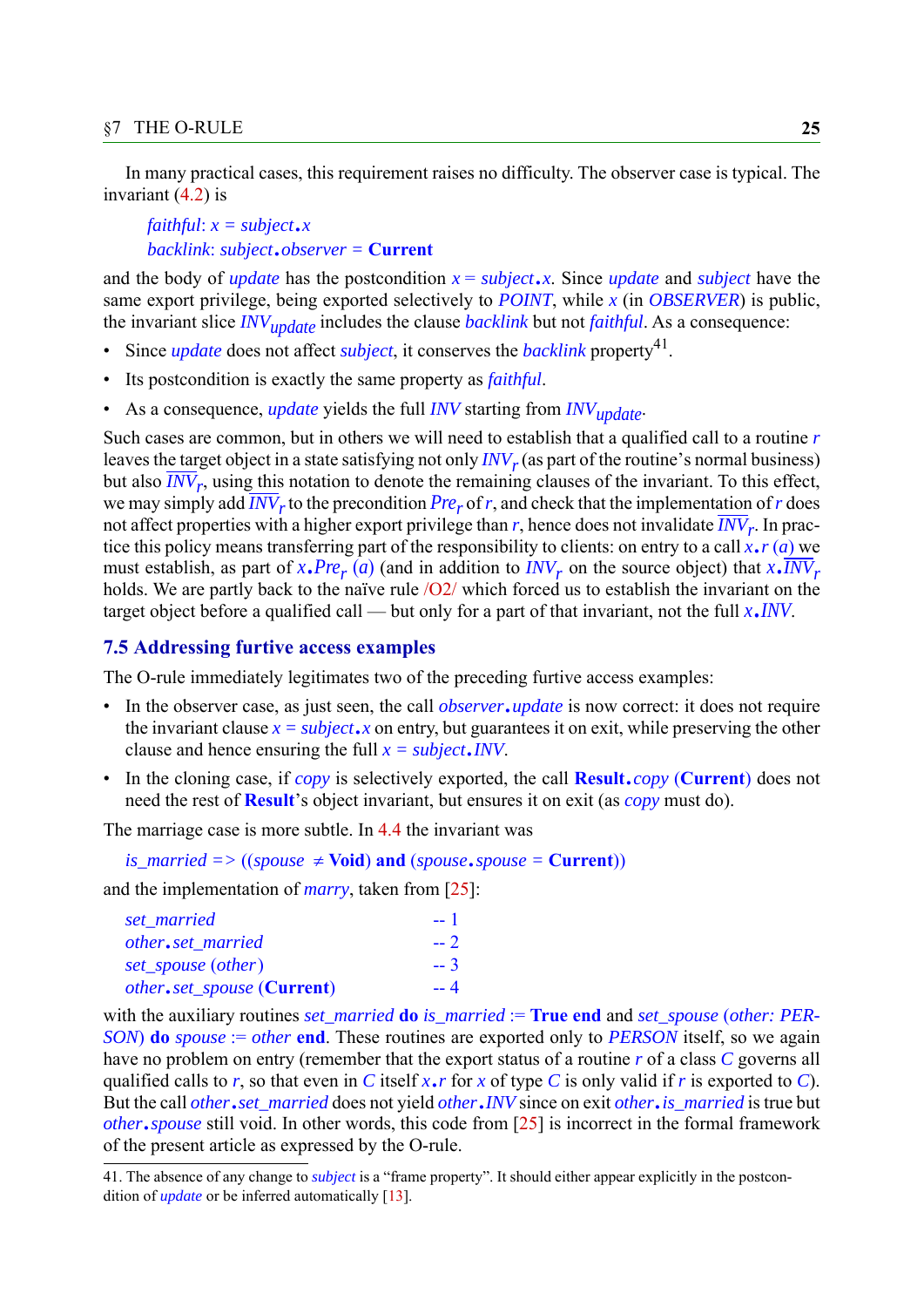To rectify the situation it suffices to reverse lines 2 and 4. In fact as long as 4 appears before 2 the relative timing of the other instructions does not matter.

How bad was the original error? If the code is exactly as given, *set\_spouse* and *set\_married* do no more than their job of setting a field, and the computation is sequential, it does not matter. But if these conditions do not hold, mischief can occur:

- In a concurrent setting, a different thread could access *other* after instruction 2, expecting the invariant to hold and hence its *spouse* field to be non-void, causing a null-pointer dereferencing if it tries to access it  $42$ .
- Even without concurrency, it is easy for such code to go wrong. Let us tweak the example by adding public features *is\_minor* and *drink*. Both *drink* and *marry* have the precondition **not** *is\_minor*, and *marry* also has **not** *other*.*is\_minor*. The class has a new invariant clause: *is\_married* => **not** *is\_minor*. We insert in *marry*, after instruction 2, instructions *drink* and *other*.*drink* — starting to celebrate even before the marriage is finalized. Now assume a bizarre implementation in which *set\_married* sets the age to a value satisfying *is\_minor*, and *set\_spouse* restores its original value. Bizarre, but in principle correct since the routine overall preserves the invariant. Since instruction 1 now invalidates the invariant, we know that we should replace the call *drink* by **if not** *is\_minor* **then** *drink* **end**. The instruction *other*.*drink* is different: it is a qualified call to a public routine, and hence should be able on entry to assume that *other* satisfies it object invariant, which implies the routine's precondition; but at this point (after instruction 2 and before instruction 4) the invariant is broken. With its precondition not satisfied, *other*.*drink* can malfunction; we are allowing a minor to drink.

These examples — which the O-rule rejects — illustrate the preceding explanation ([7.4\)](#page-23-1) of why a qualified call *x*.*r* should *always* yield a state satisfying the full target invariant *x*.*INV*.

#### <span id="page-25-0"></span>**7.6 The no-callback O'-rule**

In the conclusion of the O-rule, the reason to add  $INV<sub>r</sub>$  to the precondition in the conclusion part is to protect against qualified callbacks; but in practice they rarely occur. If we have the guarantee that *r* will not produce any, the O-rule simplifies to a variant of the earlier "ideal rule" [/O4/:](#page-19-1)

 $\{INV_r \wedge Pre_r(f)\}$  *body<sub>r</sub>*  $\{INV_r \wedge Post_r(f)\}$  ${x, Pre<sub>r</sub>(a)}$  { $x, I\infty$  *x*.*r*(*a*) { $x, INV \wedge x, Post<sub>r</sub>(a)$ }

This version (O'-rule) facilitates the proof of correctness of qualified calls, since in the conclusion we have less to establish before allowing a call: just the precondition, no invariant or any slice of it. Without the risk of qualified callbacks there is no more need to clam up. (If you go see your boss during the wild office party and are sure the meeting will all take place in his office, no need to clean the kitchen first.)

How realistic is it to expect a no-callback guarantee in a qualified call? The answer has two parts:

• In a general setting, establishing the absence of callbacks requires full *alias analysis*: we have to find out whether any variable anywhere in the code could hold a reference to the source object). The "alias calculus" [[29,](#page-40-12) [13\]](#page-39-17) is an effort to provide an automated mechanism for alias analysis. The implementation, however, is not yet fully operational. In addition, alias analysis is not naturally modular.

<sup>42.</sup> This scenario is not possible in Eiffel: first, the concurrency rules [[30\]](#page-40-7) ensure that *marry* will have exclusive access to *other* during its execution; then, the void safety mechanism will reject any code that could cause a nullpointer dereferencing [\[27](#page-40-8)]. But other concurrency mechanisms and frameworks may not have those guards.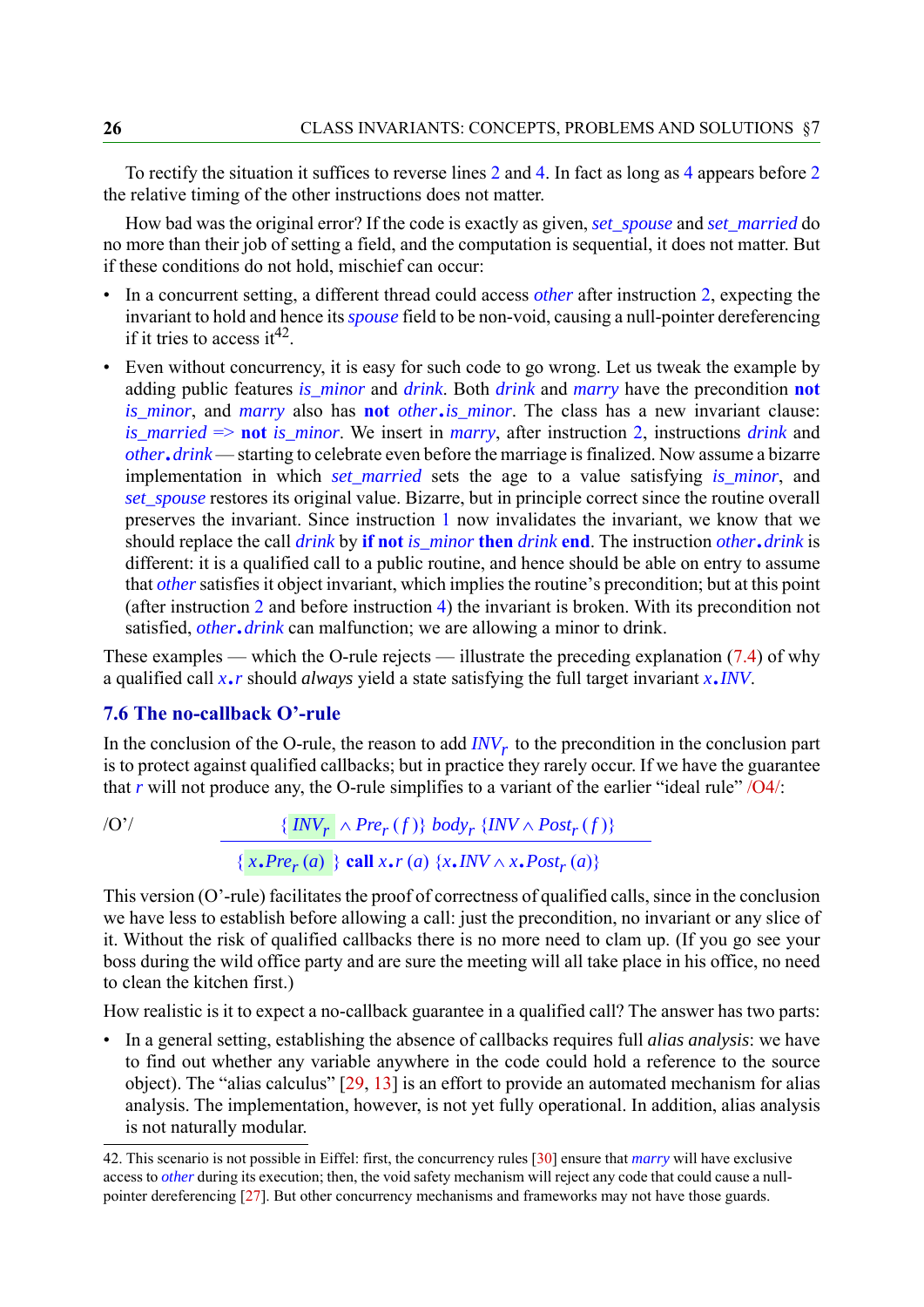#### §7 THE O-RULE **27**

• In specific cases, it may be possible to obtain the guarantee more simply. An example is a routine that has no qualified calls whatsoever, although this is an implementation (rather than specification) property. Another is the case of a call to a routine *r* of a pre-existing library, which cannot possibly call into newer application code. It is not always easy in practice to guarantee such a property, since in some cases — particularly event loops and various forms of UI programming — the routine of the callback is known not statically but through a variable (closure/agent/delegate/function pointer, see [\[36](#page-40-13)]).

So while we might long for the more straightforward O'-rule, the O-rule is our default tool.

Two more consequences of the fundamental proof rule are worth noting.

#### <span id="page-26-0"></span>**7.7 Dynamic checking policy**

Class invariants and other assertions can serve not only for proofs (static verification) but also as dynamic checks that can be enabled at run-time for testing and debugging purposes. Proofs are almost always better than run-time checks, but they are not always possible and are not yet part of mainstream development processes. In the practical application of Design by Contract techniques, run-time assertion monitoring remains an essential tool, dramatically facilitating testing and debugging.

Run-time contract monitoring, when activated, evaluates the invariant after creation, then both before and after every qualified call. It was always known that in an ideal world — more precisely, a world satisfying the Ideal Picture  $(3.2)$  $(3.2)$  — the "before" check would be superfluous; but also that the problems discussed in this article, furtive access and reference leak, may cause external interference between the last check of an object's invariant and the next qualified call on that object. OOSC includes a detailed discussion of the both-before-and-after policy as a response to these problems $43$ .

In light of the O-rule, the "before" check seems unnecessary: we need at most to check *INV<sub>r</sub>* for the source object, not the target's invariant. But unless we also address the risk of reference leak (see below), it is not yet time to perform this simplification.

#### **7.8 Selective exports and invariants**

An already given citation from OOSC states<sup>44</sup>:

#### *The obligation to maintain the invariant applies only to the body of features that are exported either generally or selectively*

No deep thinking was probably involved: selectively exported features simply seemed to fall in the same category as exported ones. But surely there is a gradation between a fully exported feature, formally understood as declared in **feature** {*ANY*}, and a fully secret one, **feature** {*NONE*}. Why consider all intermediate cases, such as **feature** {*B*, *C*}, equivalent to the first?

Only with the present discussion does the answer appear: invariant semantics follows (in the pre-part) a parallel gradation, obtained by considering every clause of an invariant individually.

<sup>43. [</sup>[23\]](#page-39-10), 11.14, page 410.

<sup>44. [</sup>[23\]](#page-39-10), 11.8, page 370, emphasis added.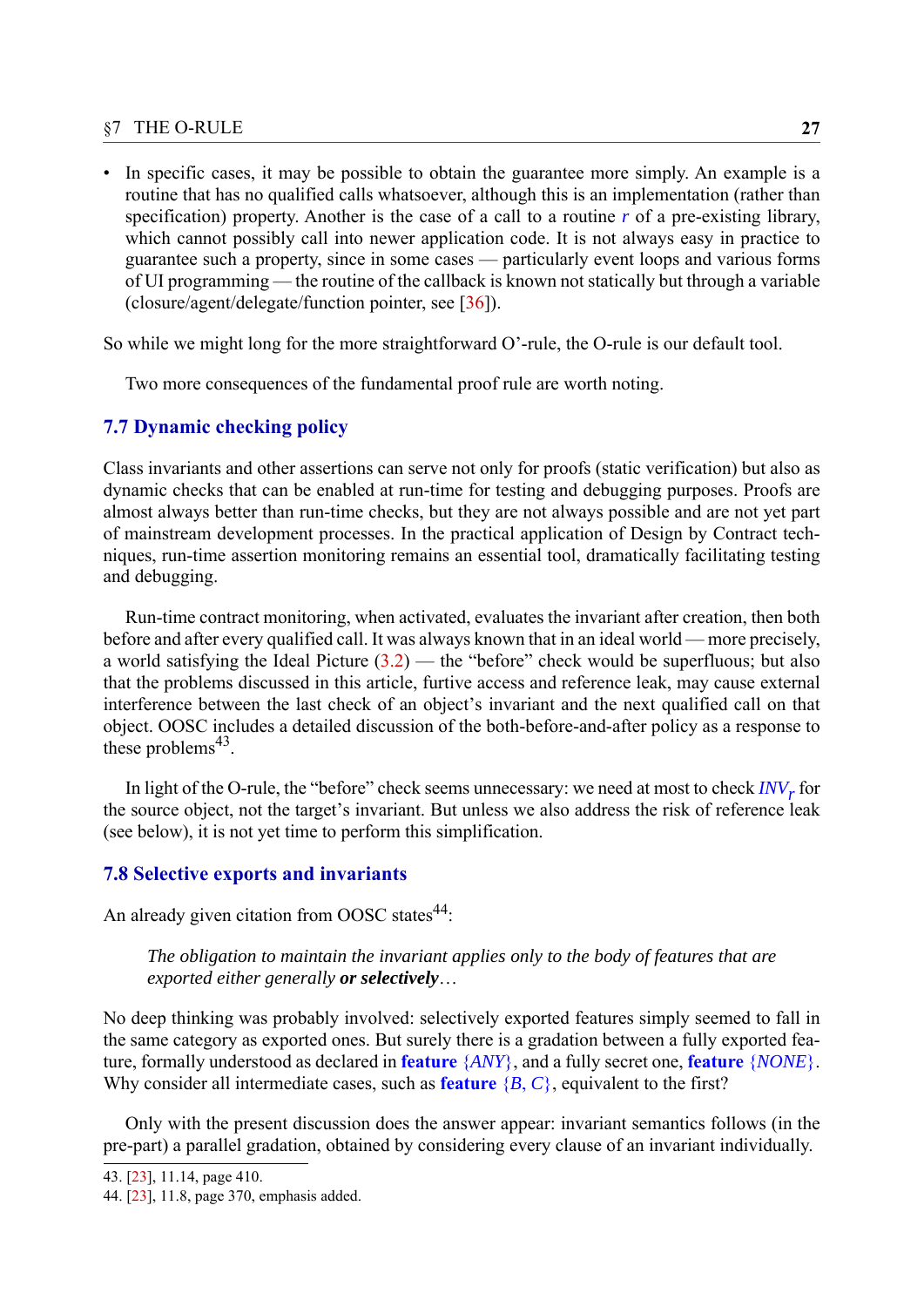#### <span id="page-27-0"></span>**8 The Export Consistency rule**

To apply the final O-rule ( $\sqrt{O(6)}$ ) soundly, we must enforce proper  $\frac{r}{\sqrt{O(1)}}$ information hiding. Assume that  $x \cdot r$  (ignoring arguments) is executed on behalf of an object S and then, as in the figure illustrating callbacks ([6.4,](#page-19-0) page [20,](#page-19-2) see extract on the right), calls back into S,



for example through a call  $z \cdot v$  where z happens to be attached to S. If the routine  $v$  has broader export privileges than *r*, it could modify properties of the class that appear in the invariant outside of *INVr*. This scenario is incompatible with the soundness of the O-rule.

It is in fact — regardless of verification concerns — incompatible with the principle of information hiding. In a class *PRIVATE* consider a routine *r* exported to *FRIEND* but not to *FOE*. Class *FOE* may not call *p*.*r* (*args*) for *p* of type *PRIVATE*; but it can easily bypass that restriction without inheriting from *PRIVATE* and without any modification to *FRIEND* or *FOE*. Just add a simple class

```
class SPY inherit FRIEND feature
  bypass (p: PRIVATE; args: ...) do p.r (args) end -- args declared like formals of r.
end
```
Then have *FOE* inherit from *SPY* and use *bypass* (*p*, *args*). (If you dislike using inheritance for such purposes, just write **create** *sp*; *sp*.*bypass* (*p*, *args*) for a local variable *sp* of type *SPY*.)

Surprisingly, no one seems to have complained about this information hiding loophole so far, but it should be corrected. The appropriate language rule requires the following property<sup>45</sup>.

**Definition**: a routine *r* satisfies the **Export Consistency rule** if no routine of a qualified call appearing in the text of *r*, or of a routine called by *r* unqualified, has a greater privilege than *r* or, if *r* is a redefinition, its precursor.

The "privilege" of a routine (short for "qualified call privilege") is, informally, the set of routines that it can use in qualified calls. Here are the formal details expressing this intuition:

- The privilege of a class is a partial function from classes to routines<sup>46</sup> of those classes. An example is  $\{[A, \{r, s\}], [B, \{t\}]\}$ , <sup>47</sup> indicating permission to access *r* and *s* from *A* and *t* from *B*.
- The order relation between privileges is simply the subset relation (between partial functions:  $p \leq q$  if every [argument, result] pair of *p* is also in *q*).
- A privilege contains explicit elements directly induced by feature clauses; if *A* has the clause **feature** {*A*} *r*, *s* (feature declarations omitted) and *B* has **feature** {*A*} *t*, then the privilege of *A* includes the example function above.
- In addition, the privilege of a class *A* contains implicit elements: the function pair [*X*, *u*] for every public (fully exported) routine  $u$  of any class  $X^{48}$ , as well as the privileges of all the ancestors of *A* (since exporting to a class means also exporting to its descendants).
- The privilege of any routine of a class *A* is the privilege of *A*.
- The last part of the Export Consistency rule prohibits any redefinition (overriding) of a routine from making qualified calls that the rule would prohibit for its precursor (the original version).

46. More generally, features/members (including attributes/fields).

<sup>45.</sup> Web browsers such as Firefox offer a "private" mode protecting users from sites' tracking. From a public window, you may choose to open a link in a new public or private window; but from a private window, the new window can only be private. This is the same idea as the Export Consistency rule.

<sup>47.</sup> Using braces  $\{...\}$  for sets and brackets  $[...]$  for pairs and representing a partial function as a set of pairs; here the first element of each pair is a class and the second element a set of routines.

<sup>48.</sup> Considering implicit elements is convenient but not conceptually necessary: since a public routine is formally equivalent to one declared in an explicit **feature** {*ANY*} clause, implicit elements follow from the other cases.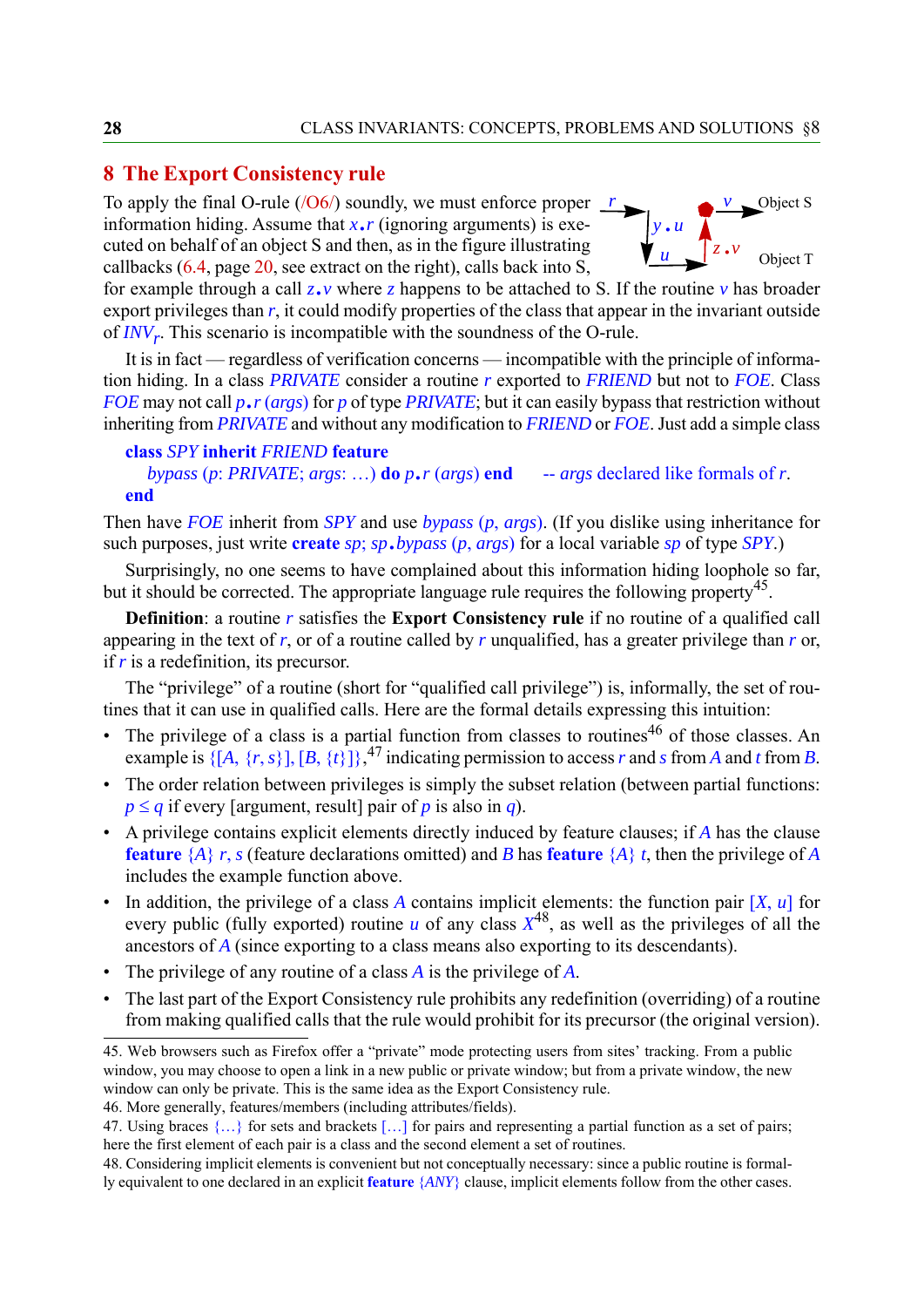The notion of privilege covers the classic information hiding rule<sup>49</sup>, which states (in traditional terms) that one may use  $x \cdot s$ , in a routine *r* of a class *C* with *x* of type *T*, only if *T* exports *s* to *C*: just rephrase it as "the privilege of *r* must include the pair [*T*, *s*]". The Export Consistency rule goes further by preventing *r* from calling (in qualified form) a routine that would circumvent this restriction. While it is necessary for the soundness of the O-rule, it makes sense independently, and will be proposed as an addition to the language standard [\[7](#page-38-6)].

As a verification rule, Export Consistency is modular. To apply the rule it suffices, when compiling a routine *s* or analyzing it for verification, to compute its privilege — as compilers must do anyway, to enforce standard information hiding — and include it in the interface information for the routine. Then the processing of any routine *r* that includes a qualified call *y*.*s* should check that the privilege of *s* is no greater than the privilege of *r* and, if applicable, its precursor.

The privilege includes only information on the routine and the interface of some of the routines it calls. "Some of" because one may choose to hide part of that information, for example the internal routines used by a library routine; clients will simply not be able to call them directly. Such hiding is compatible with the rule since it makes the published privilege *smaller*.

"Implicit elements" mentioned in the definition of "privilege" serve conceptual purposes only and need not be computed. The tools should only compute explicit elements, from selective export clauses of the form **feature**  $\{X, Y, \ldots\}$ . Then in checking the validity of  $y \cdot s$  in the text of *r*:

- If *r* is public, the call satisfies the rule regardless of *s*'s privilege.
- If *r* is selectively exported and *s* public, the call violates the rule regardless of *r*'s privilege.
- If *r* and *s* are selectively exported, *s*'s privilege must be no greater than *r*'s privilege.

Each case only uses privilege information about *r* and *s*. The rule requires no global information.

The following property summarizes this article's solution to furtive  $\arccos^{50}$ :

**Proposition**: if *x* is of a type *T* that has been proved correct [\(6.2.1](#page-18-0)) and *r* satisfies the Export Consistency rule, any call  $x \cdot r$  (*a*) executed under  $INV_r \wedge x \cdot Pre_r(a)$  will yield  $x \cdot INV \wedge x \cdot Post_r$ (*a*). (In other words, the Fundamental Picture holds, even in the presence of qualified callbacks.)

#### <span id="page-28-0"></span>**9 Reference leak and the inhibition rule**

We will now develop a solution of the second problem, reference leak.

#### <span id="page-28-2"></span>**9.1 Reference leak examples: a quick reminder**

Reference leak, as we saw, can occur in the marriage case [\(4.4](#page-11-0)): the code

*Dominique*.*marry* (*Claude*) *Dominique*.*divorce*



causes the *Claude* object to violate its invariant. The reference leak

scheme that we witnessed for unregistered observers ([4.1\)](#page-8-1) can also arise with standard observers ([4.2\)](#page-9-0) if they have the extra invariant property *subject*. $x \leq L$ :





<span id="page-28-1"></span><sup>49.</sup> In the Ecma standard [[7](#page-38-6)], it appears in the definition of "available for call" in clause 8.7.13 and the rest of 8.7. 50. "Proposition" because the property, justified by a detailed discussion in the previous sections, is more than a conjecture, but — not having been proved mathematically — less than a theorem.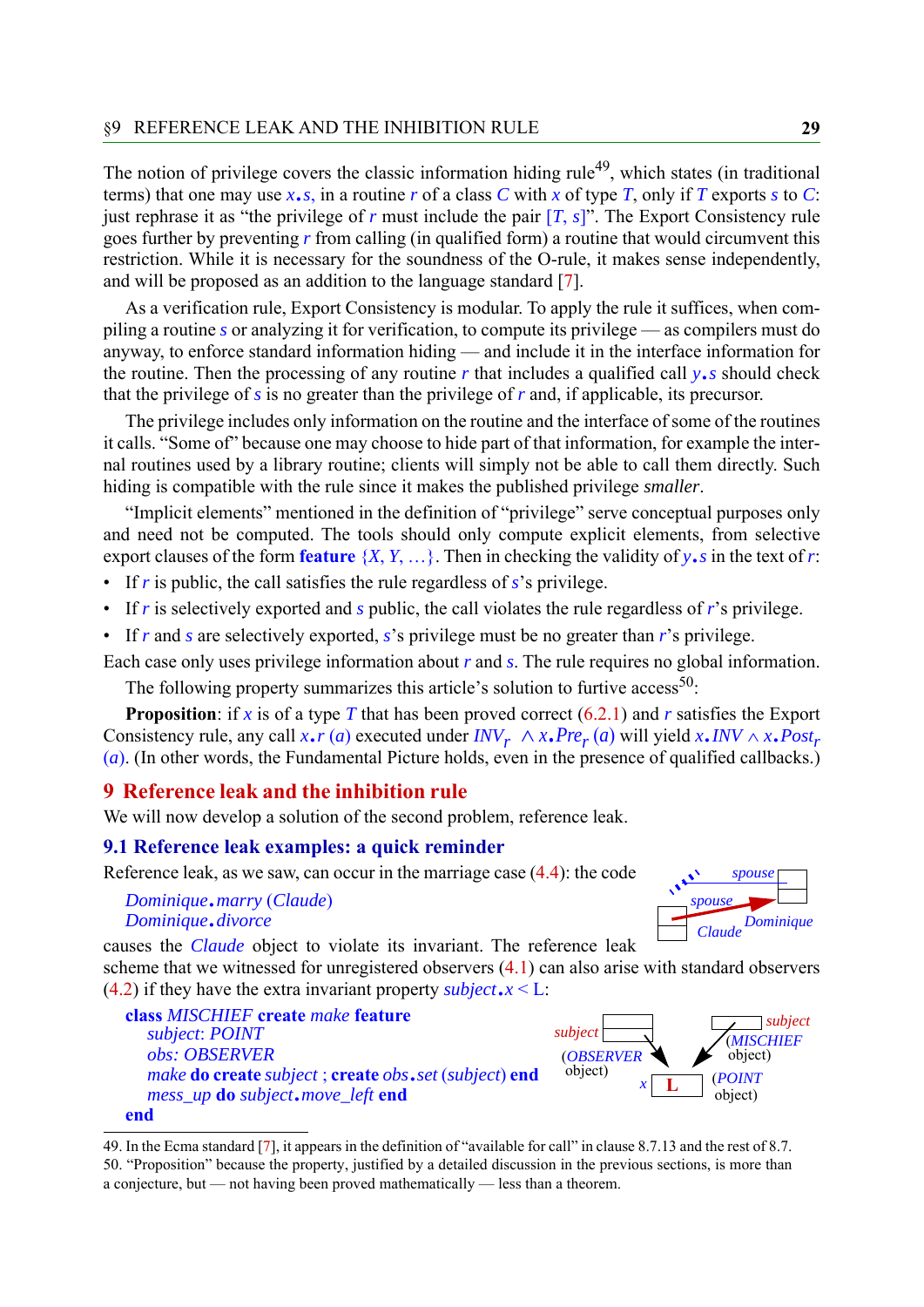So can the "divorcing" scheme: in class *POINT*, a procedure *remove\_observer* that sets *observer* to void will preserve the invariant

 $(observer \neq \text{void}) \Rightarrow (observer \cdot subject = \text{Current})$ 

but then executing the instructions

*Pt*.*set\_observer* (*deceived*) -- *deceived* could be **Current**. *Pt*.*remove\_observer*

will break the invariant of *deceived*.

Note, however, that here since *POINT* exports *set\_observer* only to *OBSERVER*, this code has to appear in *OBSERVER* or a descendant. This observation will help us towards a solution that is not applicable in the marriage case, where *spouse* is public.

The linked list examples of [4.5](#page-13-0) and [4.6](#page-14-0) involved corrupting the *first* field of a linked list object (the object that represents the list header) so that it will point to the wrong *LINKABLE*, such as one from another list, endangering the sanity of the header object since — for example — the *count* field might not give the actual number of list elements. In the example, there were initially three elements, and procedure *remove\_last* was applied to the first list object, which has its *count* correctly updated to 2, but the second object still has 3.

Finally, remember that even the basic example of bank accounts with their lists *in* and *out* of deposit and withdrawal operations will suffer from if one of the lists, *in* in the figure, leaks to another object C, which through its own operations can invalidate the account *out* object's invariant *balance = in*.*total – out*.*total*.

#### **9.2 Reference leak conditions**

Going beyond individual examples, we must define the general pattern that cause reference leak. As correctly identified in [[3\]](#page-38-0), reference leak happens because of invariant clauses containing qualified calls  $q \cdot r$  where  $q$ , of some type  $T$ , is a query of the enclosing class and  $r$  is a query of  $T$ . If  $q$ is detachable (possibly void), a common form is

 $q \neq$  Void =>  $q \cdot r$  -- In this case *r* is a boolean property.

Terminology: any occurrence of  $q \cdot r$  with  $q$  of type  $T$  in the invariant A of class *D* causes *T* to **inhibit** *D* through *q* **with** *r*. *T* is the **inhibitor**, *I* the **inhibited** class, *q* the **inhibiting tag**, and *r* the **inhibiting query**. The concepts transpose from classes to the corresponding objects: in

the figure on the right, object B, an instance of  $T$ , inhibits object A, an instance of  $D$ , through  $q$ .

The reference leak scenario is simply that a third object C obtains a reference  $qI$  to *B* (the reference has been "leaked" to C) and uses it to modify the value of *r*, through some operation *q1*.*mess\_up*. In the examples:

- The banking-operations-list class inhibits *ACCOUNT* through *in* and *out* with *total*.
- *POINT* inhibits *UNREGISTERED\_OBSERVER* and *OBSERVER* through *subject* with *x*, and *OBSERVER* through *subject* with *observer*.
- *OBSERVER* inhibits *POINT* through *observer* with *subject*.
- *PERSON* inhibits itself through *spouse* with *spouse*.
- *LINKABLE* inhibits *LINKED\_LIST* through *first*.









 $\overline{(D)}$   $r \equiv (T)$ 

*r*

B

 $A \Box q$ 

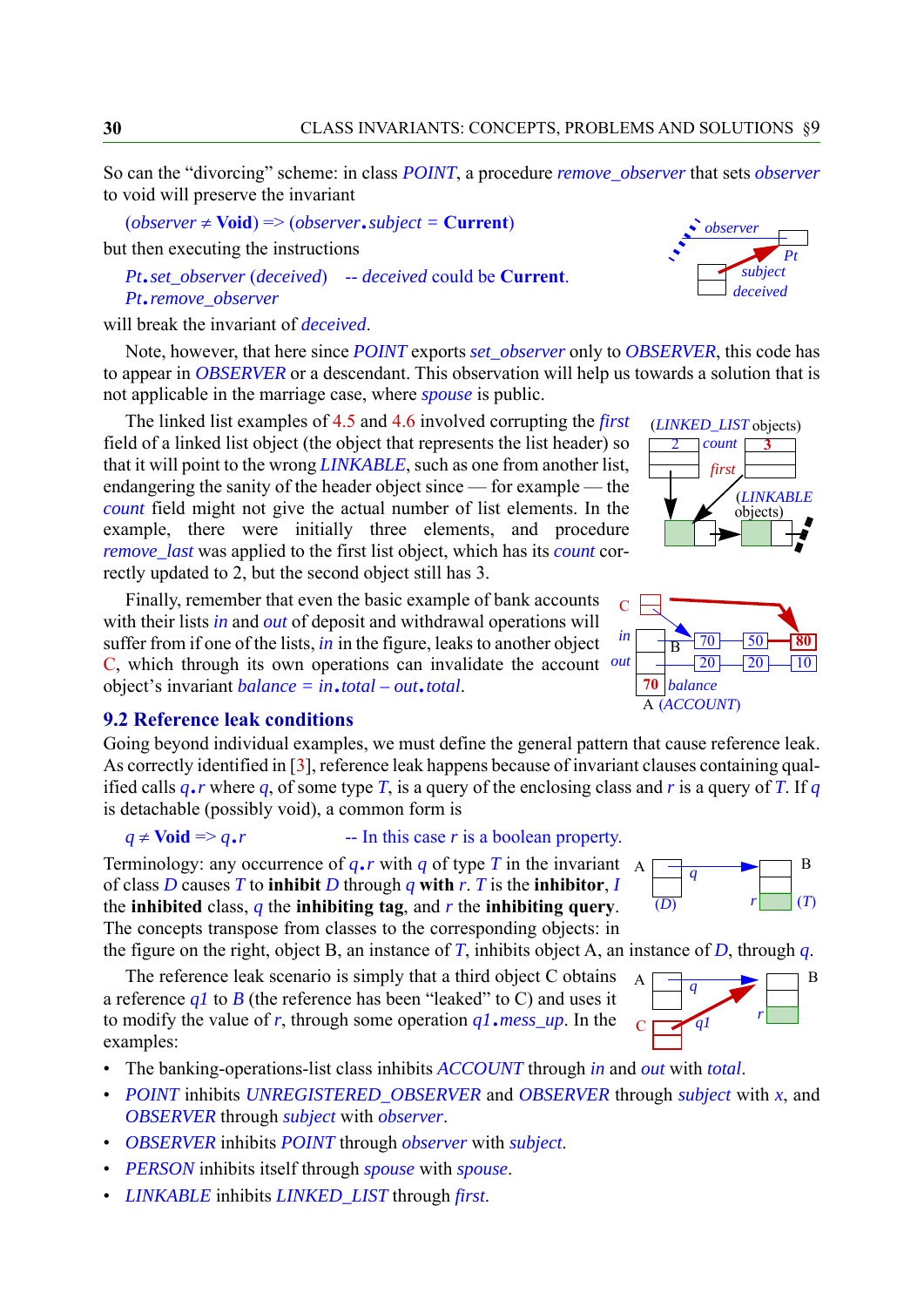The inhibition concept resembles the widely used notion of *ownership* $[35]^{51}$  $[35]^{51}$  $[35]^{51}$ , which in such situations would require the programmer to declare (in some extension of the language and type system) that A "owns" B. Ownership is too coarse-grained: it applies to objects in their entirety, whereas with inhibition the relation between A and B only applies to a specific tag *q*. Various objects may inhibit each other in different ways for different tags *q* and queries *r*.

In fact, while ownership is inherently non-symmetric (if A owns B, B cannot own A), inhibition can be symmetric. As just seen, *OBSERVER* inhibits *OBJECT* through *observer*, and *OBJECT* inhibits *OBSERVER* through *subject*. The relation, between classes, can even be reflexive. as with *PERSON* inhibiting itself through *spouse*.

A general solution to the reference leak problem can only be of two kinds:

- A condition under which reference leak will not occur. The inhibition rule, coming next, falls into this category.
- A condition under which reference leak does not invalidate the inhibiting object's invariant. The concept of tribe (section [10\)](#page-36-0) is a tentative step in this direction.

#### **9.3 External sanity**

The first step towards a solution is, as elsewhere in this article, to remove layers of complication and realize that the problem may be less difficult than it seems: standard OO information hiding principles already go a long way. Selective exports played a major role in the solution to furtive access; they will be just as essential to addressing reference leak.

Any well-written implementation of an inhibition scheme will use restricted exports to limit access to features that could cause leak issues. For example *LINKED\_LIST* will not export *first* and other features giving access to *LINKABLE* cells. Class *LINKABLE* will export its own features to *LINKED\_LIST* only:

```
class LINKABLE [G] feature {LINKED_LIST}
  right: detachable LINKABLE [G] -- Next cell.
  item: G -- Value stored in current cell.
 put_right (other: detachable LINKABLE [G]) -- Link to other.
      do ensure right = other end
 put (value: G) -- Set cell's value to value.
      do ensure item = other end
```
#### **end**

Similarly, *OBSERVER* and *POINT* each exports the features that can cause reference leaks, respectively *subject* and *observer*, to the other class. (In the elementary example of [4.1](#page-8-1) *UNREGIS-TERED\_OBSERVER* does not follow this rule, but a carefully written version will.) This common-sense policy gives us the first part of the inhibition rule:

**Definition**: Class *B* inhibiting *A* with<sup>52</sup> *r* satisfies the **external sanity clause** if it selectively every feature that may modify the value of *r*, and *r* itself if it is of a reference type, to *A* only.

Determining which features may modify  $r$  is a simple modular check, using only the text of class *A*53. (We could even use a stronger version of the rule, trivial to implement and possibly

<sup>51.</sup> The literature on ownership is huge; this citation is to one of the first publications, with no intended slight to authors of others.

<sup>52.</sup> Remember that an invariant clause containing  $q \cdot r$  causes inhibition "through" *q* and "with" *r*.

<sup>53.</sup> The rule also applies to descendants of *B*, but inheritance does not threaten modular verification here since descendants may only restrict privileges, not broaden them.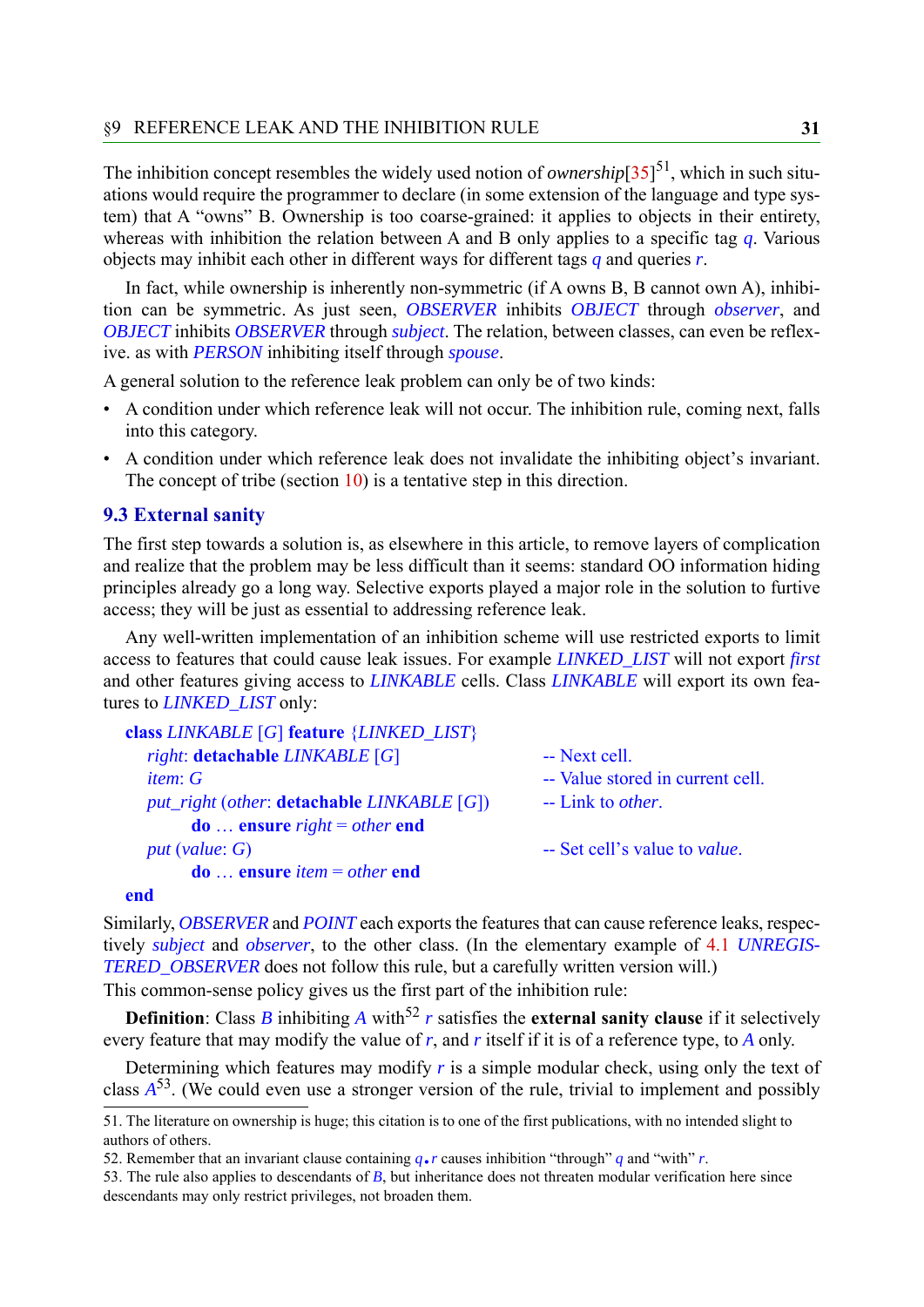good enough in practice: apply the export restriction to any feature of *A* that has an argument or result of a type that conforms to the type of *r*.)

If *r* is of a reference type, exporting it is prohibited, since a call *r*.*some\_operation* could modify the associated object. For a non-reference type such as *INTEGER* (also called an "expanded" or "value" type, exporting *r* is harmless.

#### <span id="page-31-0"></span>**9.4 Internal sanity**

The external sanity clause almost rules out reference leaks, although in this "almost" lies thirty years of verification research. The clause tells us that harmful leaks only matter for objects of type *A*. Objects of other types can have all the leaked references they like to *B* objects (*LINKABLE* cells in the example), and we do not care: they will not be able to use them for mischief since they cannot apply any operations to them.

All that remains is the case of other *A* objects having their own leaked references to *B* objects that are supposedly under the control of the initial *A* object — their gateway. This case could indeed occur, for example with the following two routines added to *LINKED\_LIST* [*G*]:

*leak\_and\_mess\_up* (*thief: LINKED\_LIST* [*G*]) **do** *thief*.*mess\_up* (*first*) **end** *mess\_up* (*f: LINKABLE* [*G*]) **do** *f*.*put\_right* (**Void**) **end**



A call to *leak\_and\_mess\_up* (*ll*), where *ll* is another linked list, will, as shown, transform any nonempty list into a one-element list, invalidating the *count* field and the corresponding invariant.<sup>54</sup>

Here is the analysis. If *B* inhibits *A* through *q*, the external sanity clause takes care of leaks to would-be thieves of types other than *A*; but we must also keep *A* objects, other than the original inhibited object  $A^{55}$ , from messing up with the inhibitor object B, known to the original though *q* (*first* in the example). Such a "thief" object could access B through its own leaked reference *f*, and use it to perform *f*.*modify*. The routine *modify* (*put\_right* in the example) is available to the thief since it is exported to the class *A*; but we do not want any object other than A to use it on B.

How can the thief obtain such a leaked alias  $f$  of A's  $q$ ? Regardless of who — A, the thief or a third party — created the inhibitor B, the reference to B had to be passed to at least one of the two A objects through a qualified call  $x \cdot \text{mess\_up } (...)$  where  $x$  (denoting either A or the thief) is of type A, and the routine *mess\_up* either:

- Has, as in the example, a formal argument *f* whose value could be a reference to B.
- Is a function whose result could be a reference to B.

Expressing these conditions exactly would require global analysis on the object structure. The following stronger condition, however, is easy for a compiler to enforce as a simple addition to the existing rules of type checking and information hiding:

<sup>54.</sup> The reader will have noted how disturbingly close this example is to the case, in principle legitimate, of *merge\_right*. More on this point below.

<sup>55.</sup> It is generally not a good idea to distinguish things by font and color alone, but here it should cause no confusion that *A* and *B* are classes and objects A and B instances of each.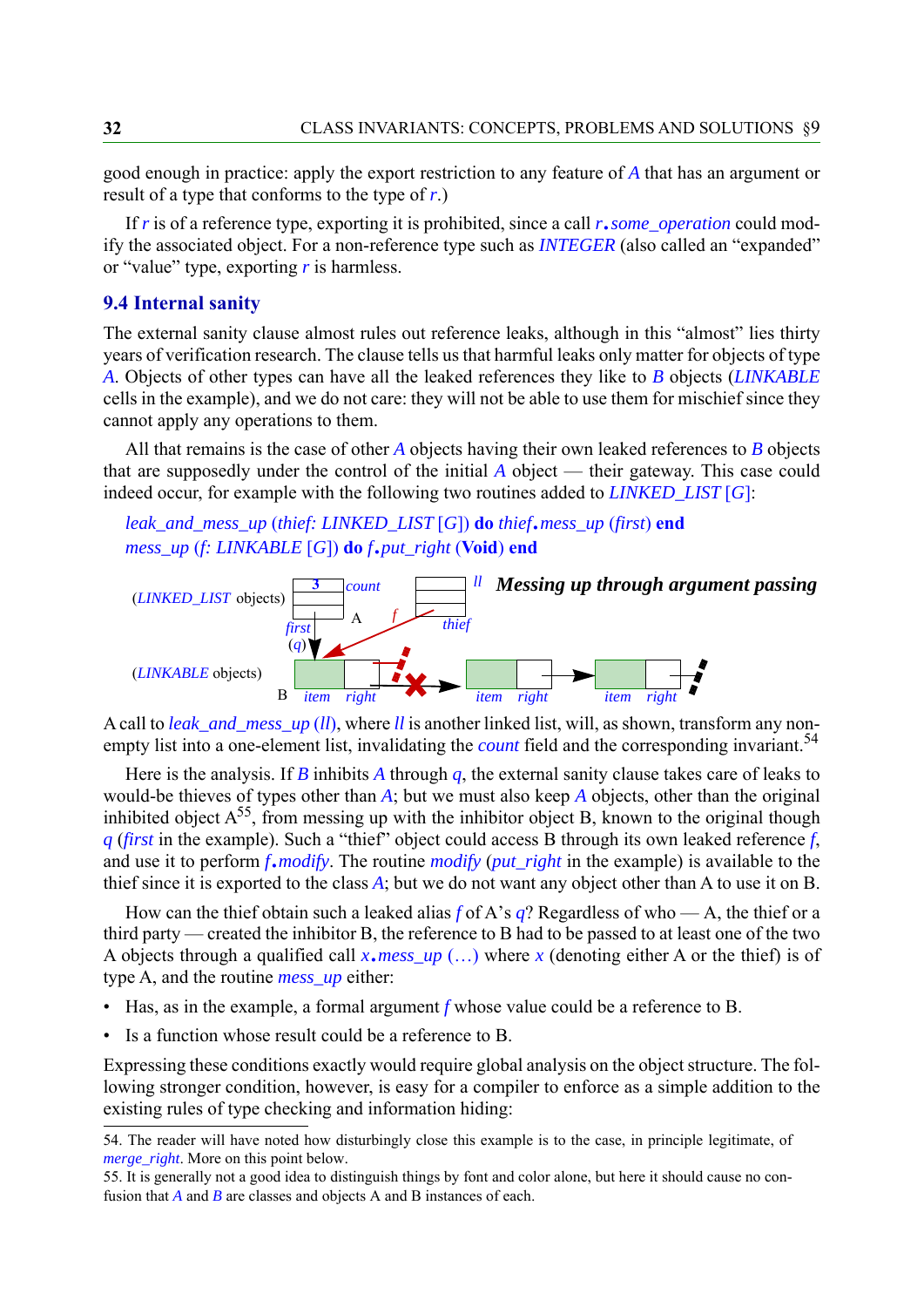**Definition**: Class *B* inhibiting *A* through *q* satisfies the **internal sanity clause** if no feature of *A* other than *q* having an argument or result of a type conforming to *B* is available to *A* for calls or creation.

A "conforming" type is the itself or a descendant (taking genericity into account [[23,](#page-39-10) [7](#page-38-6)]<sup>56</sup>). A feature is "available" to a class if it is exported to it. This discussion assumes the Export Consistency rule (section [8\)](#page-27-0), so that thieves cannot use tricks to gain access indirectly to the banned features.

**Definition**: a class inhibiting another through a query satisfies the **inhibition rule** if it satisfies both the external and internal sanity clauses.

**Proposition**<sup>57</sup>: an inhibition satisfying the inhibition rule cannot invalidate the inhibited class's invariant through reference leak.

This proposition is the second main result of the present article, addressing the second ope problem of class invariants, reference leak.

Lest us revisit the reference leak examples to see how they fare under the inhibition rule.

#### **9.5 Non-leaking banking records**

For bank accounts, external sanity means that in the list-of-banking-operations class the features that may affect *total* must be exported to *ACCOUNT* only. Since they include all routines that modify the list, we cannot directly use a list class from the library, for example declaring *in* and *out* as *LINKED\_LIST* [*ACCOUNT*]. A simple solution is to use delegation, going through a class

**class** *OPERATIONS\_LIST* **feature** {*ACCOUNT*} *list: LINKED\_LIST* [*ACCOUNT*] List features applied to *list*, for example *count* defined as *list*.*count* and so on

**end**

For internal sanity, it suffices to make sure that class *ACCOUNT* declares no entity (routine argument, attribute, function result) of type *OPERATIONS\_LIST*, except for *in* and *out*.

#### **9.6 Non-leaking unregistered observers**

For *POINT* inhibiting *UNREGISTERED\_OBSERVER* through *subject* with *x* [\(4.1](#page-8-1), [9.1](#page-28-2)):

- The classes as written do not satisfy the external inhibition rule since *POINT* publicly exports the routine *move\_left*, which modifies *x*. To correct this problem, *POINT* must make *move\_left* selectively exported to *UNREGISTERED\_OBSERVER* only. There is no restriction on exporting *x* itself since it is of an expanded (non-reference) type, *INTEGER*.
- The classes also do not satisfy the internal rule, since *UNREGISTERED\_OBSERVER* exports *set* publicly and hence to itself, making *MISCHIEF*'s leaking call *obs*.*set* (*subject*) possible. *UNREGISTERED\_OBSERVER* has to exclude itself from the availability of *set*. It should only be available to classes such as *MISCHIEF* which create *UNREGISTERED\_OBSERVER* objects and need to initialize them with a reference *subject* to the point they will be watching.

These changes limit the use of class *POINT*, making the status of its instances similar to those of *LINKABLE* cells in linked lists, which clients can only modify through a gateway object (the list header). Here the gateway is the *UNREGISTERED\_OBSERVER* object.

Such a restriction becomes inevitable — per the inhibition rule — as soon as instances of one type, here *UNREGISTERED\_OBSERVER*, rely for their sanity on the properties of instances of

<sup>56.</sup> A more formal version of the rule should state the type constraint in terms not of *B* but of the type *T* of  $q$ ; *T* is "based on" class *B*. See footnote [38](#page-22-1).

<sup>57.</sup> As for the other fundamental "proposition" (see footnote [50\)](#page-28-1), not yet a theorem but more than a conjecture.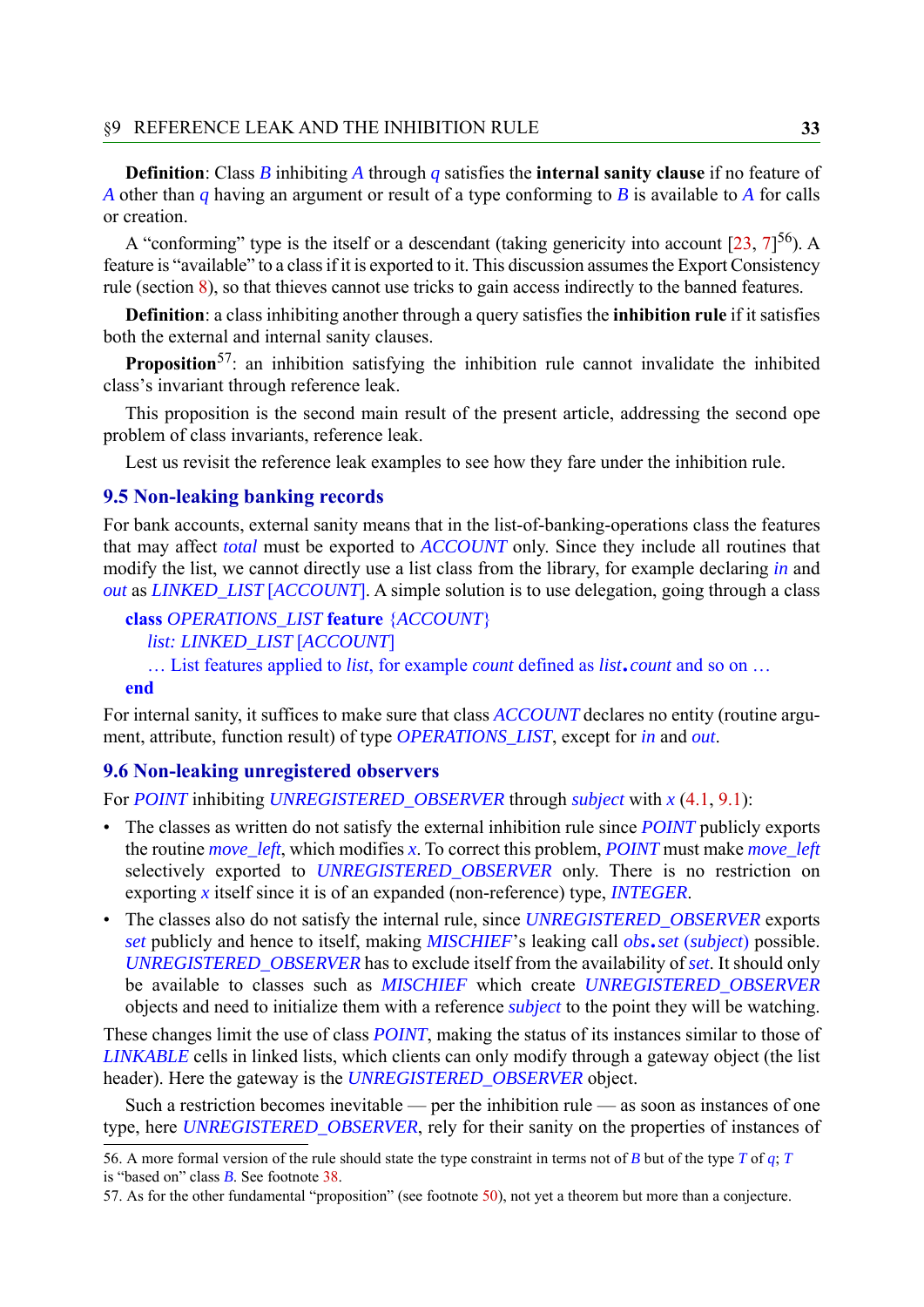another, here *POINT*. Then we have to prevent instances of other types from breaking that special relationship: the penalty is that they may only access the relevant features (here routines modifying the *x* of a point) by going though an instance of the gateway type. (Section [10](#page-36-0) points to a completely different approach, which would not require such hiding of critical features.)

Unlike ownership, the special relationship does not apply to the classes *in toto*, only to specific operations, here those modifying *x*. *UNREGISTERED\_OBSERVER* does not "own" *POINT*; it is simply inhibited by *POINT* with *x* through *subject*. Instances of other classes can access any other properties of a *POINT* object without interference from *UNREGISTERED\_OBSERVER*.

#### **9.7 Non-leaking observers**

For standard observers ([4.2,](#page-9-0) [9.1\)](#page-28-2), the first step, because of the inhibition of *OBSERVER* by *POINT* though *subject* with *x* (here in the invariant clause  $x = subject(x)$  is, as with unregistered observers, to make sure that *POINT* exports *move\_left* — and in a more general version of the class, any routine that can modify *x* — to *OBSERVER* only.

For other inhibiting queries, the Observer scheme as written almost passes the inhibition rule:

- Both classes satisfy the external sanity clause since *subject* and *observer* are the inhibiting queries involved in the respective inhibiting clauses, *make* and *set\_observer* are the only routines that may modify them, and each of the two classes exports these features to the other one only (or, in the case of *make*, to no class at all).
- They almost satisfy the internal sanity clause, since they do not export these features to themselves for calls.

"Almost", because *OBSERVER* exports make *for creation*. Excerpting from [4.2:](#page-9-0)

```
class OBSERVER create make feature
  x: INTEGER
  a sa
feature {NONE}
  make (p: POINT) do subject := p ; subject.set_observer (Current) end
\ldots 4.2 for rest of class \ldots
```
The definition of internal sanity ([9.4\)](#page-31-0) specifies (using the names of the classes and features of this example) that: "no feature of *OBSERVER* other than *subject* having an argument or result of a type conforming to *POINT* is available to *OBSERVER* for calls **or creation**". Having *make* generally available for creation, including to *OBSERVER* itself, violates this rule. Indeed the following code in *OBSERVER* would cause a reference leak:

#### *thief: OBSERVER* **create** *thief*.*make* (*subject*)

making the current observer and *thief* share a subject point<sup>58</sup>, and breaking the current observer's *backlink* invariant clause *subject*.*observer =* **Current**. So the problem is real.

To remove this problem, it suffices to satisfy the internal sanity clause by replacing the plain **create** clause with **create**  $\{OF\}$ , restricting observer creation to a class  $OF$  (for "Observer Factory") and its descendants, none of which is *OBSERVER* itself. (Alternatively, it could be useful to have syntax, not available today, for making features available to all classes *except* a designated one — or simply. for the sake of internal sanity, to all classes except the current one).

<sup>58.</sup> Of course in the actual Observer pattern several observers can observe the same subject (see footnote [12\)](#page-9-1). They still do not *share* the subject, only the *list* of subjects, to which the scheme described here exactly applies.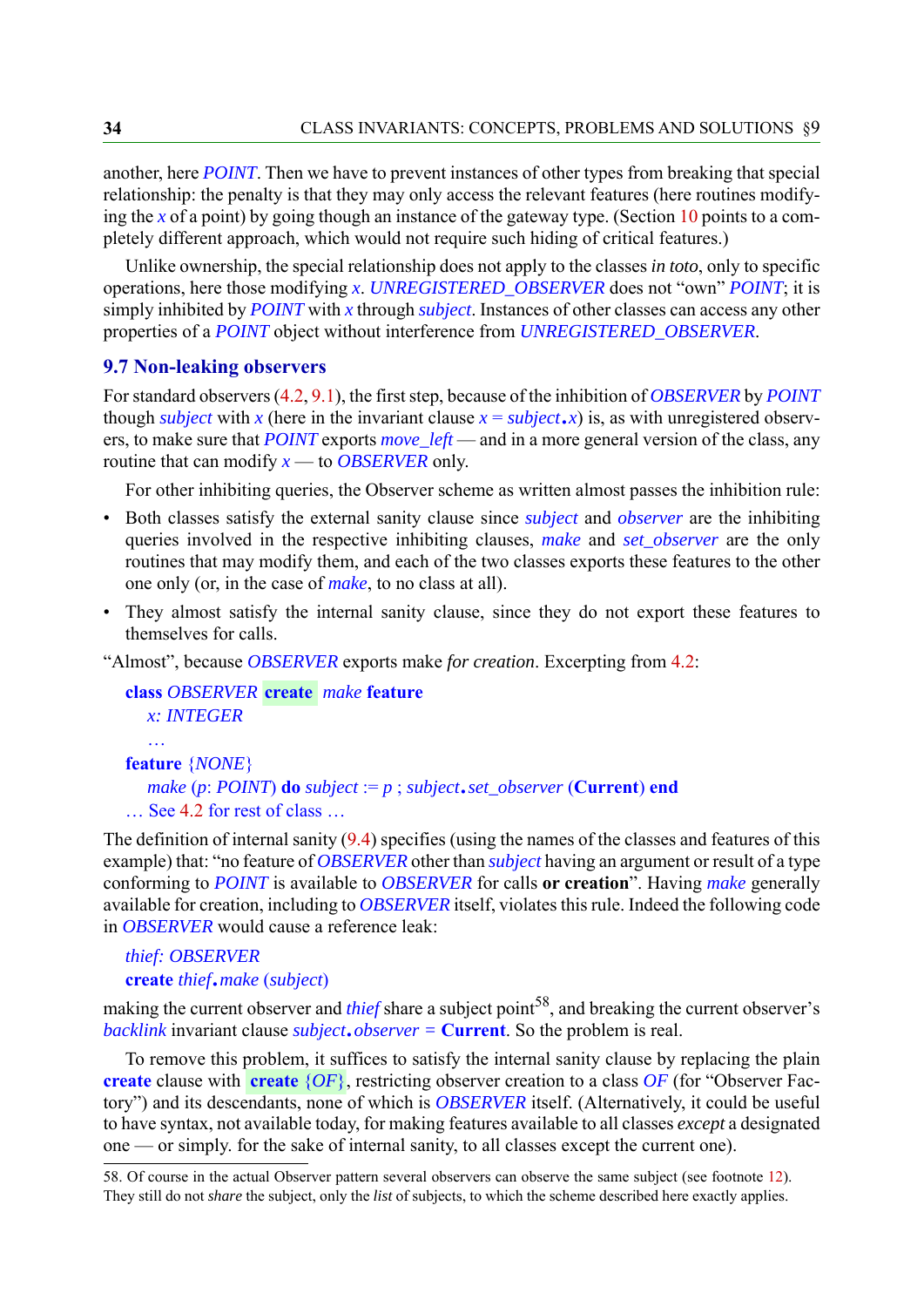It is one of the tangible results of this article to allow the verification of a plainly written Observer pattern, without any verification-oriented annotation or other extra code:

- Even though the pattern relies on furtive access, accessing an object in a state that does not satisfy its invariant, the O-rule guarantees correctness.
- The inhibition rule shows that no reference leak can occur.

#### **9.8 Non-leaking spouses**

The marriage example resembles the Observer pattern in its use of mutual inhibition. But here, rather than two classes, we have only one, *PERSON*. The inhibition rule cannot apply, since the external clause would require *PERSON* to export spouse to itself and the internal clause not to.

This impossibility is not an artifact of the rule but conceptually inevitable. If persons may know about other persons (as permitted if the internal clause does not apply) the earlier leaking scheme is possible from within class *PERSON*:

#### *Dominique*.*marry* (*Claude*) *Dominique*.*divorce*

satisfying all the invariants of the objects involved. (As noted, this scheme assumes a bad version of *divorce* which does not divorce the other person; but there is no way to force the good version since the invariant to be preserved is that of another object, not named in the call. The bad version does preserve the invariant of the current object.)

An immediate solution is to remove *marry* from the public interface of *PERSON* and hand over marriage rights to a class *BROKER*, with attributes *spouse1* and *spouse2* of type *PERSON*. Routines *marry* and *divorce*, in their public versions, are now features of that class, used in the style *my\_broker*.*marry* (*Dominique, Claude*). In a relationship reminiscent of that of *LINKABLE* to *LINKED\_LIST*, class *PERSON* exports its marriage-related features such as *set\_spouse*, *set\_married* and (since it is a reference) *spouse* to *BROKER* only.

The effect of this solution on software design is significant, but any solution that both relies on a single class *PERSON* as described in previous sections and allows clients to use *marry* and *divorce* directly on *PERSON* objects will raises the possibility of reference leaks. The only other way is to take a different view of class invariants, as outlined in section [10.](#page-36-0)

#### **9.9 Linked lists and linkables**

With the inhibition rule we can make linked lists — temporarily setting aside *merge\_right* demonstrably leak-free. The external sanity clause already holds since *LINKABLE* exports its features to *LINKED\_LIST* only. To satisfy the internal clause, it suffices to find the few features of *LINKED\_LIST* taking arguments or yielding a result of *LINKED\_LIST* type and remove *LINKED\_LIST* from the set of classes to which they are exported.

In the actual library class, these features are all restrictively exported already, indicating that the class authors realized the need to handle them with care. More precisely, *LINKED\_LIST* exports feature *first*<sup>59</sup> to *LINKED\_LIST\_ITERATION\_CURSOR* (a class used to provide iteration capabilities on lists), respecting the strict internal sanity clause; but it also exports *first* to itself.

After removal of the export of *first* to *LINKED\_LIST*, everything still compiles with the only exception— surprise! — of two routines: *merge\_right* and *merge\_left*.

The "dumb" version, not directly using references to *LINKABLE* objects, will of course compile.

<sup>59.</sup> As noted (footnote [22](#page-13-1)), the actual name is *first\_element*.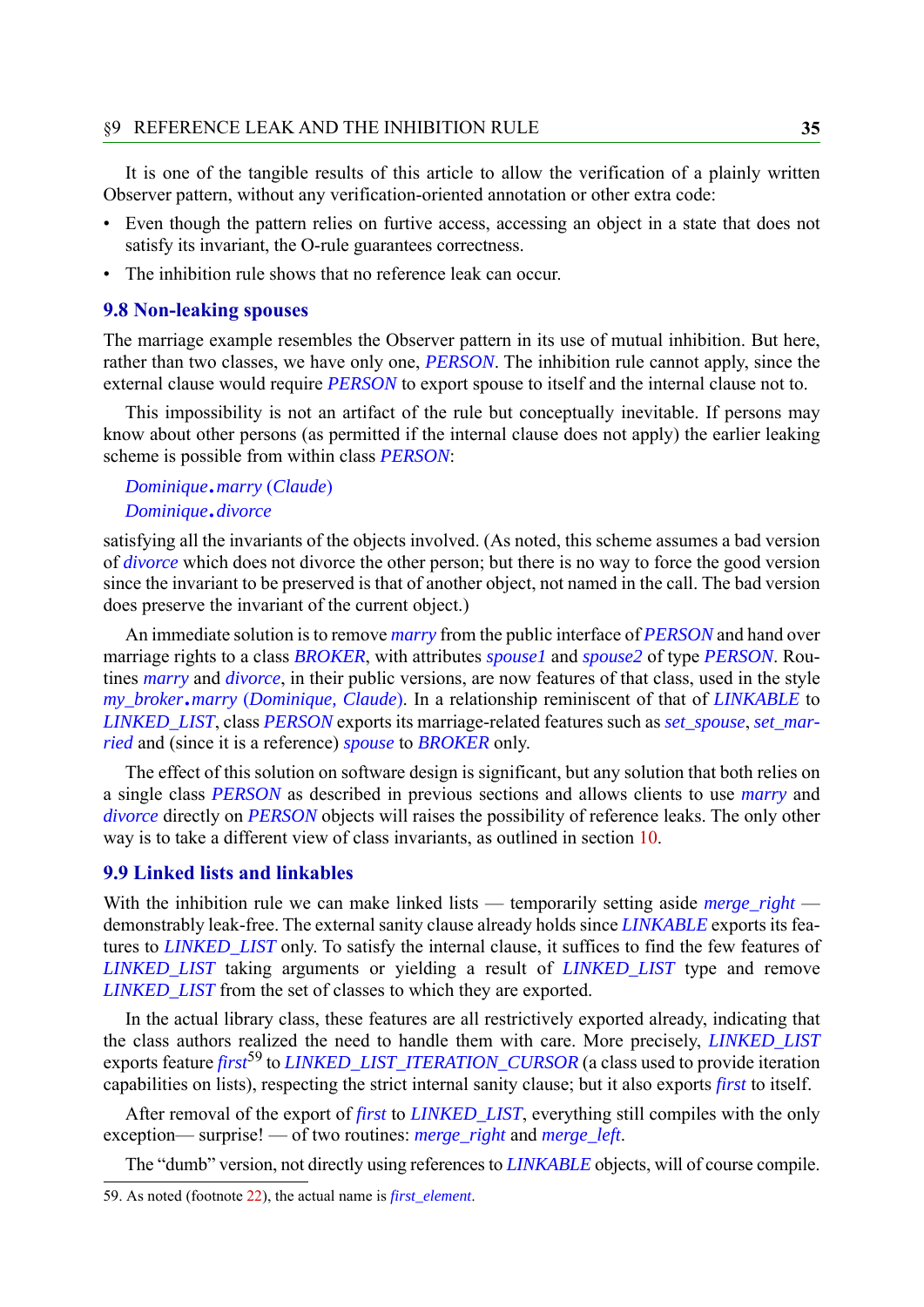#### **9.10 Merging lists**

What would it take to legitimize the "smart" versions of *merge\_right* and *merge\_left*? With the inhibition rule, it is not possible to write these routines in *LINKED\_LIST*. We may use a solution similar to the introduction of a *BROKER* in the marriage case: use calls such as *<sup>h</sup>*.*merge\_right* (*list1*, *list2*) using as the type of *h* a new class *LIST\_HANDLER* to which *LINKED\_LIST* and *LINKABLE* selectively export the appropriate features.

Since that approach again affects the software's design, we should again ask whether the inhibition rule's rejection of the smart *merge\_right* is justified. Indeed, the rejection is not due to a quirk of the rule. It comes from a good reason: these routines could cause havoc. Compare two earlier figures, the first showing a harmful leak:



They are remarkably similar. In both cases a list object gets access to the internals (*LINKABLE* references) of another object of the same type — as prohibited by the inhibition rule — and uses this access to reorganize the list cells; for evil in the first case, for good in the second, but it appears impossible to distinguish on the basis of a single class text.

It is for example easy to write a slight variation on *merge\_right*, say *share*, through which *list1*.*share* (*list2*) will cause *list2* to refer to a part of the first list:



Such sharing contradicts the expectation that linked lists should never share the actual list cells. That expectation cannot, however, be made part of the invariant of *LINKED\_LIST*: it is not a property of any particular list, but of the object structure as a whole. Even with the best invariants, expressing for example that the *LINKABLE* structure is acyclic, it is possible to write *share* so that it will preserve the object invariants of both *list1* and *list2*. The separateness property is also an invariant, but its scope is bigger than individual lists since it talks about the disjointness of *pairs* of lists. It can still be expressed as a class invariant, but not for the list class; a *LIST\_HANDLER* class can host it.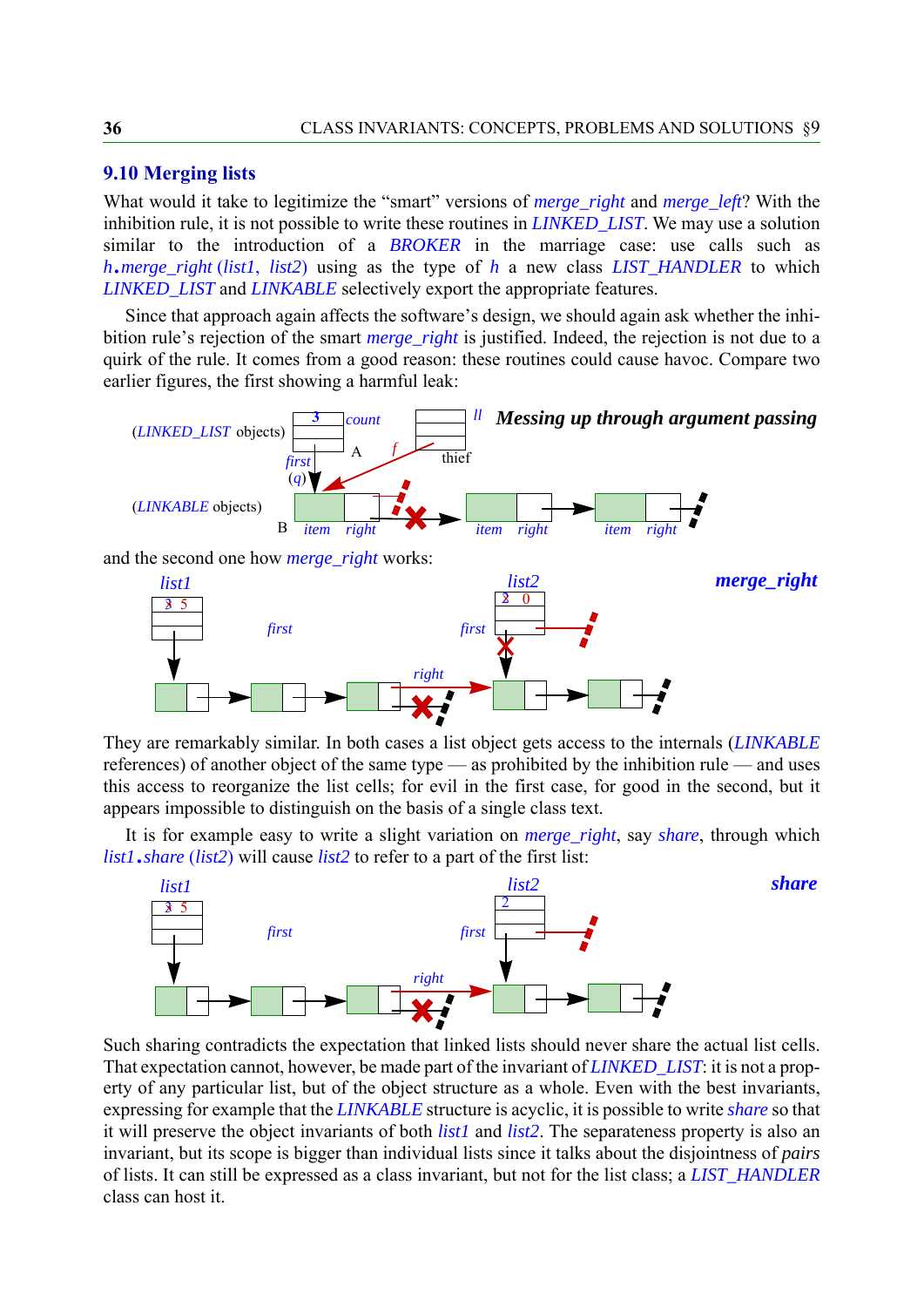#### <span id="page-36-0"></span>**10 Object tribes**

This last part of the discussion sketches out a different approach. Unlike the previous sections, it is not fully developed; rather, it presents a possible direction for development, which, if deemed attractive, will require further work.

The one-way inhibition rule may seem to be the last word on the reference leak problem: we have seen strong arguments (although not a proof) that it is sound, that is to say sufficient to guarantee the absence of reference leaks; and the discussion of example violations shows it to be necessary in typical situations (as soon as we allow arguments or results of routines exported to *A* we can create a reference leak). Can there be room for anything else?

There can if we note that reference leaks are only harmful if they cause missing the leaked object's invariant during an update to another object. If every object's invariant included the invariant of other objects which it affects, then we would not need any particular restriction: normal invariant checking would suffice. For example, assume the invariant of every married person somehow includes the invariant of the spouse, and even if the person changes *spouse* that property remains in effect for the previous spouse (alimony). Then in the example

#### *Dominique*.*marry* (*Claude*) *Dominique*.*divorce*

#### the first instruction adds *Claude* to the set of objects whose invariants *Dominique* follows: *Claude* and *Dominique* now belong to the same *tribe*. What defines a tribe ("all for one, one for all") is that the invariant of any object in the tribe includes the invariant of all others. The second instruction must preserve this combined invariant: then the sloppy version of *divorce*, which only sets *spouse* to void for the target object (here *Dominique*), will not pass verification; but the good version, which also sets it for the *spouse* object if any, will.

**Definition**: a set of objects is a **tribe** if they all have the same object invariant.

To make this definition practical, we must distinguish, for an object  $\sigma$  in a tribe  $T$ , between its "written invariant"  $I(\rho)$ , deduced from the class text (the class invariant as applied to  $\rho$ ) and its effective invariant, which must be

#### $\forall$  *o*':  $T / I(o')$

For this discussion, tribes are useful in connection with inhibition. We may always assume that the set of objects is partitioned into tribes (if only through the trivial partition where every object makes up its own tribe); so we may talk of "the tribe of an object". From the tribe condition follows a new approach to reference leaks:

**Definition**: a set of classes satisfies the **tribe rule** if any of their instances that inhibits another, or inhibited it earlier in the execution, belongs to the same tribe.

(Note the reference to the past: in the current state of this work it is an open problem under what terms we may remove an object from a tribe.)

The tribe rule provides a completely different solution to the reference leak problem. If class *PERSON* satisfies the tribe rule, the first call above, *Dominique*.*marry* (*Claude*), will cause the *Claude* object to join *Dominique*'s tribe; the effective invariant, which includes both objects' invariants, then rules out foul play. We can handle all the other reference-leak examples in the same way, forcing into a single tribe: a subject and its observer; a linked list and the *LINKABLE*s on which it depends; two persons being married; two linked lists being right-merged (ensuring that each will be consistent, although not that they will be disjoint).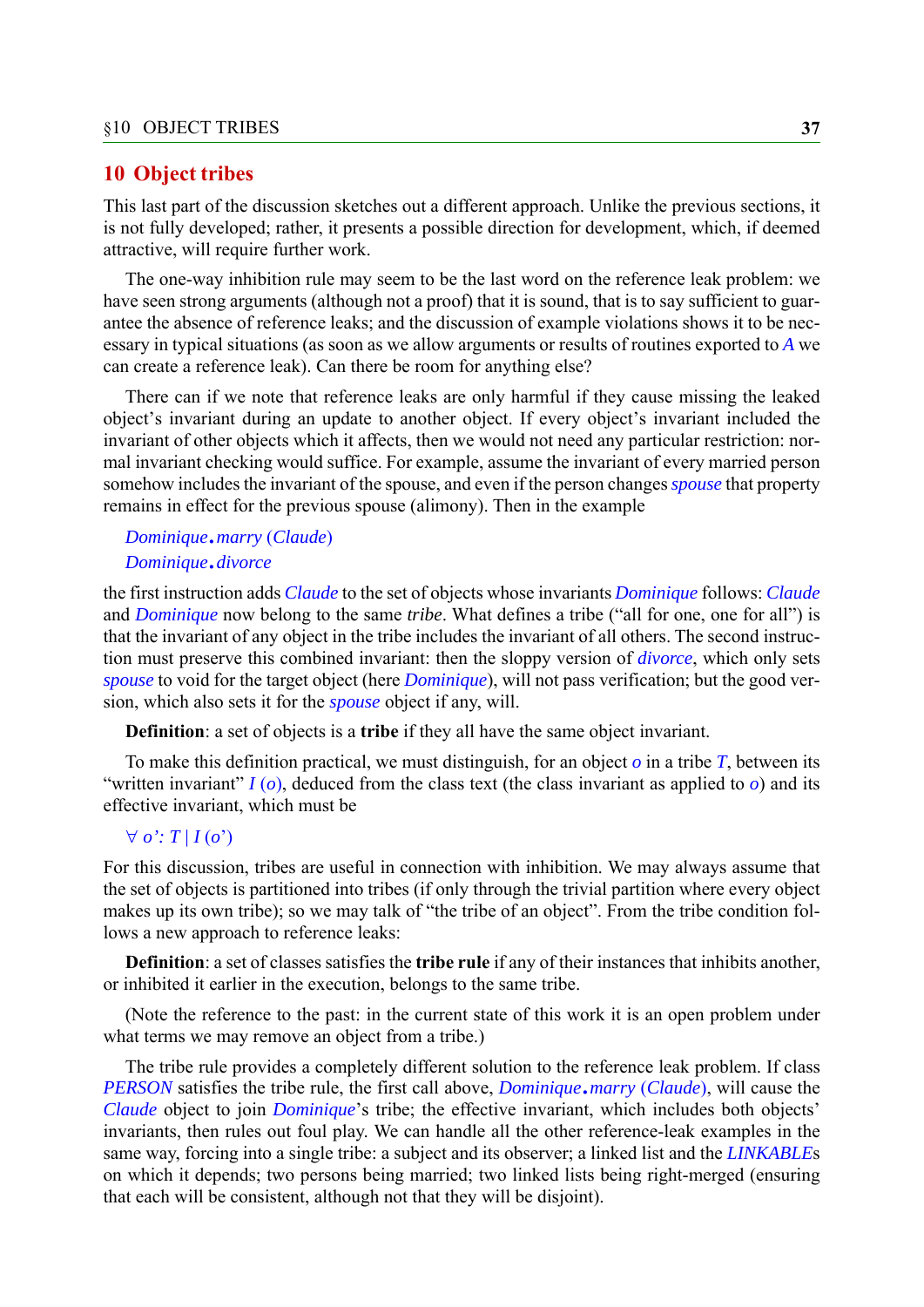How could we make that approach work? A potential solution (described here tentatively and in general terms) would combine language and library properties. A library class *INHIBITED* provide features about an object's tribe: *tribe\_has* (*x*) says whether *x* belongs to the current object's tribe, and *tribe\_put*  $(x)$  adds  $x$  to that tribe. (Internally, they may be implemented as *tribe*.*has*  $(x)$ and *tribe*.*put* (*x*), where the attribute *tribe* is of type *TRIBE*, a class offering set-like operations.) The class *INHIBITED* has the invariant

```
\forall o / (tribe_has (o) \land (o \neq Current)) = > o.INV
```
or, in strict programming language notation

```
across tribe as o all (o.item /= Current) implies o.INV end
```
where *INV* yields an object's written invariant. The language rule is that any class *A* inhibited by a class *B* through a query *q* must:

- Be a descendant of *INHIBITED*.
- Have the invariant clause *tribe\_has* (*q*) (qualified by  $q \neq$  Void if the inhibiting clause is).

The second condition guarantees that the inhibitor object is in the tribe. In practice, maintaining it as part of the invariant will mean (as enforced by the verification process) that any routine which can change *q* includes an instruction *tribe\_put* (*q*) or equivalent. For example, *marry* should now include *tribe\_put* (*spouse*).

The tribe idea resembles the requirement to record "observers"<sup>60</sup> in the semantic collaboration approach [[38,](#page-40-9) [40\]](#page-40-2), but it is more general. "Observer" constructs in semantic collaboration use "ghost" variables, present only for verification and without a run-time effect. It is not clear whether tribe properties could have the same status; they are treated above as ordinary features, so they can serve for dynamic verification — run-time contract monitoring — as well as proofs. In this approach, every inhibited object has one more field, a reference to its tribe; in our examples, every *PERSON* will have a *tribe* field, and so will every *LINKED\_LIST* (but not *LINK-ABLE*s, of which there are many more). The tribes themselves will, of course, use up space.

Beyond this particular language-plus-library solution (only outlined here, and possibly kludgy), the question to be addressed further is whether the underlying approach, the tribe rule, can lead to effective solutions to the reference leak problem, complementing the more straightforward solution of enforcing the inhibition rule.

### <span id="page-37-0"></span>**11 Limitations**

A formal proof of soundness is necessary, but is currently only in an early stage.

The approach has not yet been implemented in a compiler or verification system.

The internal sanity clause ([9.4\)](#page-31-0) could be made more flexible though alias analysis [[13\]](#page-39-17) (by considering not all entities of the inhibiting query's type, but only those which risk having the same value as that query).

The rules ignore recursion.

A few details have been left open, particularly about object creation. The rules apply to routines that yield commands (procedures); their transposition to queries (functions and attributes, which return a result) needs to be made explicit. $61$ 

<sup>60.</sup> Semantic collaboration reuses the term "observer" from the Observer pattern, but with a specific meaning. 61. Also, *too many footnotes*.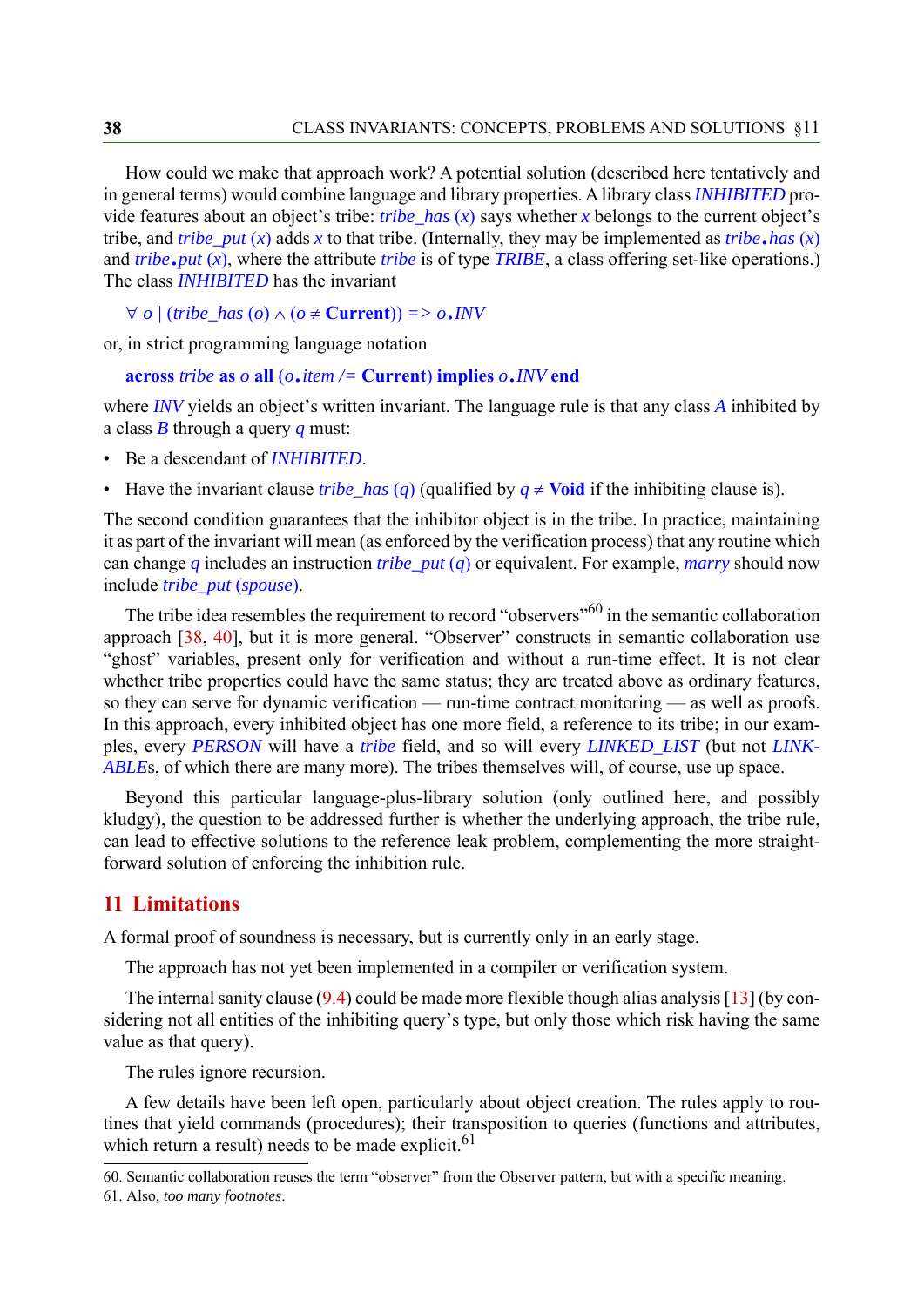#### **12 Acknowledgments**

This article is greatly indebted to the authors of the cited work about class-invariant-related issues. One should note, in considering its criticism of that work, that the first natural target for criticism is my own work in OOSC 1 and 2, which in its enthusiasm for the concept did not devote enough attention to the associated difficulties. More precisely it explained the reference leak problem in some detail (pages 407-410 in [\[23\]](#page-39-10)) but not furtive access.

The development of AutoProof involved many discussions on the role of class invariants in verification; for the many insights gained I am grateful to the project members: Carlo Furia, Martin Nordio, Nadia Polikarpova, Julian Tschannen.

To advance the present work I gave several talks presenting intermediate states, prompting many important observations from the audiences. I cannot thank everyone but may note Sergey Velder at the PSSV 2016 symposium in Saint Petersburg, the organizers of that conference (Mikhail Itsykson and Nicolay Shilov); Philippe Quéinnec (whose comments led to an important clarification of the O-rule in [7.4\)](#page-23-1), Iulian Ober, Mamoun Filali, Jean-Paul Bodeveix, Jan-Georg Smaus, Sergei Soloviev and Peter Matthes at the University of Toulouse (in three "Vériclub" talks), Daniel de Carvalho, Alexander Chichigin and Alexander Naumchev at Innopolis University, Elisabetta di Nitto and Dino Mandrioli at Politecnico di Milano. Alexander Kogtenkov from Eiffel Software provided important comments on the first draft of this article.

For the furtive access problem, Daniel de Carvalho explored a notion of "aggregate invariant", which takes export status into consideration and led to useful discussions.

At one point during the course of her PhD thesis [\[40](#page-40-2)], Nadia Polikarpova mentioned that she was considering relying on export rights to address invariant-related problems; I am not sure why the idea was not pursued further.

#### **13 References**

<span id="page-38-7"></span>[1] AutoProof page, with documentation, online tutorial, and references to publications, available at [se.inf.ethz.ch/research/autoproof/](http://se.inf.ethz.ch/research/autoproof/).

<span id="page-38-2"></span>[2] Ralph Back: *On Correct Refinement of Programs*, in *Journal of Computer and System Sciences*, vol. 23, no.1, pages 49-68, August 1981,

<span id="page-38-0"></span>[3] Mike Barnett, David A. Naumann: *Friends Need a Bit More: Maintaining Invariants Over Shared State*, in MPC 2004, Mathematics of Program Construction, 7th International Conference, Stirling, Scotland, 12-14 July 2004, ed. Dexter Kozen, Lecture Notes in Computer Science 3125, Springer, 2004, pages 54-84.

<span id="page-38-5"></span>[4] Mike Barnett, Robert DeLine, Manuel Fähndrich, K. Rustan M. Leino and Wolfram Schulte: *Verification of object-oriented programs with invariants*, Proceedings of FTfJP workshop at ECOOP 2004, in *Journal of Object Technology*, vol. 3, no. 6, 2004, pages 27-56.

<span id="page-38-4"></span>[5] Mike Barnett (contact person): "Observer" verification challenge at SAVCBS workshop at ESEC/FSE conference 2007, [www.eecs.ucf.edu/~leavens/SAVCBS/2007/challenge.shtml](http://www.eecs.ucf.edu/~leavens/SAVCBS/2007/challenge.shtml).

<span id="page-38-1"></span>[6] Lilian Burdy, Yoonsik Cheon, David Cok, Michael Ernst, Joe Kiniry, Gary T. Leavens, K. Rustan M. Leino, and Erik Poll: *An overview of JML tools and applications*, in *International Journal on Software Tools for Technology Transfer*, vol. 7, no. 3, June 2005, pages 212-232.

<span id="page-38-6"></span>[7] Ecma TC49-TG4 committee: *Eiffel: Analysis, Design and Programming Language*, Standard ECMA-367, 2nd edition, June 2006, available at [www.ecma-international.org/publications/stan](http://www.ecma-international.org/publications/standards/Ecma-367.htm) [dards/Ecma-367.htm.](http://www.ecma-international.org/publications/standards/Ecma-367.htm)

<span id="page-38-3"></span>[8] Event-B page at [www.event-b.org.](http://www.event-b.org)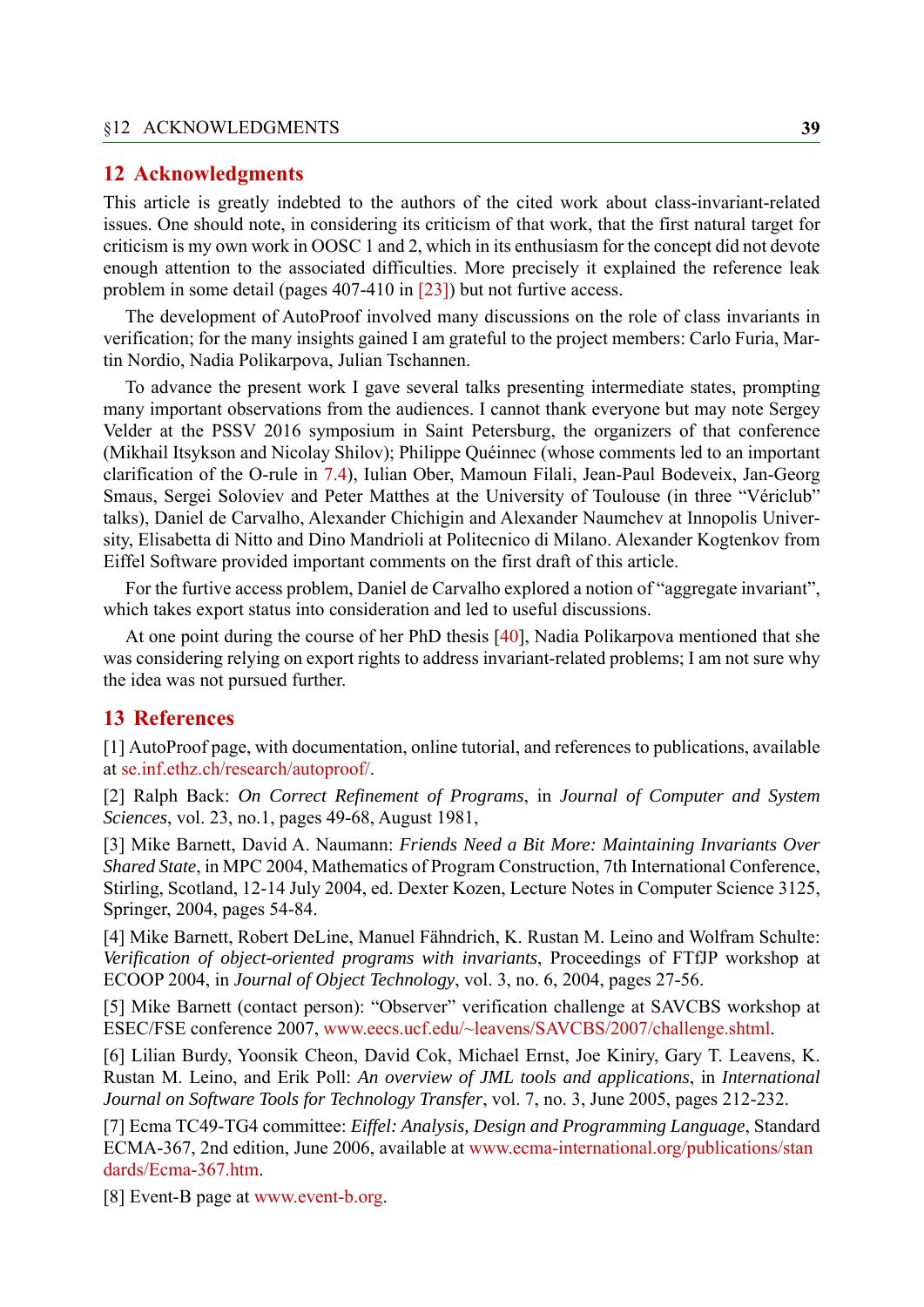<span id="page-39-5"></span>[9] Carlo Furia, Bertrand Meyer and Sergey Velder: *Loop invariants: Analysis, Classification and Examples*, in *ACM Computing Surveys*, vol. 46, no. 3, February 2014.

<span id="page-39-14"></span>[10] Erich Gamma, Erich Gamma, Richard Helm, Ralph Johnson and John Vlissides: *Design Patterns: Elements of Reusable Object-Oriented Software*, Addison-Wesley, 1994.

<span id="page-39-16"></span>[11] C.A.R. Hoare: *Procedures and Parameters: An Axiomatic Approach*, in *Symposium on Semantics of Algorithmic Languages*, ed. E. Engeler, Lecture Notes in Mathematics 188, Springer, 1971, pages 102-116.

<span id="page-39-7"></span>[12] C.A.R. Hoare: *Proof of Correctness of Data Representation*, in *Acta Informatica*, vol. 1, no. 4, December 1972, pages 271–281.

<span id="page-39-17"></span>[13] Alexander Kogtenkov, Bertrand Meyer and Sergey Velder: *Alias Calculus, Change Calculus and Frame Inference*, in *Science of Computer Programming*, 2015, pages 163-172, available at [se.ethz.ch/~meyer/publications/aliasing/alias-scp.pdf.](http://se.ethz.ch/~meyer/publications/aliasing/alias-scp.pdf)

<span id="page-39-11"></span>[14] Gary Leavens and others: JML (Java Modeling Language) home page at [www.jmlspecs.org.](http://www.jmlspecs.org)

<span id="page-39-1"></span>[15] K. Rustan M. Leino and Peter Müller: *Object invariants in dynamic contexts*, in ECOOP 2004, Proc. 18th European Conference on Object-Oriented Programming, Oslo, 14-18 June 2004, ed. Martin Odersky, Lecture Notes in Computer Science 3086, Springer, pages 491-515.

<span id="page-39-6"></span>[16] K. Rustan M. Leino and Peter Müller: *Modular verification of static class invariants*, in *FM 2005: Formal Methods, International Symposium of Formal Methods Europe*, Newcastle, July 18-22, 2005, eds. John Fitzgerald, Ian J. Hayes and Andrzej Tarlecki, Lecture Notes in Computer Science 3582, Springer, pages 26-42.

<span id="page-39-2"></span>[17] K. Rustan M. Leino and Wolfram Schulte: *Using history invariants to verify observers*, in ESOP'07, Proc. 16th European Symposium on Programming, Springer, 2007, pages 80-94.

<span id="page-39-12"></span>[18] K. Rustan M. Leino and Mike Barnett: Spec# home page at [www.microsoft.com/en](https://www.microsoft.com/en-us/research/project/spec/)[us/research/project/spec/](https://www.microsoft.com/en-us/research/project/spec/).

<span id="page-39-0"></span>[19] Marx Brothers: *A Night at the Opera*, 1935. (The given citation starts at 3:54 at [www.youtube.com/watch?v=G\\_Sy6oiJbEk.](https://www.youtube.com/watch?v=G_Sy6oiJbEk))

<span id="page-39-8"></span>[20] Bertrand Meyer: *Eiffel: A Language for Software Engineering*, Technical Report TR-CS-85- 19, Univ. of California, Santa Barbara, 1985, available at [se.ethz.ch/~meyer/publications/eiffel/](http://se.ethz.ch/~meyer/publications/eiffel/ eiffel_report.pdf) eiffel report.pdf.

<span id="page-39-9"></span>[21] Bertrand Meyer: *Object-Oriented Software Construction*, first edition, Prentice Hall, 1988.

<span id="page-39-15"></span>[22] Bertrand Meyer: *Reusable Software: The Base Object-Oriented Component Libraries*, Prentice Hall, 1994.

<span id="page-39-10"></span>[23] Bertrand Meyer: *Object-Oriented Software Construction*, second edition, Prentice Hall, 1997.

<span id="page-39-4"></span>[24] Bertrand Meyer: *The Grand Challenge of Trusted Components*, in *ICSE '03: Proc. 25th Int. Conf. on Software Engineering*, Portland, Oregon, May 2003, IEEE Computer Society Press, 2003, pages 660-667, available at [se.ethz.ch/~meyer/publications/ieee/trusted-icse.pdf](http://se.ethz.ch/~meyer/publications/ieee/trusted-icse.pdf).

<span id="page-39-3"></span>[25] Bertrand Meyer: *The Dependent Delegate Dilemma*, in *Engineering Theories of Software Intensive Systems*, Proceedings of the NATO Advanced Study Institute on Engineering Theories of Software Intensive Systems, Marktoberdorf, Germany, 3 to 15 August 2004, eds. Manfred Broy, J Gruenbauer, David Harel and C.A.R. Hoare, NATO Science Series II: Mathematics, Physics and Chemistry, vol. 195, Springer, June 2005.

<span id="page-39-13"></span>[26] Bertrand Meyer: *Touch of Class: An Introduction to Programming Well Using Objects and Contracts*, Springer, 2009.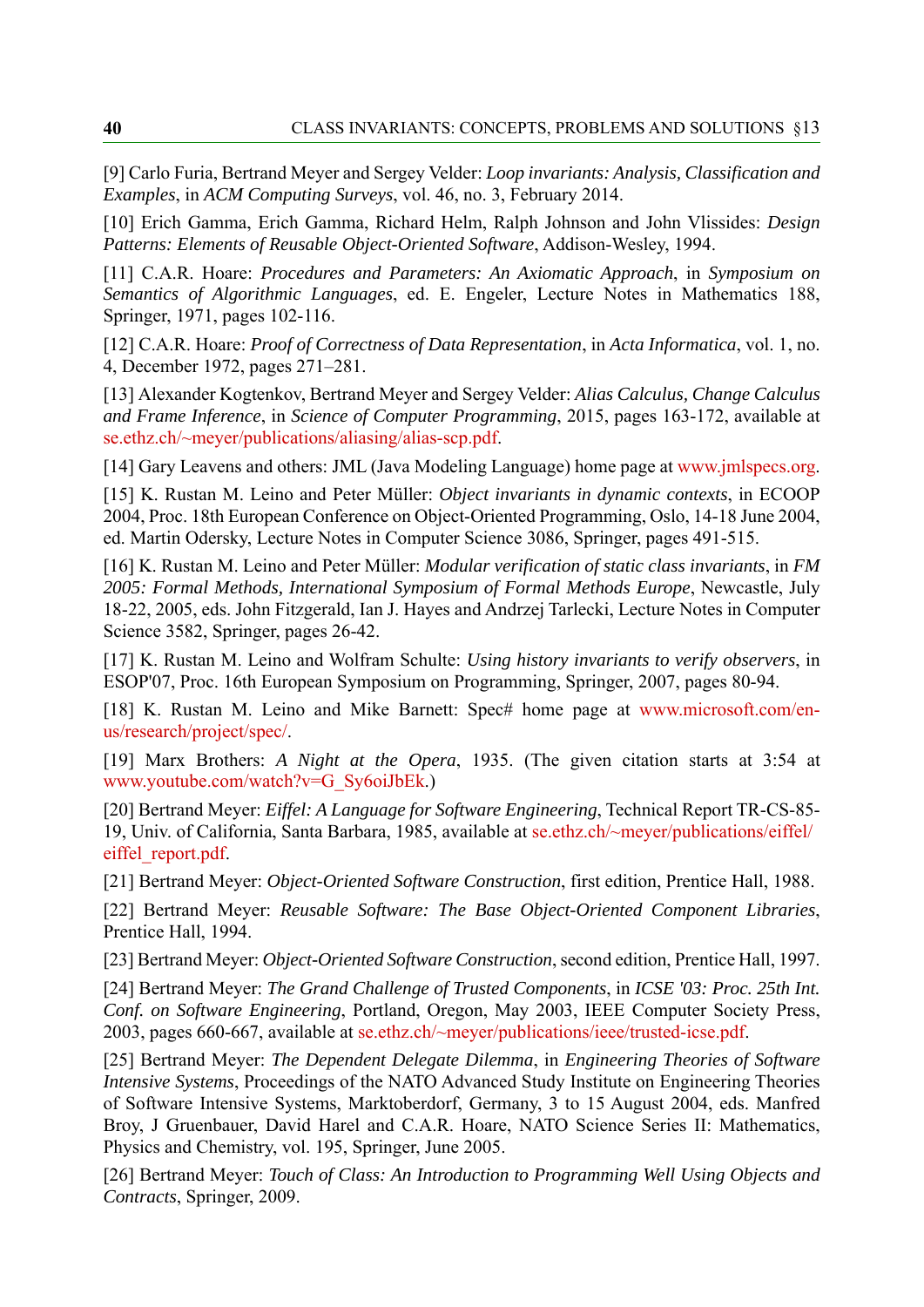<span id="page-40-8"></span>[27] Bertrand Meyer, Alexander Kogtenkov and Emmanuel Stapf: *Avoid a Void: The Eradication of Null Dereferencing*, in *Reflections on the Work of C.A.R. Hoare*, eds. C. B. Jones, A.W. Roscoe and K.R. Wood, Springer, 2010, pages 189-211, available at [www.eiffel.org/doc-file/eiffel/void](https://www.eiffel.org/doc-file/eiffel/void-safe-eiffel.pdf)[safe-eiffel.pdf.](https://www.eiffel.org/doc-file/eiffel/void-safe-eiffel.pdf)

<span id="page-40-4"></span>[28] Bertrand Meyer: *Verification as A Matter Of Course*, blog article with slides from a talk, 29 March 2010, available at [bertrandmeyer.com/2010/03/29/verification-as-a-matter-of-course/.](http://bertrandmeyer.com/2010/03/29/verification-as-a-matter-of-course/)

<span id="page-40-12"></span>[29] Bertrand Meyer, *Steps Towards a Theory and Calculus of Aliasing*, in *International Journal of Software and Informatics*, Chinese Academy of Sciences, 2011, pages 77-116, available at [se.ethz.ch/~meyer/publications/aliasing/alias-revised.pdf](http://se.ethz.ch/~meyer/publications/aliasing/alias-revised.pdf).

<span id="page-40-7"></span>[30] Bertrand Meyer et al.: SCOOP (Simple Concurrent Object-Oriented Programming) site, at [www.eiffel.org/doc/solutions/Concurrent%20programming%20with%20SCOOP](http://www.eiffel.org/doc/solutions/Concurrent%20programming%20with%20SCOOP).

<span id="page-40-3"></span>[31] Ronald Middelkoop, Cornelis Huizing, Ruurd Kuiper, and Erik J. Luit: *Invariants for nonhierarchical object structures*, in Electronic Notes in Theoretical Computer Science,195, 2008, pages 211–229.

<span id="page-40-6"></span>[32] Caroll Morgan: *Programming from Specifications*, Prentice Hall, 1990-1998.

<span id="page-40-10"></span>[33] Michal Moskal, Wolfram Schulte, Ernie Cohen and Stephan Tobies: *A Practical Verification Methodology for Concurrent Programs*, Microsoft Technical Report MSR-TR-2009-2019, 2009.

<span id="page-40-0"></span>[34] Peter Müller: *Modular Specification and Verification of Object-Oriented Programs*, PhD thesis, Fernuniversität Hagen, 2001, Lecture Notes in Computer Science 2262, Springer, 2002.

<span id="page-40-14"></span>[35] James Noble, David Clarke and John Potter: *Object Ownership for Dynamic Alias Protection*, in *TOOLS Pacific*, Melbourne, November 1999.

<span id="page-40-13"></span>[36] Martin Nordio, Cristiano Calcagno, Peter Müller, Julian Tschannen and Bertrand Meyer: *Reasoning about Function Objects*, in TOOLS Europe 2010, Málaga (Spain), 28 June - 2 July 2010, ed. J. Vitek, Lecture Notes in Computer Science, Springer, 2010, available at [se.ethz.ch/~meyer/publications/proofs/agents.pdf.](http: //se.ethz.ch/~meyer/publications/proofs/agents.pdf)

<span id="page-40-11"></span>[37] David Parnas, *On the criteria to be used in decomposing systems into modules*, in *Communications of the ACM*, vol. 15 no. 12, December 1972, pages 1053-1058.

<span id="page-40-9"></span>[38] Nadia Polikarpova, Carlo A. Furia, Yi Pei, Yi Wei and Bertrand Meyer: *What Good are Strong Specifications?*, in *Proceedings of ICSE 2013* (35th International Conference on Software Engineering), San Francisco, May 2013, IEEE Computer Press, pages 262-271, 2013, available at [se.ethz.ch/~meyer/publications/methodology/strong\\_specifications\\_icse.pdf.](http://se.ethz.ch/~meyer/publications/methodology/strong_specifications_icse.pdf)

<span id="page-40-1"></span>[39] Nadia Polikarpova, Julian Tschannen, Carlo A. Furia and Bertrand Meyer: *Flexible Invariants Through Semantic Collaboration*, in FM 2014 (proceedings of 19th International Symposium on Formal Methods), Singapore, May 2014, Lecture Notes in Computer Science 8442, eds. C. Jones, P. Pihlajasaari and J. Sun, Springer, 2014, pages 514-530, available at [se.ethz.ch/~meyer/publications/proofs/flexible\\_invariants.pdf.](http://se.ethz.ch/~meyer/publications/proofs/flexible_invariants.pdf)

<span id="page-40-2"></span>[40] Nadia Polikarpova: *Specified and Verified Reusable Components*, PhD thesis, ETH Zurich, available at [se.ethz.ch/people/polikarpova/thesis.pdf](http://se.ethz.ch/people/polikarpova/thesis.pdf).

<span id="page-40-5"></span>[41] Mary Shaw, Ralph L. London and William A. Wulf: *An Introduction to the Construction and Verification of Alphard Programs*, in *IEEE Transactions on Software Engineering*, vol. 2, no 4, 1976, pages 53–265.

[42] Julian Tschannen, Carlo A. Furia, Martin Nordio and Bertrand Meyer: *Automatic Verification of Advanced Object-Oriented Features: The AutoProof Approach*, in *Tools for Practical Software Verification*; International Summer School, LASER 2011, eds. Bertrand